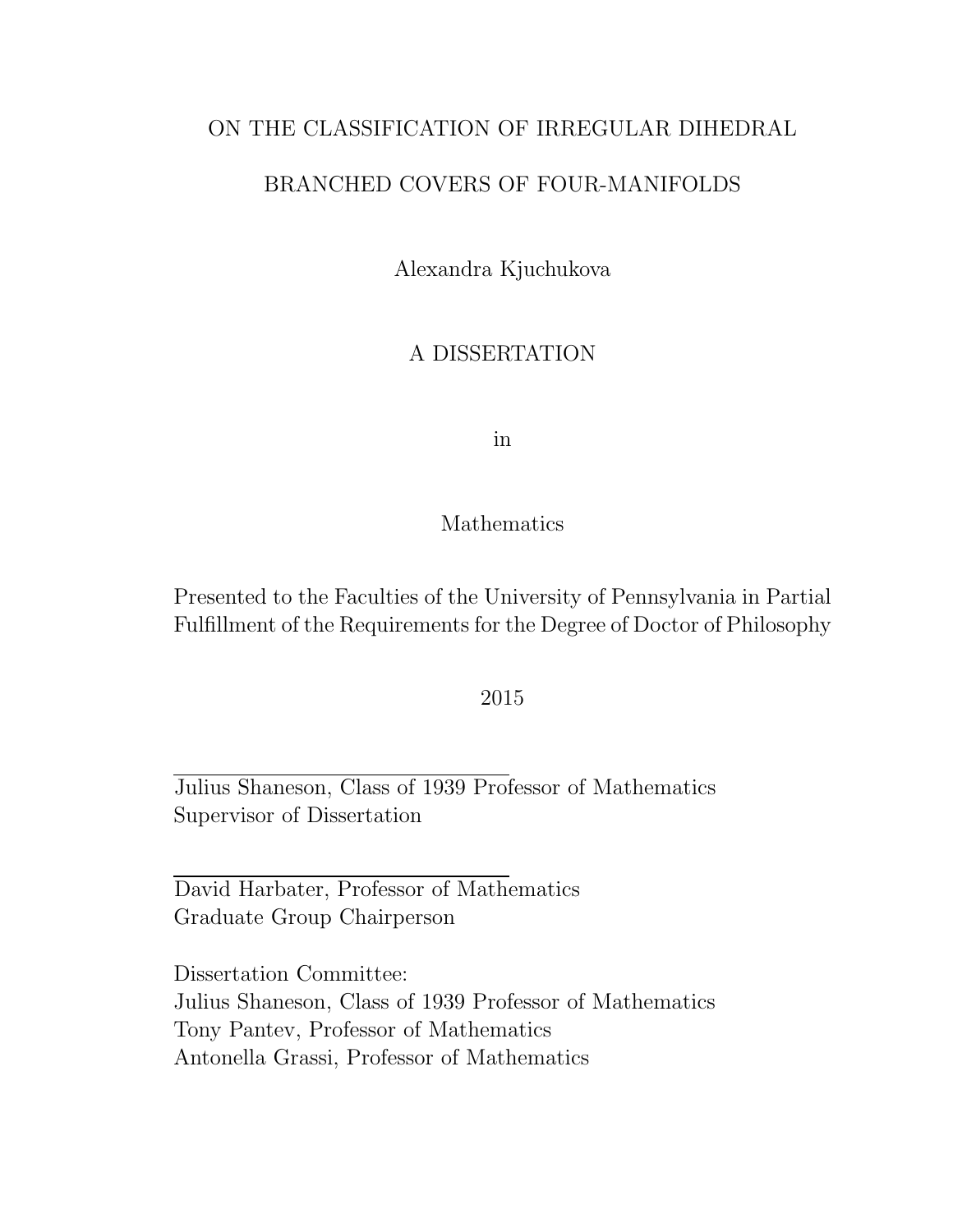$-\text{ deep in whose needs great elements decay},$ I, an island, sail, and my shoes toss —

Ted Berrigan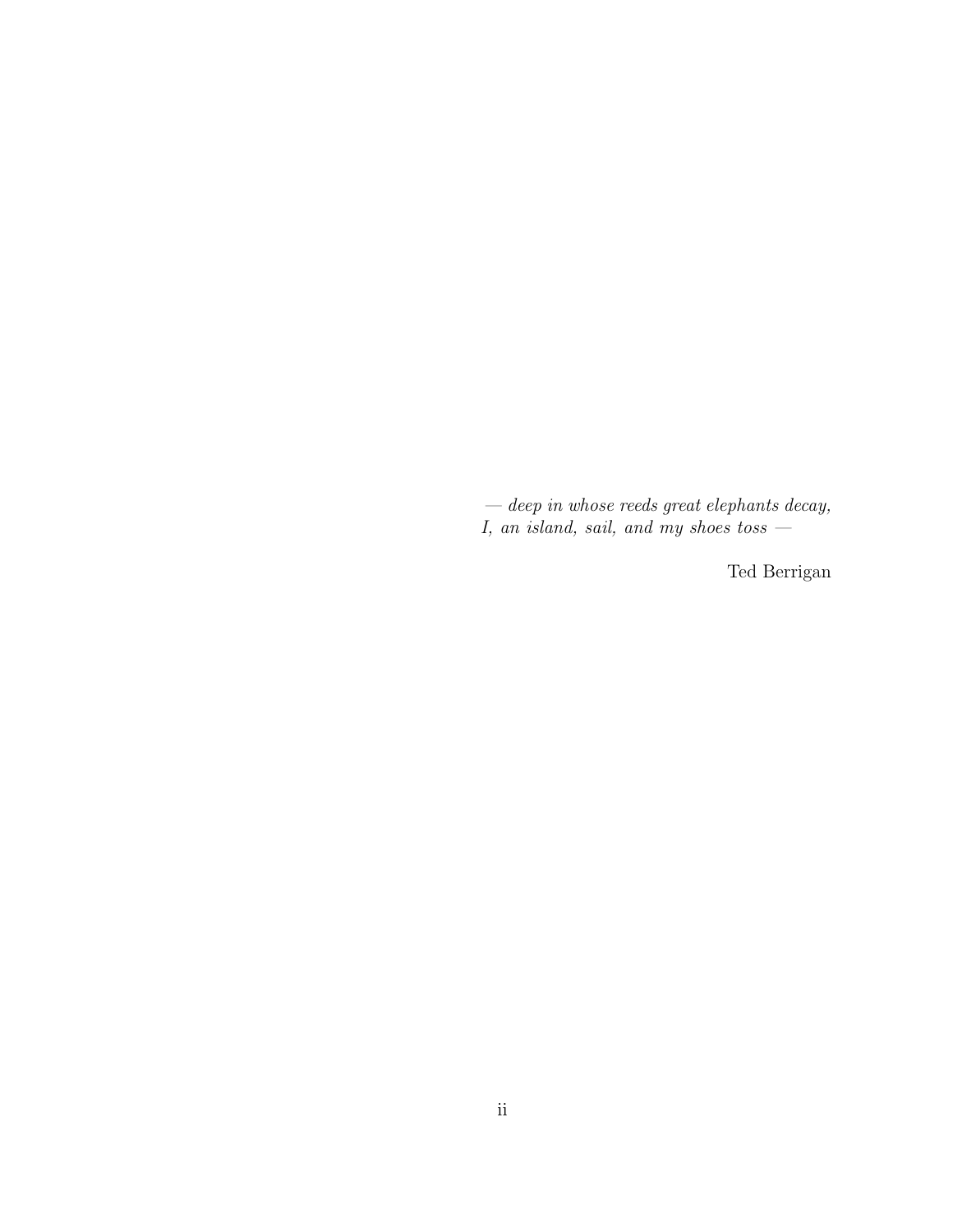for Julius Shaneson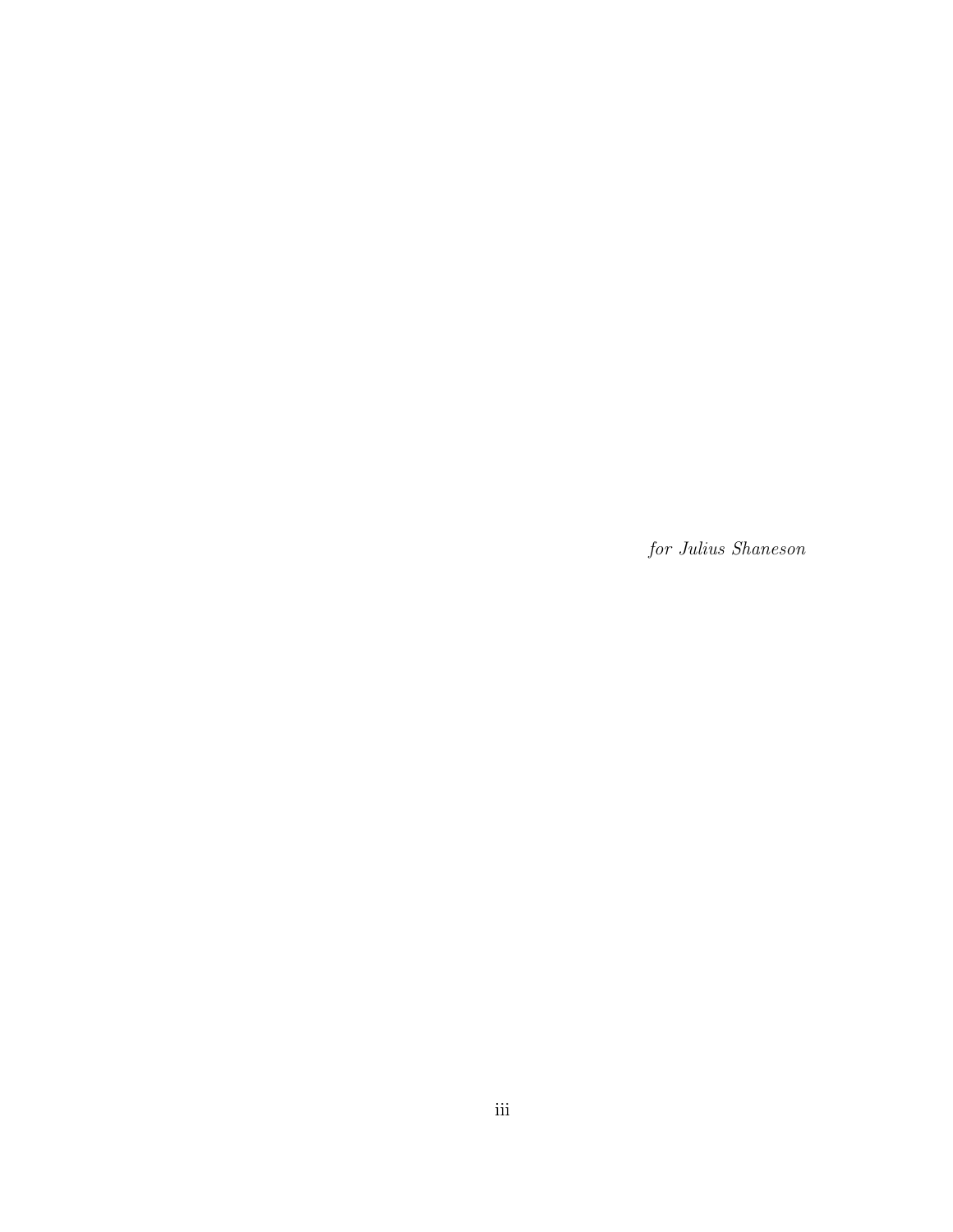#### ABSTRACT ON THE CLASSIFICATION OF IRREGULAR DIHEDRAL BRANCHED COVERS OF FOUR-MANIFOLDS

#### Alexandra Kjuchukova Julius Shaneson

I prove a necessary condition for a four-manifold Y to be homeomorphic to a p-fold irregular dihedral branched cover of a given four-manifold  $X$ , with a fixed branching set B. The branching sets considered are closed oriented surfaces embedded locally flatly in X except at one point with a specified cone singularity. The necessary condition obtained is on the rank and signature of the intersection form of Y and is given in terms of the rank and signature of the intersection form of  $X$ , the self-intersection number of  $B$  in  $X$  and classical-type invariants of the singularity.

Secondly, I show that, for an infinite class of singularities, the necessary condition is sharp. That is, if the singularity is a two-bridge slice knot, every pair of values of the rank and signature of the intersection form which the necessary condition allows is in fact realized by a manifold dihedral cover.

In a slightly more general take on this problem, for an infinite class of simplyconnected four-manifolds X and any odd square-free integer  $p > 1$ , I give two constructions of infinite families of  $p$ -fold irregular branched covers of X. The first construction produces simply-connected manifolds as the covering spaces, while the second produces simply-connected stratified spaces with one singular stratum. The branching sets in the first of these constructions have two singularities of the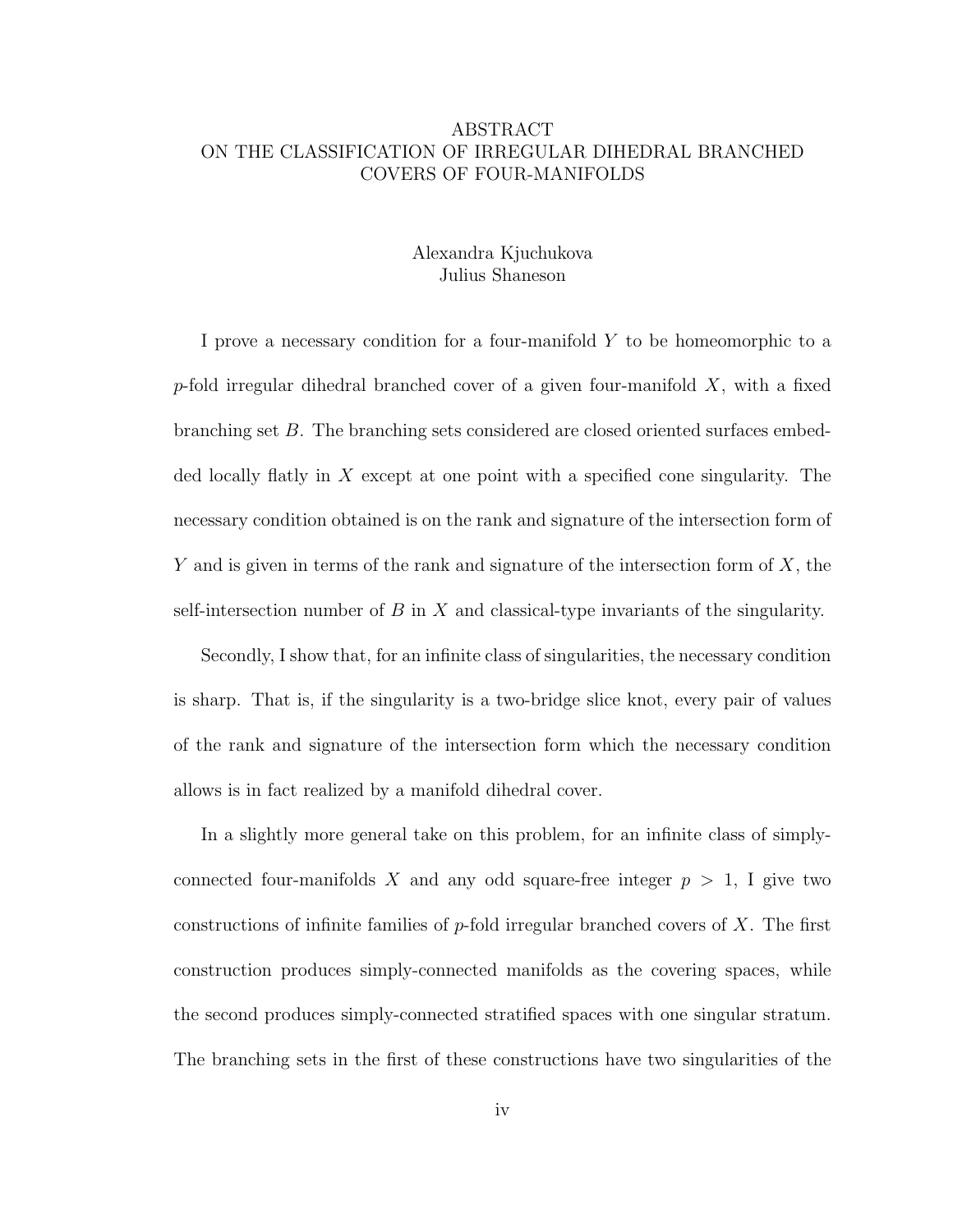same type. In the second construction, there is one singularity, whose type is the connected sum of a knot with itself.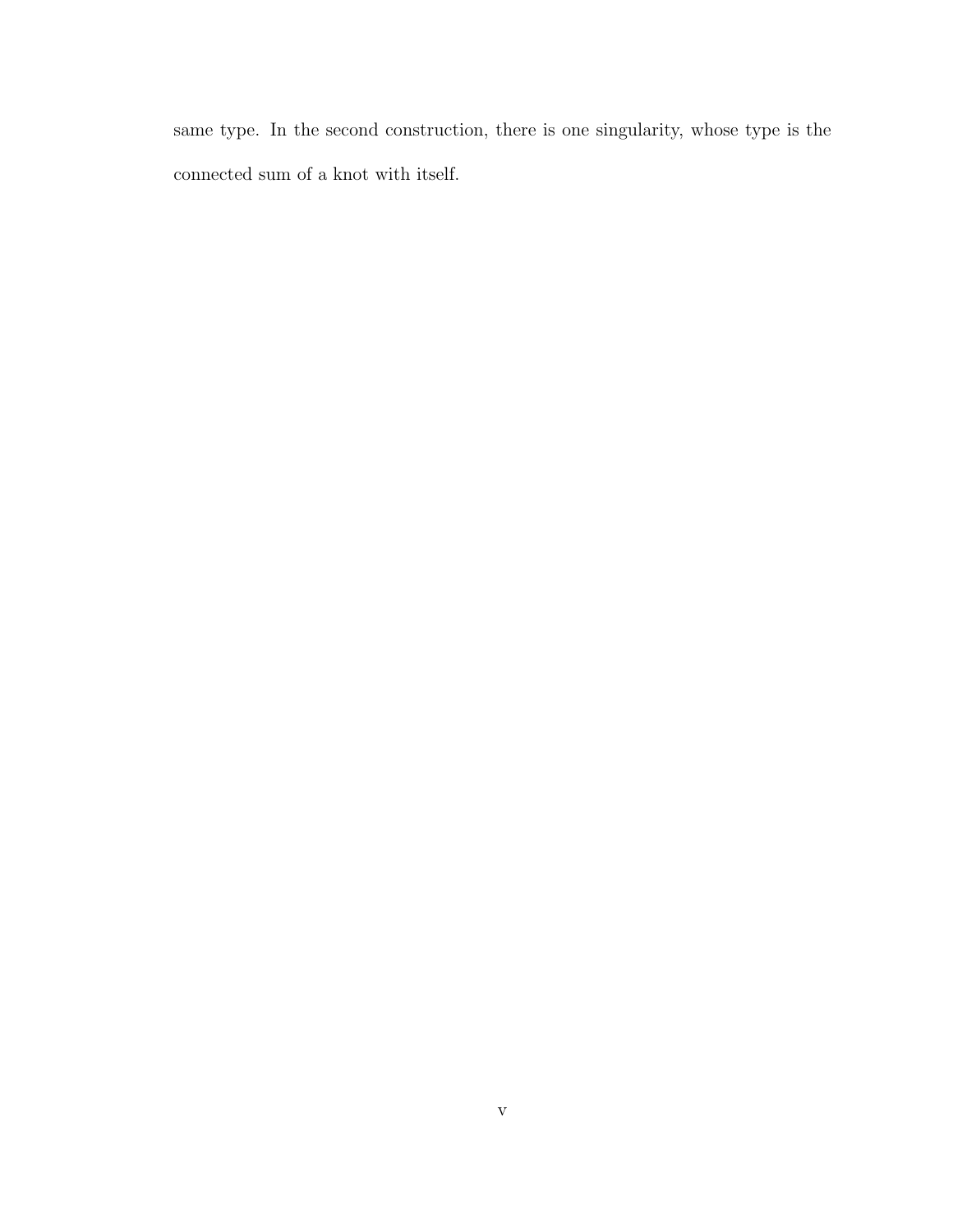### **Contents**

| $\mathbf{1}$ |                                                             | Introduction                                                            | $\mathbf{1}$   |
|--------------|-------------------------------------------------------------|-------------------------------------------------------------------------|----------------|
| $\bf{2}$     | <b>Background</b>                                           |                                                                         | $\overline{5}$ |
|              | 2.1                                                         |                                                                         | $\overline{5}$ |
|              | 2.2                                                         | Knot Theory and preliminary results                                     | 8              |
|              | 2.3                                                         |                                                                         | 16             |
| 3            | <b>Irregular Dihedral Branched Covers of Four-Manifolds</b> |                                                                         | 17             |
|              | 3.1                                                         | Necessary condition for the existence of a dihedral cover $\dots \dots$ | 17             |
|              | 3.2                                                         | Sufficient condition in the case of two-bridge slice singularities      | 38             |
|              | 3.3                                                         | Construction for other singularity types                                | 47             |
|              | 3.4                                                         |                                                                         | 56             |
| 4            | <b>Further Questions</b>                                    |                                                                         | 62             |
|              | Appendix                                                    |                                                                         |                |
|              | <b>Bibliography</b>                                         |                                                                         |                |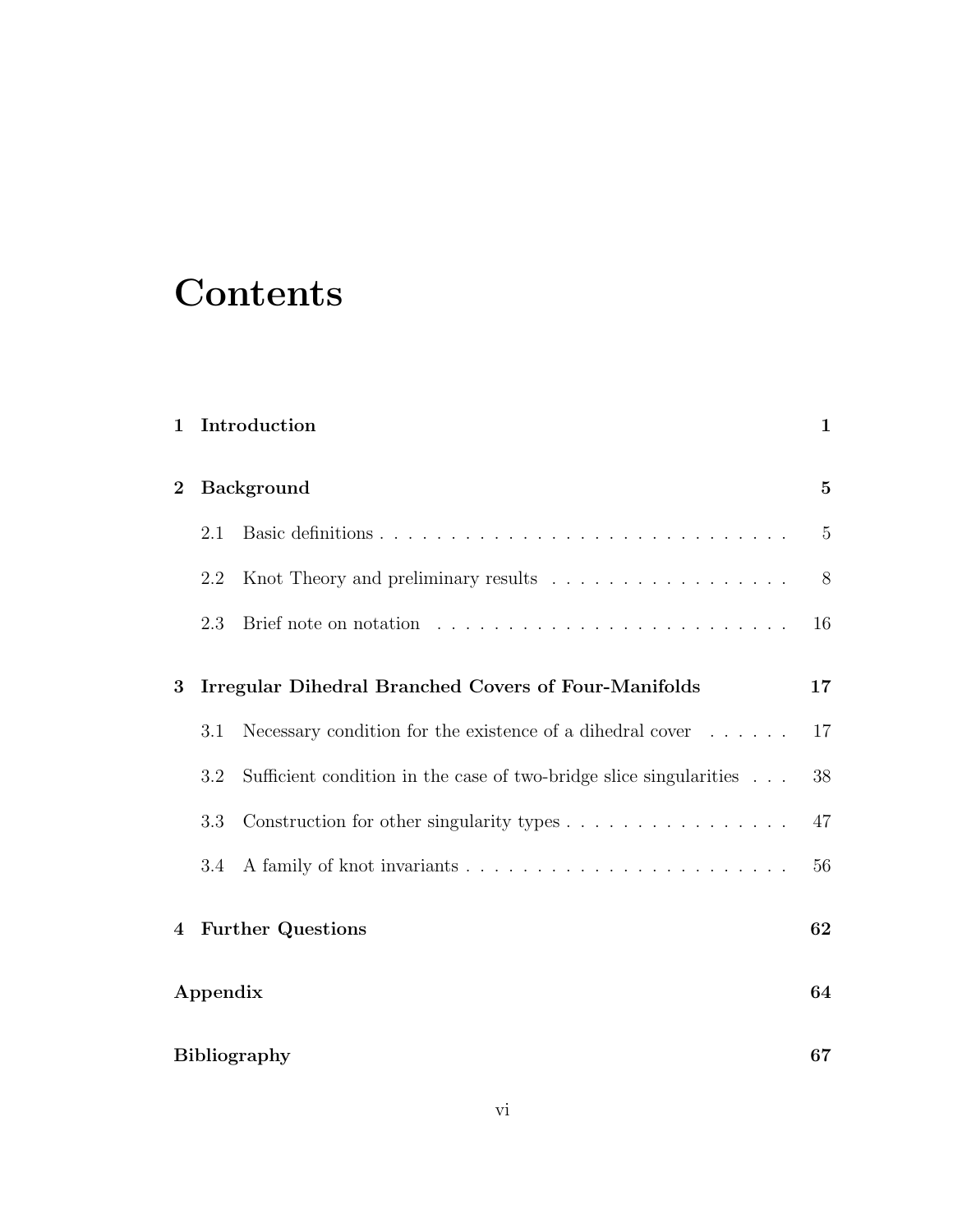### Chapter 1

### Introduction

The study of branched covers of  $S<sup>n</sup>$  dates back to the 1920s when Alexander discovered their astonishing generality: he proved that every closed orientable PL n-manifold is a PL branched cover of  $S<sup>n</sup>$  [1]. Since this seminal work, the classification of branched covers has been an active area of research – see, for example, [2], [12], [22].

A typical question of interest is to find the minimum number of sheets, or the least complex, according to some criterion, branching set needed to realize all manifolds in a given dimension as covers of the sphere. So far, the answers are known only in dimension three: by a well-known result ([10], [15]), every closed oriented three-manifold is a *three*-fold irregular cover of  $S<sup>3</sup>$  branched over a *knot*.

Intuitively, a knot in  $S^3$  is the "simplest possible" branching set over a threedimensional base (by opposition to, say, a link or a self-intersecting curve). There-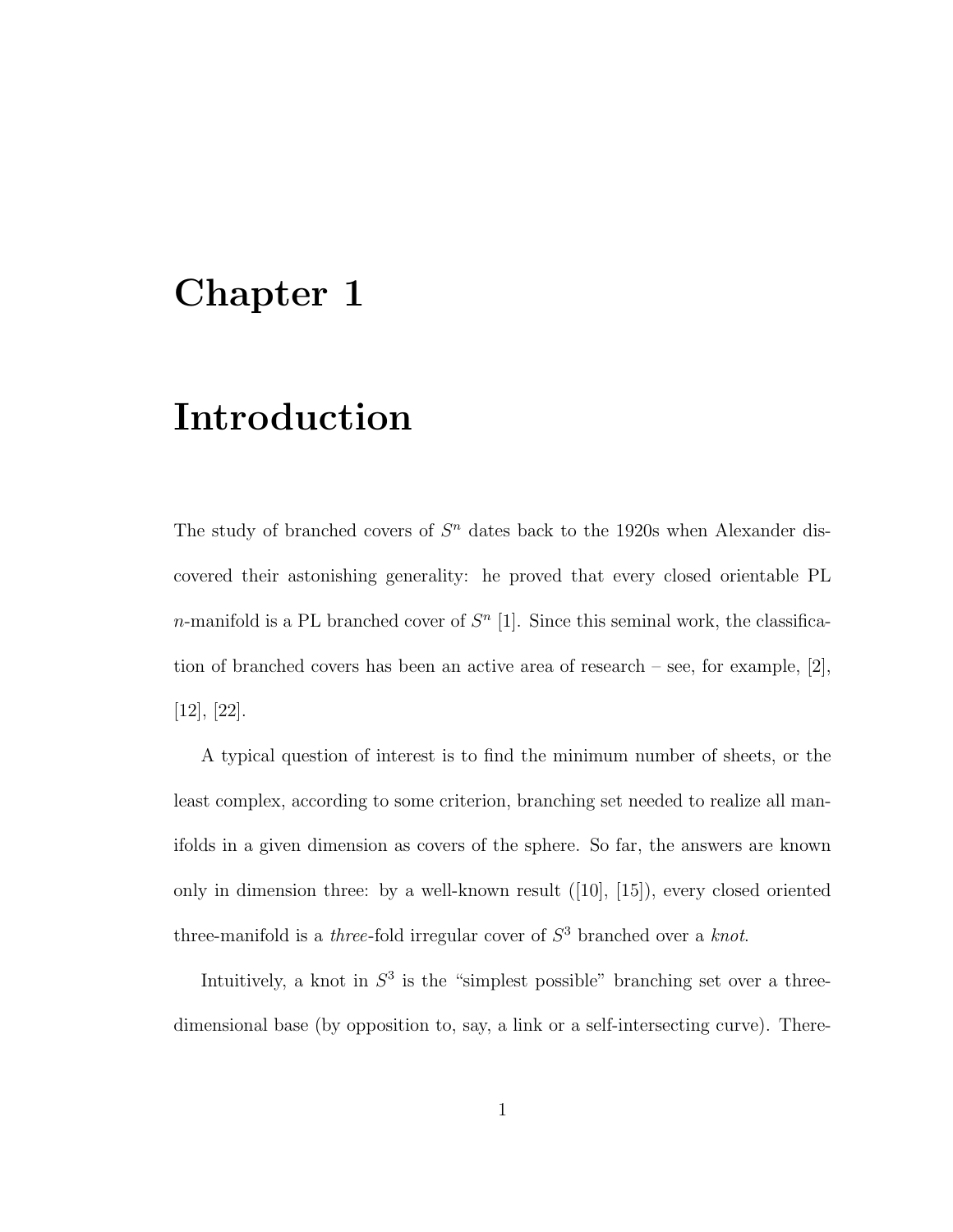fore, we can restate the result about covers of  $S<sup>3</sup>$  in the following way: allowing a complicated branching set does not enrich the family of branched covers of the three-sphere. The situation in dimension four is considerably more subtle. A fourmanifold Y which can be realized as a branched cover of  $S<sup>4</sup>$  with branching set a locally flat oriented submanifold must have signature equal to zero (see [23]). On the other hand, by a result of Montesions [16], every closed oriented PL fourmanifold is a four-fold cover of  $S<sup>4</sup>$  branched over an immersed PL surface. The middle ground between these two results remains poorly understood. For example, what manifolds can be realized as covers of  $S<sup>4</sup>$  branched over an embedded, but not necessarily locally flat, oriented surface of a given genus? More specifically, what singularities does the branching set need to have in order to realize a given manifold Y as a cover of  $S<sup>4</sup>$ ? These are among the motivating questions of this thesis.

However, the work presented here is not restricted to covers of the sphere. Given any simply-connected closed oriented topological four-manifold  $X$ , we ask: which closed oriented topological four-manifolds  $Y$  are homeomorphic to branched covers of X, and with what singularities on the branching set? In Chapter 3 we prove a necessary condition for a four-manifold Y to be homeomorphic to a  $p$ -fold irregular dihedral branched cover of the pair  $(X, B)$ , where X is a closed oriented topological four-manifold, and the branching set  $B \subset X$  is an oriented surface embedded locally flatly in X except at finitely many points with specified singularity types. In a subsequent section, I show that, under some additional assumptions on the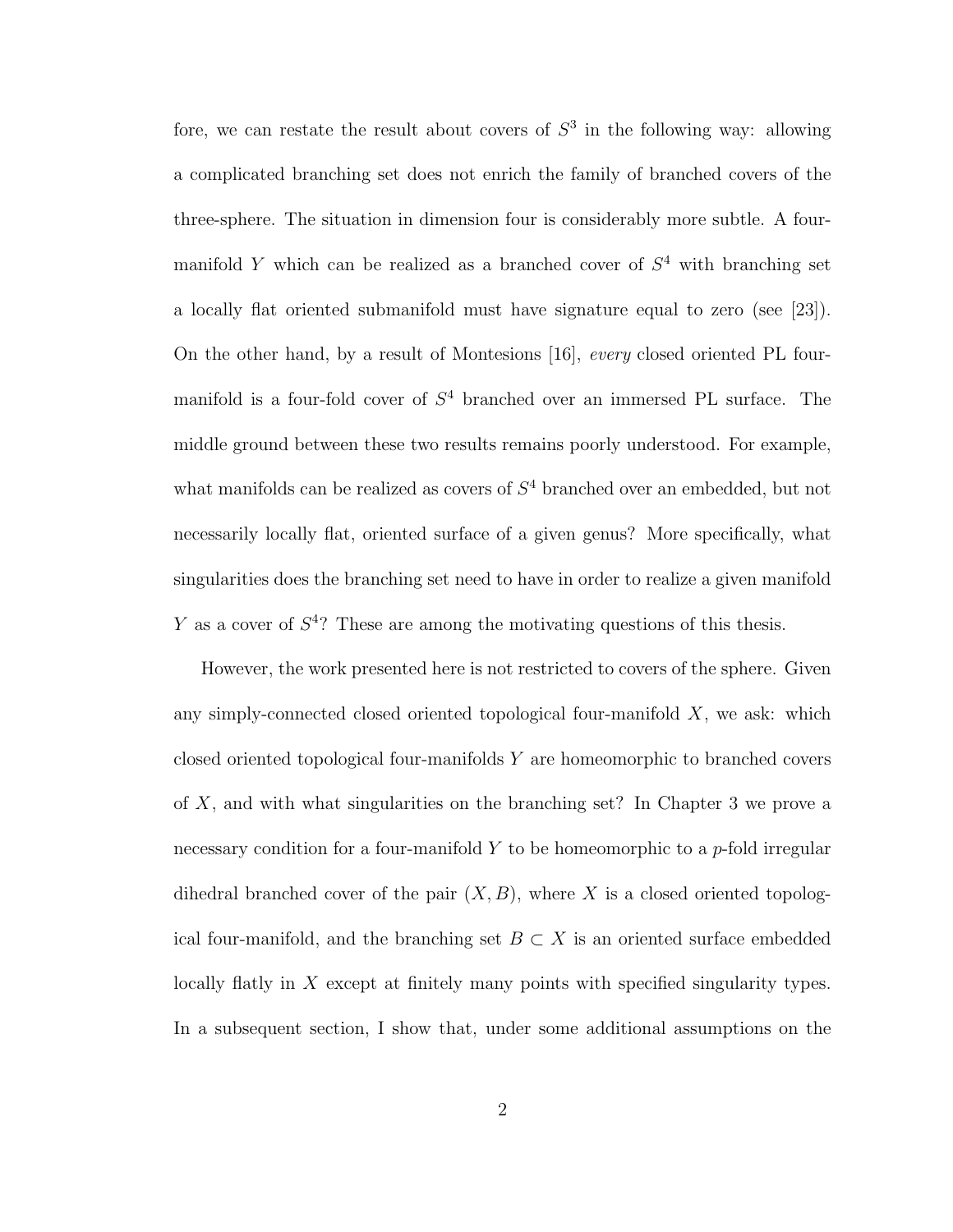singularity type, the necessary condition is sufficient as well.

The sufficient condition just described is obtained via a procedure for constructing an irregular branched cover with a specified slice knot singularity. Namely, fix an odd square-free integer  $p$ , a closed oriented four-manifold  $X$  and a surface B embedded locally flatly in X. The first step is to embed in X a surface  $B_1$ , homeomorphic to B, so that the embedding  $B_1 \subset X$  admits a slice singularity. The second step is to construct an irregular p-fold cover of X branched over  $B_1$ . Third, I give a procedure for obtaining an infinite family of covers by modifying the branching set away from the singularity. If, in addition,  $X$  is simply-connected and  $\pi_1(X - B, x_0) = \mathbb{Z}/2\mathbb{Z}$ , the covers obtained by this method are simply-connected manifolds. A consequence of this construction is that any slice knot which itself admits an irregular  $p$ -fold dihedral cover can be realized as the unique singularity of a branched cover between four-manifolds. Whether the same is true for all knots remains an interesting open question.

In Section 3.3, I describe two more procedures for constructing infinite families of irregular p-fold branched covers over singular branching sets. These procedures admit a more general type of singularities but work over a more restricted set of four-manifolds X. The first procedure yields a manifold cover; the branching set has two components. One of the components is locally flat, and the other has two singularities of the same type,  $\alpha$ , which is not necessarily slice. The second procedure produces a stratified space as a cover, and the branching set has two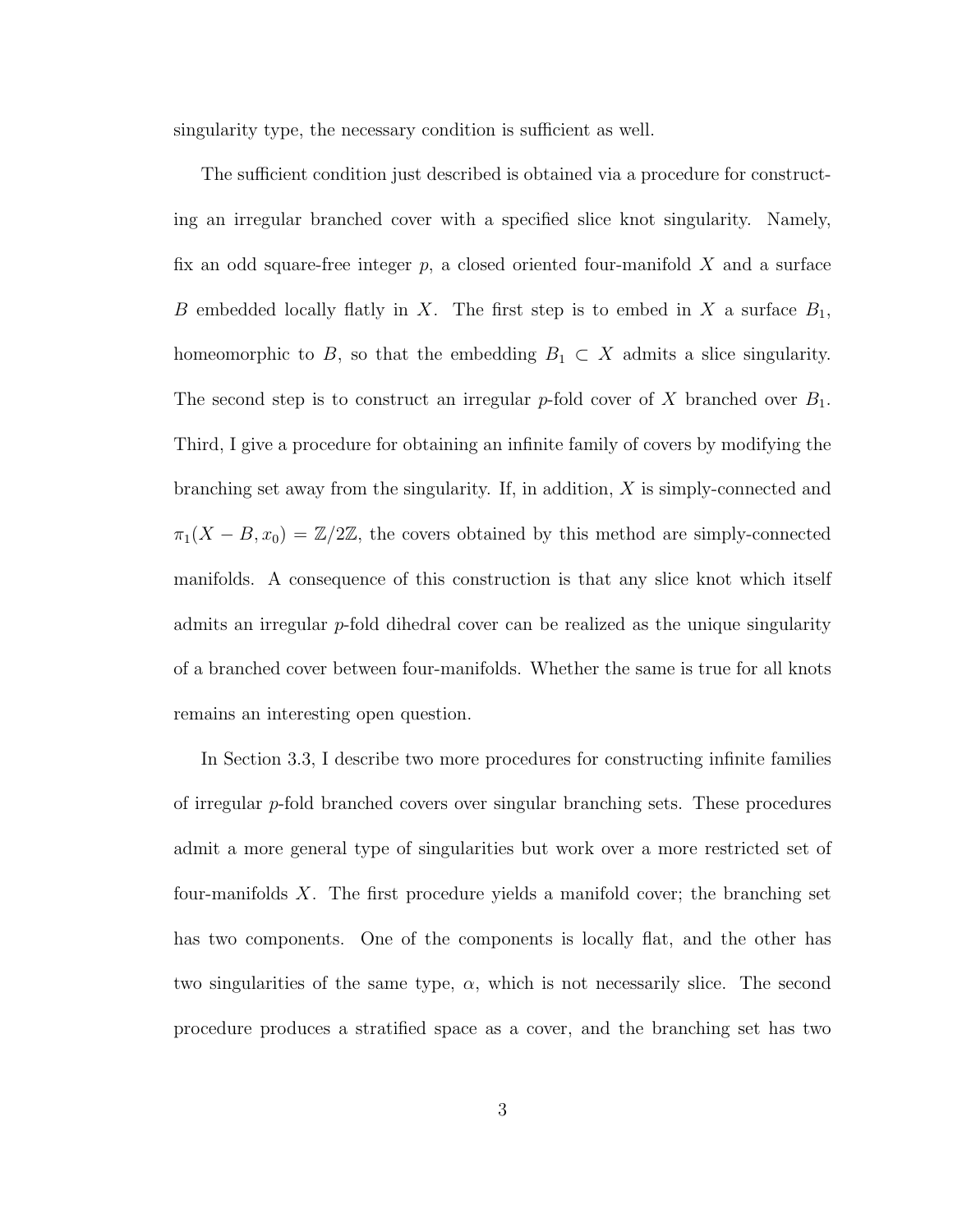components: one is again locally flat, and the other has one singularity of composite type,  $\alpha \# \alpha$ . In both cases, the assumption that  $\alpha$  is slice is not needed.

In Section 3.4 I prove that the correction term to the signature of a branched cover which arises from the presence of a singularity  $\alpha$  is an invariant of the knot type  $\alpha$ . I also prove that this invariant is additive with respect to knot connected sum. One summand in the formula for this invariant is expressed in terms of linking numbers in a branched cover of  $\alpha$ . An algorithm for computing linking numbers in a branched cover of  $S<sup>3</sup>$  is outlined in the Appendix. It constitutes a minor generalization of the algorithm presented in Perko's Thesis [18].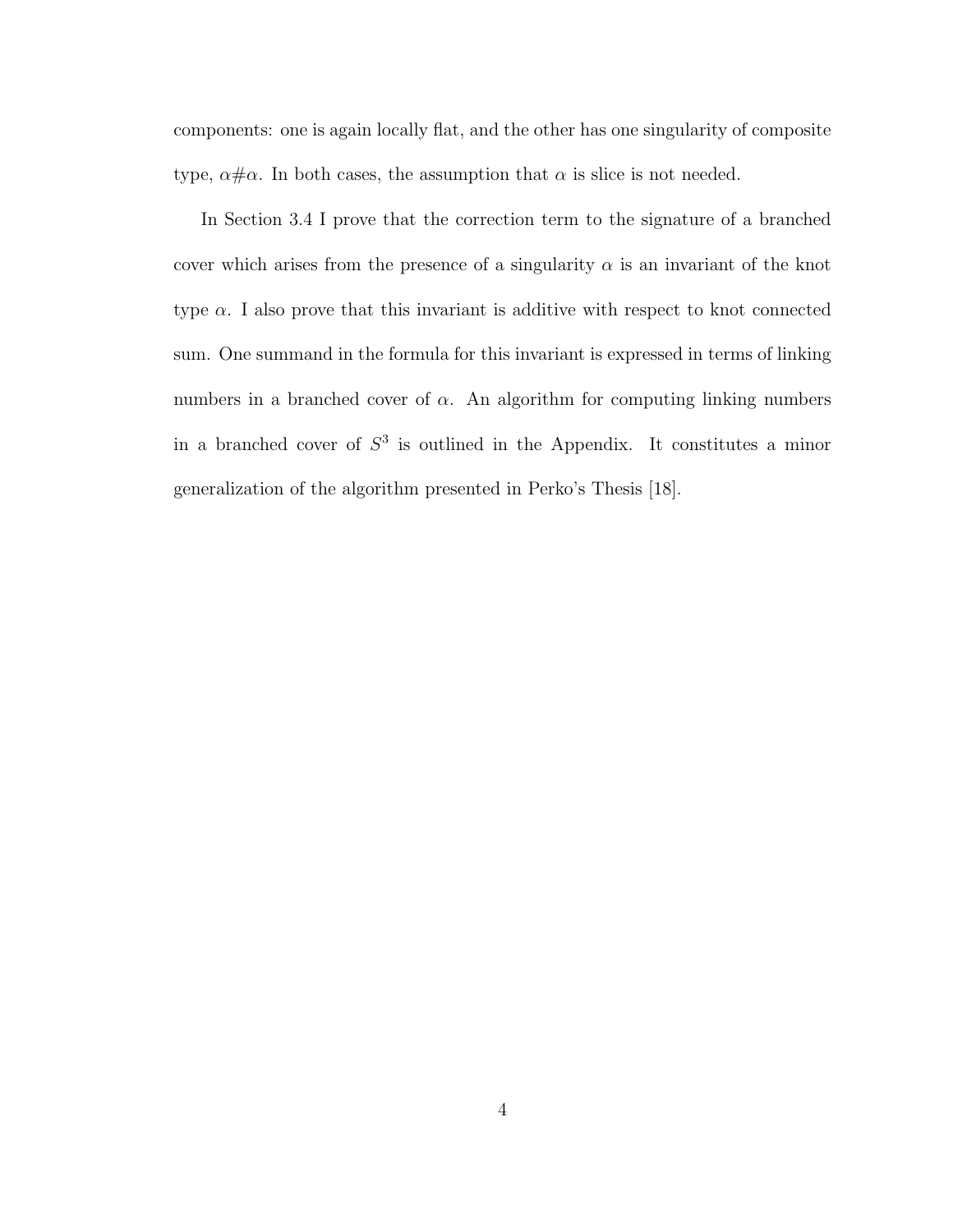### Chapter 2

### Background

#### 2.1 Basic definitions

Let X and Y be topological manifolds of the same dimension  $m \geq 2$ . In this text a branched cover  $f: Y \to X$  will mean a finite-to-one surjective map which is a local homeomorphism over the complement of a codimension-two subcomplex B of X. We call B the branching set of f and say that f is a cover of X branched over B or simply that f covers the pair  $(X, B)$ . The restriction

$$
f|_{f^{-1}(X-B)}: f^{-1}(X-B) \to X-B
$$

is the *associated unbranched cover* of  $f$ . The *degree* of a branched cover is the degree of its associated unbranched cover.

When working in the smooth category, one naturally adopts a more restrictive definition of a branched cover. That is, one requires that  $B$  be a smooth submanifold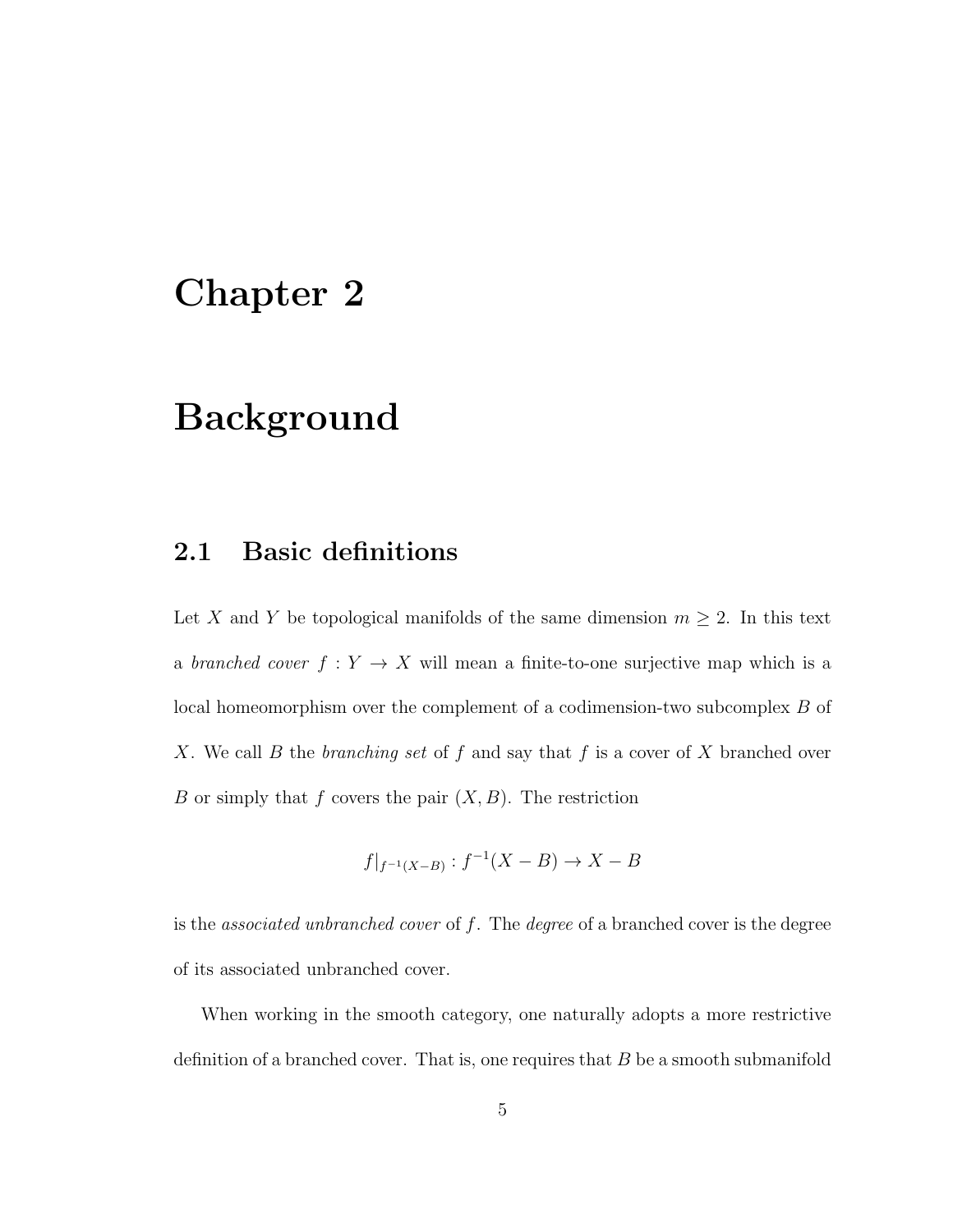of X. In addition, if  $N(B)$  is a closed tubular neighborhood of B, then for every connected component  $N_i$  of  $f^{-1}(N(B))$  we require that there be an integer r such that the restriction  $f|_{N_i}: N_i \to N(B)$  is a bundle map which on every (twodimensional) fiber is the canonical  $n$ -fold cover of the punctured disk to itself. We say that n is the *branching index* of f at N. The branched covers considered in this paper will admit such a parametrization locally, except at finitely many points on the branching set, which we will call *singular points* or simply *singularities*. The type of singularities we allow are described below.

**Definition 2.1.1.** Let X be a topological four-manifold and let B be a closed surface embedded in X. Let  $\alpha \subset S^3$  be a non-trivial knot, and let  $z \in B$  be a point. Assume there exist a small open disk  $D_z$  about z in X such that there is a homeomorphism of pairs  $(D_z - z, B - z) \cong (S^3 \times (0, 1), \alpha \times (0, 1))$ . Then, we say that the embedding of B in X has a singularity of type  $\alpha$  at z.

We will consider covers whose branching sets are closed oriented surfaces, locally flat except for finitely many singularities of the above type. In this scenario a branched cover f over  $(X^4, B^2)$  has the following description: for any  $b \in B$  which is locally flat, a parametrization of  $f$  as in the smooth case exists in a neighborhood of b. For  $z \in B$  a singularity of type  $\alpha$  and  $D_z$  as in Definition 2.1.1, over  $D_z$  the map f is the cone on a cover of  $S^3$  branched along the knot  $\alpha$ .

If there exists a degree p branched cover  $f: Y \rightarrow X$  with branching set a topologically flat, possibly disconnected, oriented submanifold B of X, a formula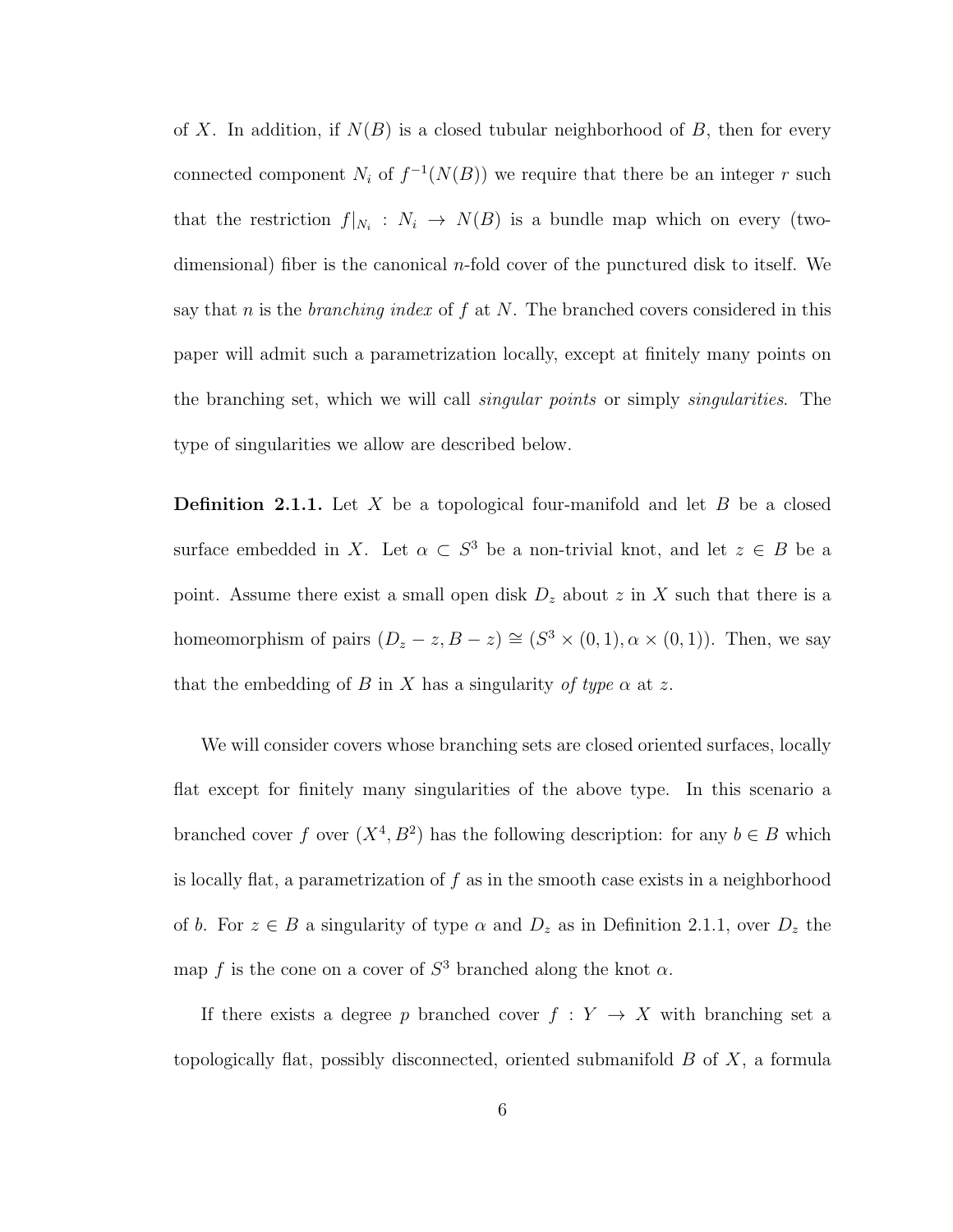of Hirzebruch's [11] generalized by Viro [23] gives:

$$
\sigma(Y) = p\sigma(X) - \sum_{r=2}^{p} \frac{r^2 - 1}{3} e(B_r).
$$
 (2.1.2)

Here  $\sigma$  denotes the signature of a four-manifold,  $B_r \subset Y$  is the union of components of  $f^{-1}(B)$  of index r, and  $e(B_r)$  is the normal Euler number of the embedding of  $B_r$ into Y. (Of course, there is also a version of this formula in which  $e(B_r)$  is replaced by  $\frac{1}{r}e(f(B_r))$ , where  $e(f(B_r))$  is the normal Euler number of the image of  $B_r$  in X.) We wish to compute the effect on this formula which of introducing a singular point to branching set. The answer to this question for a broad class of covers is the object of Theorem 3.1.1.

We will be concerned primarily with the following two types of branched covers.

**Definition 2.1.3.** Let  $f: Y \to X$  be a branched cover of topological manifolds with branching set  $B$ . If the associated unbranched cover of  $f$  arises from a surjective homomorphism  $\phi : \pi_1(X - B, x_0) \to \mathbb{Z}/p\mathbb{Z}$ , we say f is a cyclic p-fold branched cover.

**Definition 2.1.4.** Let  $f: Y \to X$  be a branched cover of topological manifolds with branching set B, and let p be an odd integer greater than 1. Let  $\phi : \pi_1(X B, x_0$   $\rightarrow$   $D_{2p}$  be a surjective homomorphism, where  $D_{2p}$  is the dihedral group of order 2p. If the associated unbranched cover of f corresponds to  $\phi^{-1}(\mathbb{Z}/2\mathbb{Z})$  under the classification of covering spaces of  $X - B$ , we say that f is an *irregular p-fold* dihedral cover of X branched along B. For  $z \in B$  a singularity,  $f^{-1}(z)$  consists of a single point.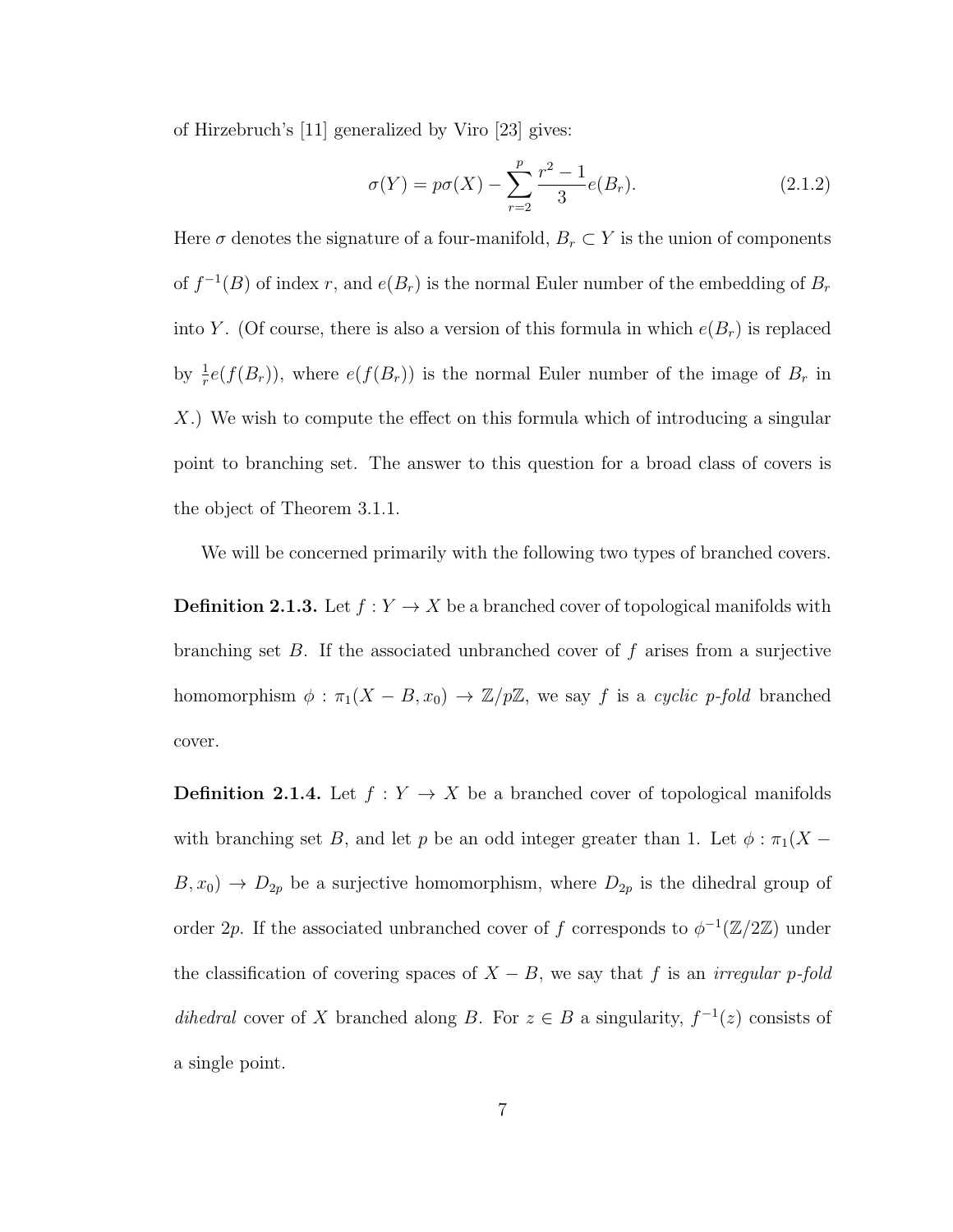It is helpful to give a description of the pre-image of a point on the branching set in an irregular dihedral cover. For every locally flat point  $b \in B$  the pre-image  $f^{-1}(D_b)$  of a small neighborhood  $D_b$  of b in X contains  $\frac{p-1}{2}$  components of branching index 2 and one component of branching index 1.

We say a pair  $(X, B)$  with  $B^{n-2} \subset X^n$  admits a p-fold irregular dihedral (or cyclic) cover if there exists such a cover over  $X$  whose branching set is  $B$ . When the base manifold X is understood – primarily, when  $X = S^3$  and  $B \subset X$  is a knot – we may simply say that he knot type of  $B$  admits a  $p$ -fold irregular dihedral cover.

### 2.2 Knot Theory and preliminary results

In this section we review the knot-theoretic concepts that arise in our work, and prove a number of Lemmas which we will need later. Since the essential questions of this thesis are not addressed until the next chapter, it would not be unreasonable for the reader to skim or skip this section and refer back to it as its relevance to the subsequent results becomes clear.

**Definition 2.2.1.** A knot  $K \subset S^3 = \partial B^4$  is called *slice* if there exists a properly embedded smooth two-disk  $D \subset B^4$  with  $\partial D = K$ .

**Definition 2.2.2.** A knot  $K \subset S^3 = \partial B^4$  is called *ribbon* if there exists an immersion  $\psi$  of a two-disk D into  $S^3$  such that  $\psi(\partial D) = K$ , all singularities of  $\psi(D)$  are simple arcs  $\iota_1, \ldots, \iota_s$ , and for all  $j, 1 \leq j \leq s$ ,  $\psi^{-1}(\iota_j) = \iota'_j \amalg \iota''_j$  such that  $\iota'_j \subset D^{\circ}$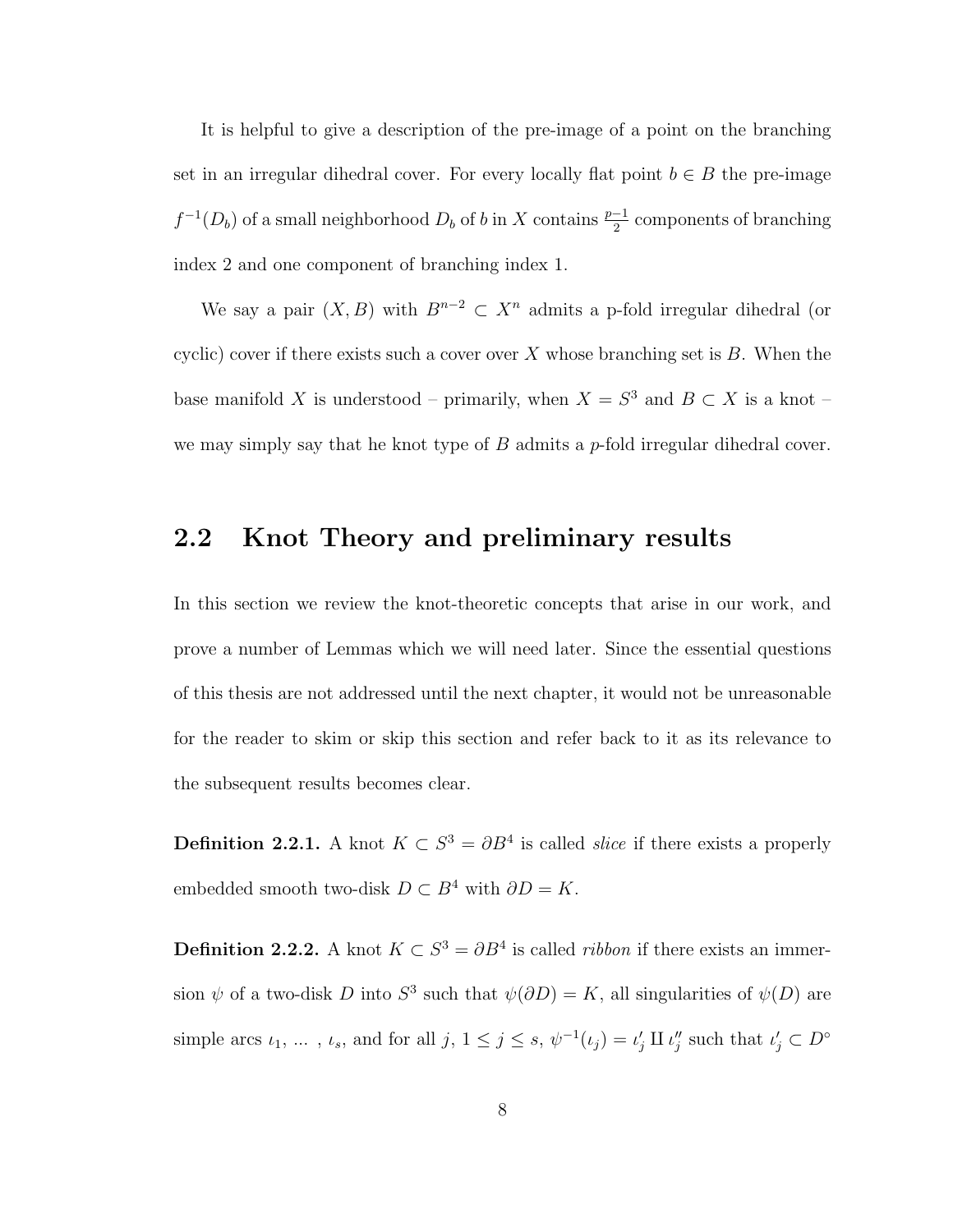and  $\partial u''_j \subset \partial D$ . We say that D is a ribbon disk for K.

All ribbon knots are slice: the interior of a ribbon disk can be pushed into the interior of  $B<sup>4</sup>$  without self-intersections, producing a slice disk. The converse is an old conjecture of Fox [7] which has been proved for two-bridge knots by Paolo Lisca [14].

The following property of ribbon disks will be very useful to us in constructing simply-connected four-manifolds as branched covers.

**Lemma 2.2.3.** Let  $K \subset S^3 = \partial B^4$  and let  $D' \subset S^3$  be a ribbon disk for K. Then, there exists  $D \subset B^4$ , a slice disk for K, such that the map  $i_* : (\pi_1(S^3 - K), x_0) \to$  $(\pi_1(B^4 - D), x_0)$  induced by inclusion is surjective.

*Proof.* The key is that we pushing the interior of  $D'$  into the interior of  $B^4$  in such a way that the resulting slice disk  $D$  admits a Morse function  $g$  whose critical points are only saddles and minima. Computing the fundamental group of the complement of D in  $B^4$  by cross-sections (see [6]), we start with  $\pi_1(\partial B^4-\partial D, x_0)$  =  $\pi_1(S^3 - K, x_0)$  and proceed to introduce new generators or relations at each critical point of g. Since g has no maxima, no new generators are introduced, implying that  $i_* : \pi_1(S^3 - K, x_0) \to \pi_1(B^4 - D, x_0)$  is a surjection.

 $\Box$ 

**Proposition 2.2.4.** Let  $K \subset S^3 \subset \partial B^4$  be a slice knot and let  $D \subset B^4$  be a slice disk for K. Let  $p > 1$  be an odd square-free integer. If the pair  $(S^3, K)$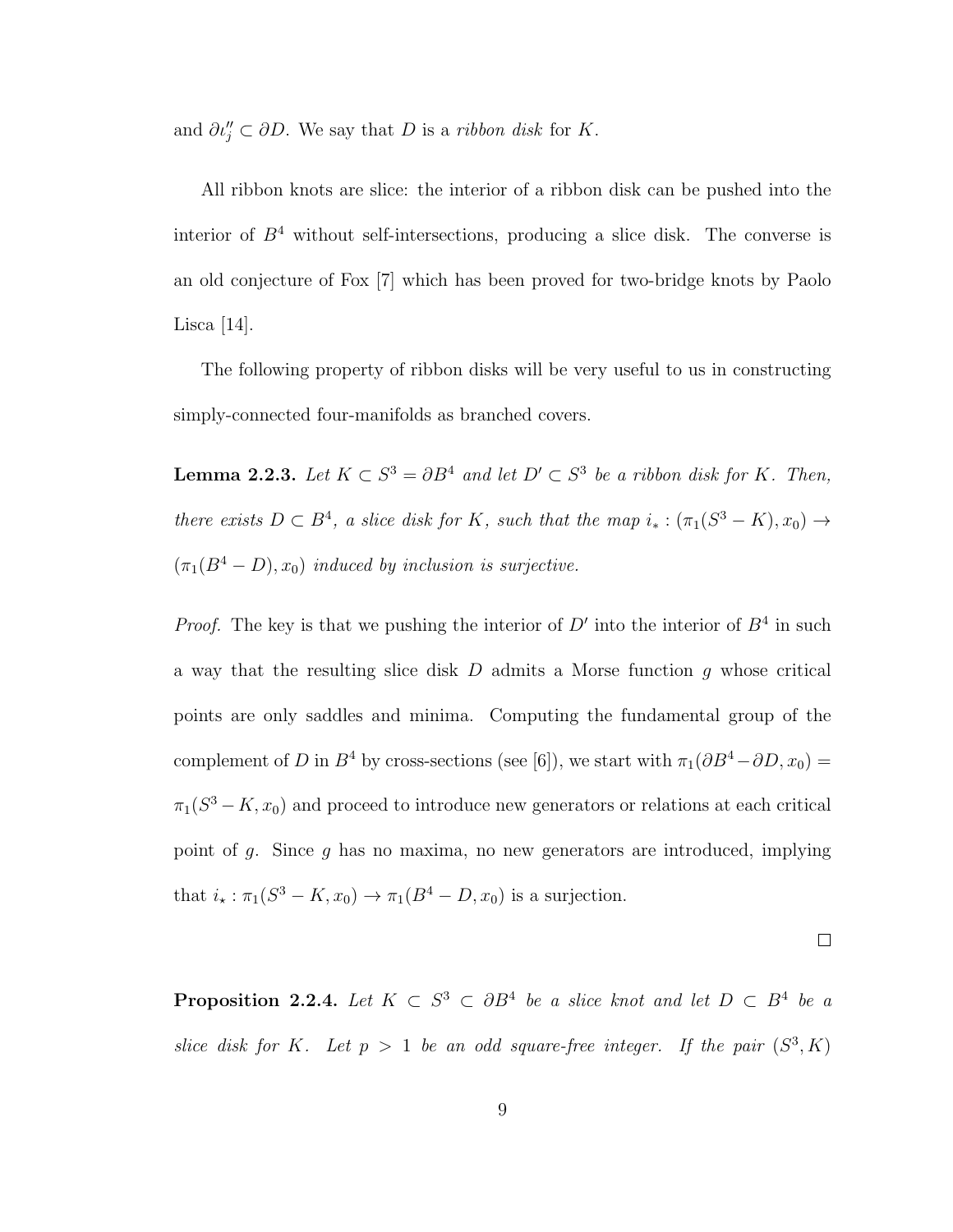admits an irregular p-fold dihedral cover, then the pair  $(B<sup>4</sup>, D)$  admits one as well. Furthermore, if  $K$  is a two-bridge knot,  $D$  can be chosen in such a way that the irregular dihedral cover of  $B<sup>4</sup>$  branched along D is simply-connected.

*Proof.* Let  $\Delta_K(t)$  denote the Alexander polynomial of K and  $\Delta_D(t)$  that of D. Denote by  $\hat{S}$  the double branched cover of the pair  $(S^3, K)$  and by  $\hat{K}$  the pre-image of K under the covering map. Then,  $|\Delta_K(-1)| = |(H_1(\hat{S}; \mathbb{Z}))|$ . Similarly, denote by  $\hat{B}$  the double cover of  $B^4$  branched along D and  $\hat{D}$  is the pre-image of D. Again we have,  $|\Delta_D(-1)| = |(H_1(\hat{B}; \mathbb{Z}))|$ .

Since K admits a dihedral cover,  $H_1(\hat{S}; \mathbb{Z})$  has  $\mathbb{Z}/p\mathbb{Z}$  as a subgroup. It follows that  $\Delta_K(-1) \equiv 0 \mod p$ . Since D is a slice disk for K, by results of Fox and Milnor [8] we have  $\Delta_K(-1) = \pm (\Delta_D(-1))^2$ , so  $(\Delta_D(-1))^2 \equiv 0 \mod p$ . Since p is square-free, we conclude that  $\Delta_D(-1) \equiv 0 \mod p$  as well. Then  $H_1(\hat{B}; \mathbb{Z})$  surjects onto  $\mathbb{Z}/p\mathbb{Z}$ , and therefore  $\hat{D}$  admits a p-fold cyclic cover T with  $\partial T = N$ . This cover T is a regular dihedral 2p-fold branched cover of  $(B^4, D)$ . Let Z be the quotient of T by the action of any  $\mathbb{Z}/2\mathbb{Z}$  subgroup of  $D_{2p}$ . Then Z is the desired irregular dihedral p-fold cover of  $(B^4, D)$ . Its boundary, which we denote by U, is an irregular dihedral  $p$ -fold cover of  $K$ .

So far we have shown that a dihedral presentation of the group of a slice knot extends to a dihedral presentation of the complement of a slice disk in  $B<sup>4</sup>$ . Now assume in addition that  $K$  is a two-bridge knot. In this case it is well-known that U is in fact  $S^3$ . Indeed, the pre-image  $S^*$  of a bridge sphere for K is a dihedral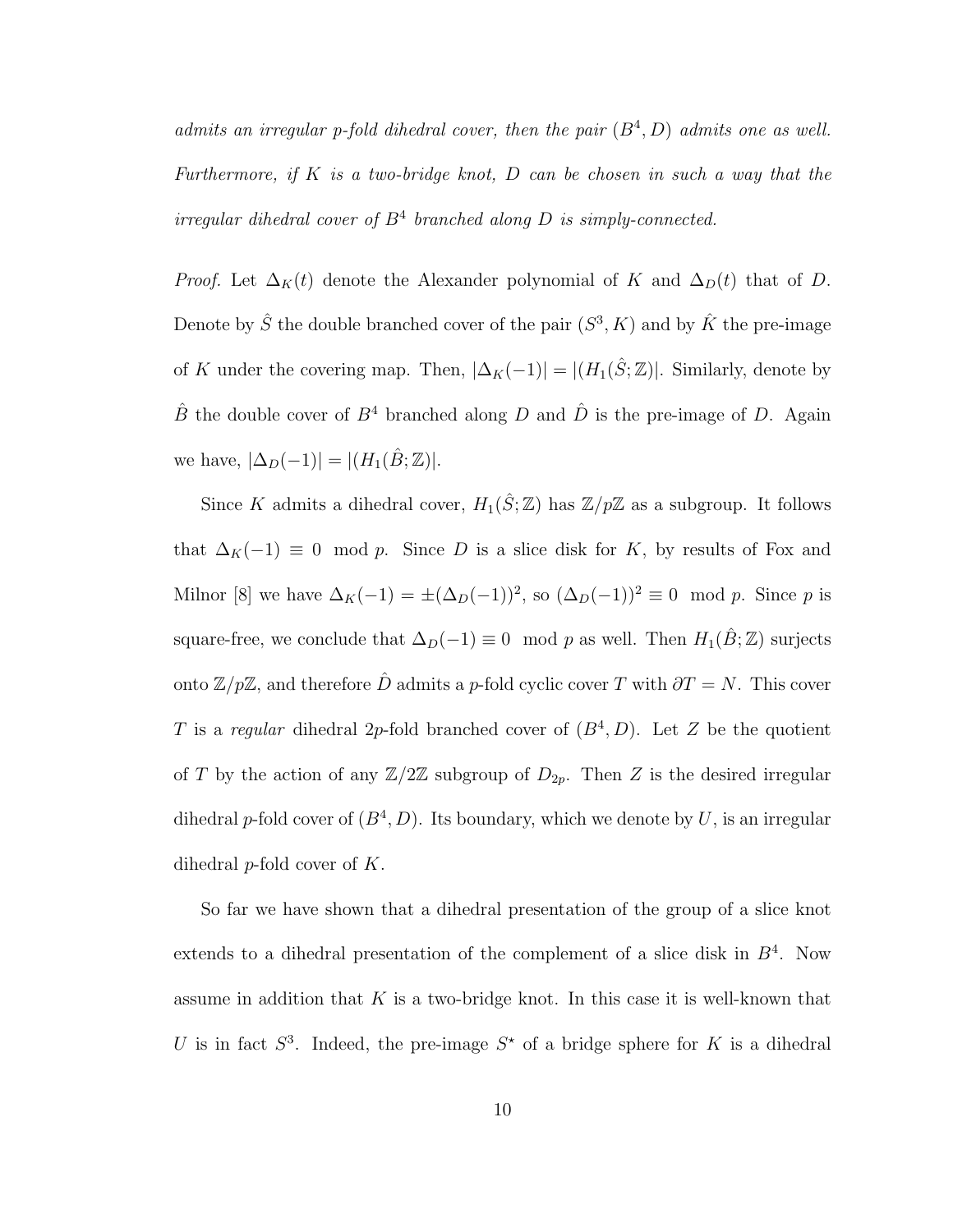cover of  $S^2$  branched over four points, so  $S^*$  has Euler characteristic

$$
\chi(S^*) = p(\chi(S^2) - 4) + 4\frac{p+1}{2} = 2,
$$

producing a genus-zero Heegard splitting for U. Therefore,  $U \cong S^3$ .

Since  $K$  is two-bridge slice, it is ribbon. Hence, by Lemma 2.2.3, the slice disk D for K can be chosen so that  $0 = \pi_1(U, x_0) \stackrel{i_*}{\longrightarrow} \pi_1(Z, x_0)$  is a surjection. Therefore, given a map  $\psi : \pi_1(B^4 - D, x_0) \to D_{2p}$ , the pre-image  $(\psi \circ i_*)^{-1}(\mathbb{Z}/2\mathbb{Z})$  surjects onto  $\psi^{-1}(\mathbb{Z}/2\mathbb{Z})$ . This implies that the inclusion of the unbranched cover associated to U into the unbranched cover associated to  $Z$  induces a surjection on fundamental groups. Since the branching set of U is a subset of the branching set of  $Z$ , it follows that  $0 = \pi_1(U, x_0) \rightarrow \pi_1(Z, x_0)$  is a surjection. We conclude that the irregular dihedral cover of the pair  $(B<sup>4</sup>, D)$  is simply-connected, as desired.  $\Box$ 

**Definition 2.2.5.** Let  $\alpha \subset S^3$  and  $\beta \subset S^3$  be two knot types. We say that  $\beta$  is a mod p characteristic knot for  $\alpha$  if there exists a Seifert surface V for  $\alpha$  with Seifert pairing  $L_V$  such that  $\beta \subset V^{\circ} \subset S^3$  represents a non-zero primitive class in  $H_1(V;\mathbb{Z})$ and  $L_V(\beta,\omega) + L_V(\omega,\beta) \equiv 0 \mod p$  for all  $\omega \in H_1(V;\mathbb{Z})$ .

In [4] Cappell and Shaneson defined characteristic knots and proved that for p an odd prime and  $\alpha$  a non-trivial knot,  $\alpha$  admits an irregular dihedral p-fold cover if an only if there exists a mod p characteristic knot for  $\alpha$ , which in turn exists if and only if p divides  $|\det(L_V + L_V^T)|$ . In this section, we exhibit a family of pairs  $(\alpha, \beta)$ , where  $\alpha$  is a two-bridge slice knot and  $\beta$  is a  $(2, 2n + 1)$ -torus knot which can be realized as mod 3 characteristic knot for  $\alpha$ .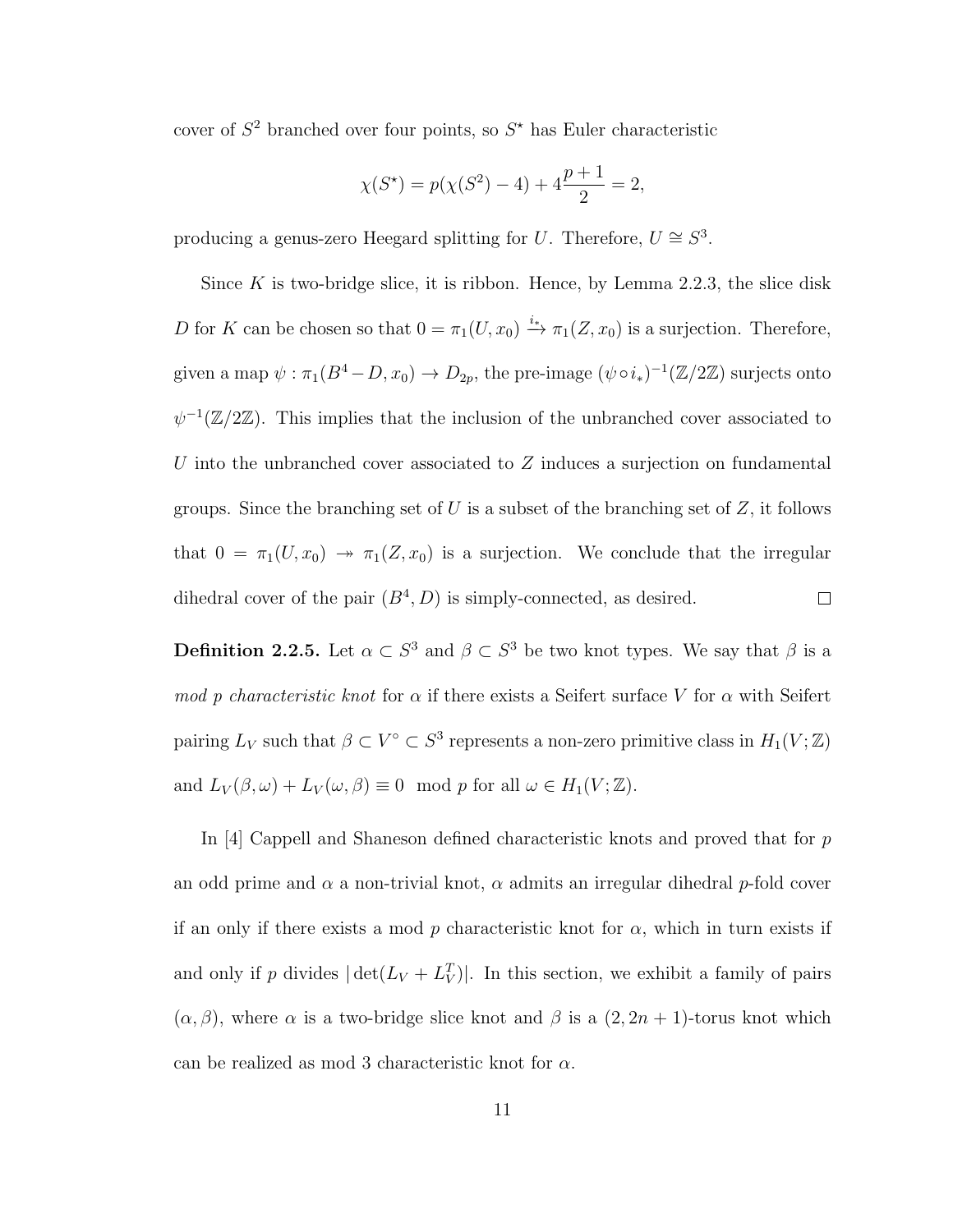

Figure 2.1: The knot  $C(e_1, ..., e_6)$ . Each square represents a two-strand braid with only positive or only negative twists, according to the sign of  $e_i$ . The absolute value of  $e_i$  denotes the number of crossings.

Recall that Lisca [14] proved that, for two-bridge knots, being slice is equivalent to being ribbon. Previously, Casson and Gordon [5] gave a necessary condition for a two-bridge knot to be ribbon, and Lamm [13] listed all knots satisfying this condition. He found that for all  $a \neq 0, b \neq 0$  the knots  $K_1(a, b)$  =  $C(2a, 2, 2b, -2, -2a, 2b)$  and  $K_2(a, b) = C(2a, 2, 2b, 2a, 2, 2b)$  are slice. Figure 2.1 recalls the notation  $C(e_1, ..., e_6)$ . In Figure 2.2 we give a genus 3 Seifert surface V for the knot  $\alpha = C(e_1, e_2, e_3, e_4, e_5, e_6)$ . We use the surface V for all subsequent computations.

Since two-bridge slice knots are of particular interest for our construction of dihedral covers of four-manifolds, our first task is to determine the values of the parameters a and b for which the knots  $K_i(a, b)$  admit three-fold dihedral covers.

**Proposition 2.2.6.** A knot of the type  $K_1(a, b)$  admits an irregular three-fold dihedral cover if and only if

(1)  $a \equiv 0 \mod 3, b \equiv 2 \mod 3$  or (2)  $a \equiv 1 \mod 3, b \equiv 1 \mod 3$ .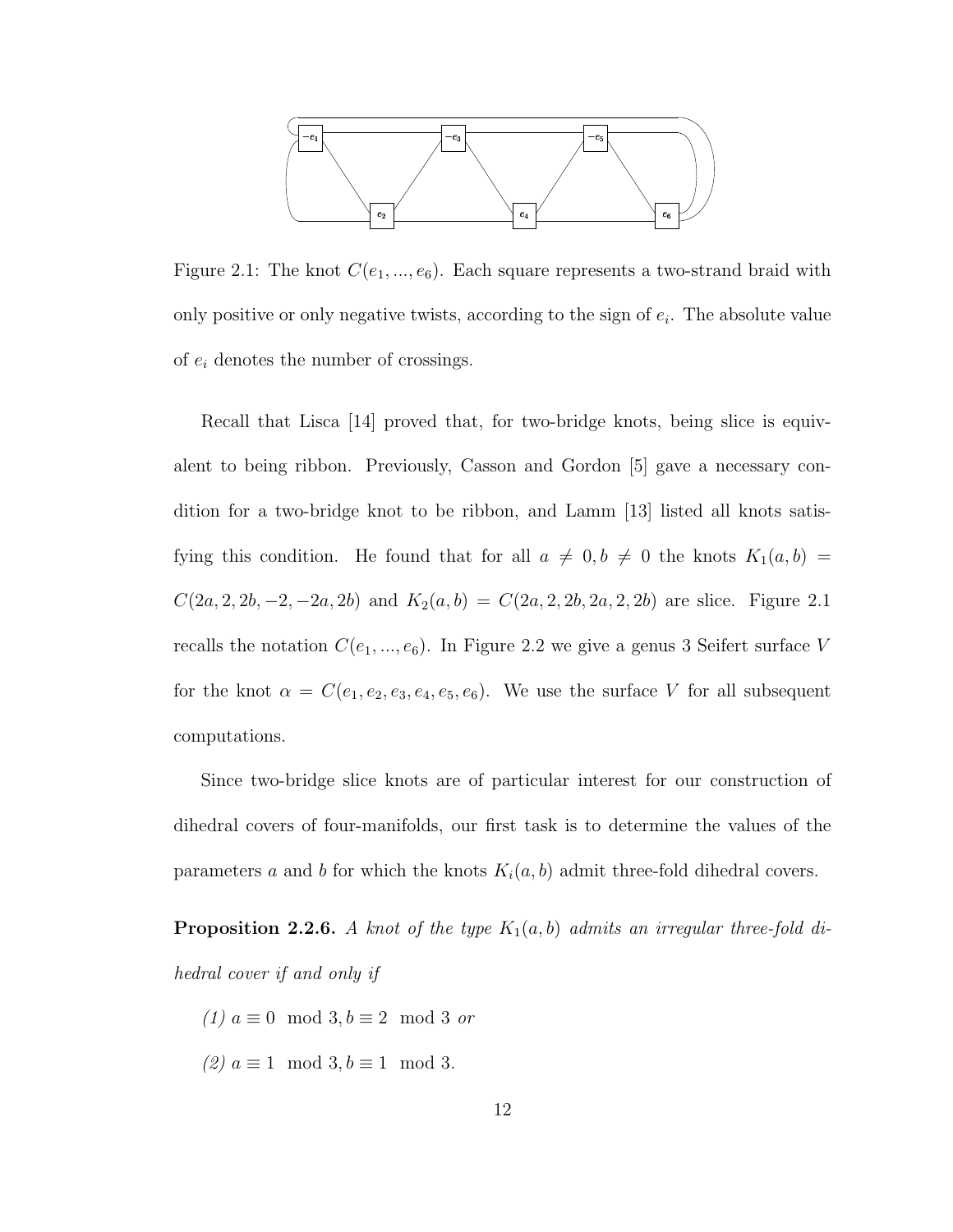

Figure 2.2: A Seifert surface for the knot  $C(e_1, ..., e_6)$ , together with the set of preferred generators for its first homology.

A knot of the type  $K_2(a, b)$  admits an irregular 3-fold dihedral cover if and only if

(3)  $a \equiv 0 \mod 3, b \equiv 1 \mod 3$  or

 $(4) \ a \equiv 1 \mod 3, b \equiv 0 \mod 3.$ 

In these cases, a curve representing the class  $\beta \in H_1(V;\mathbb{Z})$  is a mod 3 characteristic knot for the corresponding  $K_i(a, b)$  if and only if, with respect to the basis  $\{\omega_1, \omega_2, \omega_3, \omega_4, \omega_5, \omega_6\}$ , we have, respectively,

(1)  $[\beta] \equiv (1, 0, 1, 1, -1, 1) \mod 3,$  $(2)$   $[\beta] \equiv (-1, 1, 1, 0, 1, 1) \mod 3,$  $(3) [\beta] \equiv (1, 0, 1, -1, 1, 1) \mod 3,$  $(4) [\beta] \equiv (-1, 1, 1, 1, 0, 1) \mod 3.$ 

*Proof.* Let V denote the Seifert surface for  $C(e_1, e_2, e_3, e_4, e_5, e_6)$  depicted in Figure 2.2. We think of the  $e_i$  as being chosen so that the knot  $C(e_1, e_2, e_3, e_4, e_5, e_6)$ is of type  $K_1(a, b)$  or  $K_2(a, b)$ . Let  $L_V$  denote the matrix of the linking form for V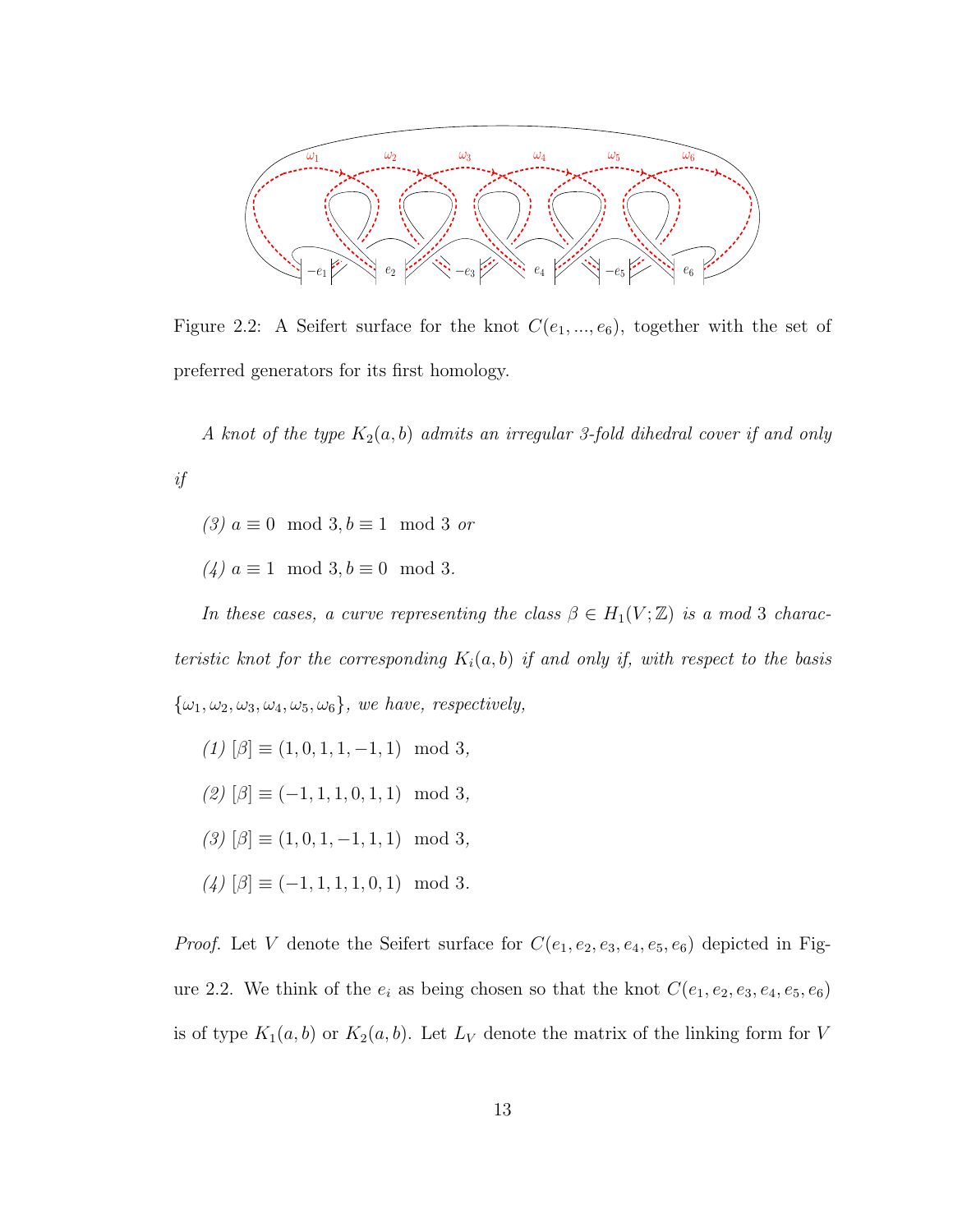with respect to the basis  $\{\omega_1, \omega_2, \omega_3, \omega_4, \omega_5, \omega_6\}$ . The Seifert matrix for V in this basis is  $L_V + L_V^T$ . It has the form:

$$
\begin{pmatrix}\n-e_1 & 1 & 0 & 0 & 0 & 0 \\
1 & e_2 & -1 & 0 & 0 & 0 \\
0 & -1 & -e_3 & 1 & 0 & 0 \\
0 & 0 & 1 & e_4 & -1 & 0 \\
0 & 0 & 0 & -1 & -e_5 & 1 \\
0 & 0 & 0 & 0 & 1 & e_6\n\end{pmatrix}
$$

It is sufficient to check that  $\det(L_V + L_V^T) \equiv 0 \mod 3$  precisely in situations (1),..., (4). For instance, in the case  $C(e_1, e_2, e_3, e_4, e_5, e_6) = K_1(a, b)$ , we obtain  $\det(L_V + L_V^T) = -(8ab + 2b - 1)^2$ . So we must solve the equation

$$
8ab + 2b - 1 \equiv 0 \mod 3.
$$

If  $a \equiv 0 \mod 3$ , the equation reduces to  $2b-1 \equiv 0 \mod 3$ , so  $b \equiv 2$ . If  $a \equiv 1 \mod 3$ , then  $b \equiv 1 \mod 3$ . If  $a \equiv 2 \mod 3$ , there is no solution. The remaining computations are equally trivial, so they are omitted.

To verify that the classes  $[\beta] \in H_1(V;\mathbb{Z})$  listed represent all characteristic knots, we check that for a and b as specified, we have  $(L_V + L_V^T)\beta \equiv 0 \mod 3$  and moreover  $\Box$ the classes  $\beta$  are the unique solutions mod 3.

More generally, we have the following: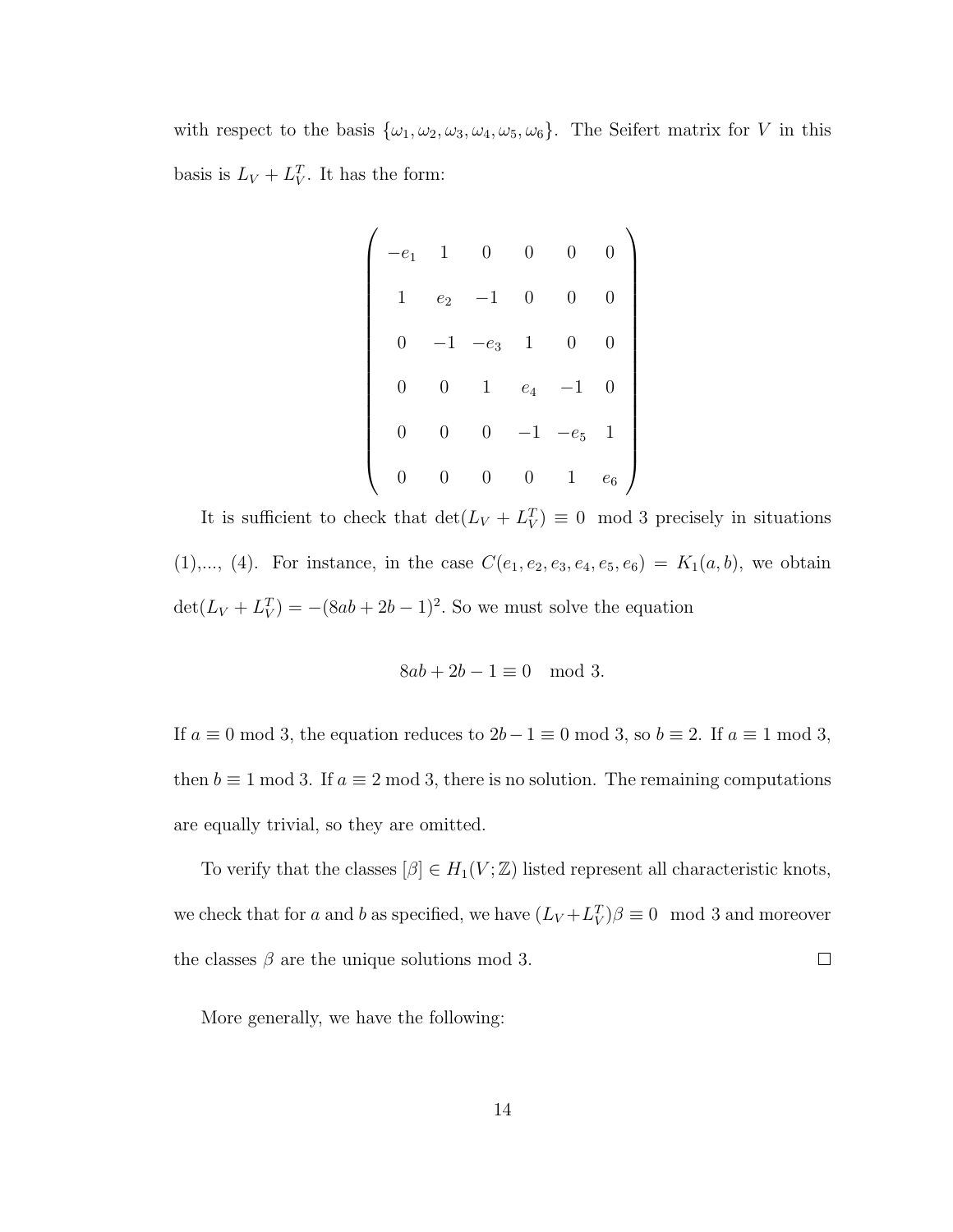**Proposition 2.2.7.** Let  $p > 1$  be an odd prime. There exits an infinite family of integer pairs  $(a, b)$  such that the two-bridge slice knot  $K_1(a, b) \subset S^3$  admits an irregular dihedral p-fold cover, and similarly for  $K_2(a, b)$ .

*Proof.* The case  $p = 3$  was treated in Proposition 2.2.6, so assume  $p > 3$ . The determinant  $D_1(a, b)$  of the Seifert matrix of the knot  $K_1(a, b)$  is equal to  $-(8ab +$  $(2b-1)^2$ . Setting  $a \equiv 0 \mod p$ , we find that  $D_1(a, b) \equiv 0 \mod p$  if and only if 2b ≡ 1 mod p. Since p is odd, a solution exists. Another pair of solutions is  $a \equiv 8^{-1} \mod p$  and  $b \equiv 3^{-1} \mod p$ .

Similarly, we find that the determinant  $D_2(a, b)$  of the Seifert matrix of the knot  $K_2(a, b)$  is  $(8ab + 2a + 2b + 1)^2$ . Setting  $b \equiv -1 \mod p$ , we find that  $a \equiv (-6)^{-1}$ mod p.  $\Box$ 

For any given p and any family of two-bridge slice knots  $K_i(a, b)$  with a and b chosen so that  $\det(L_V + L_V^T) \equiv 0 \mod p$ , the classes in  $H_1(V; \mathbb{Z})$  represented by characteristic knots are easily computed as in Proposition 2.2.6 by solving a system of equations mod p. One can see by direct examination that if  $p = 3$  each of these classes can be realized by the unknot. The same methods can be used to find knot types of characteristic knots for all p.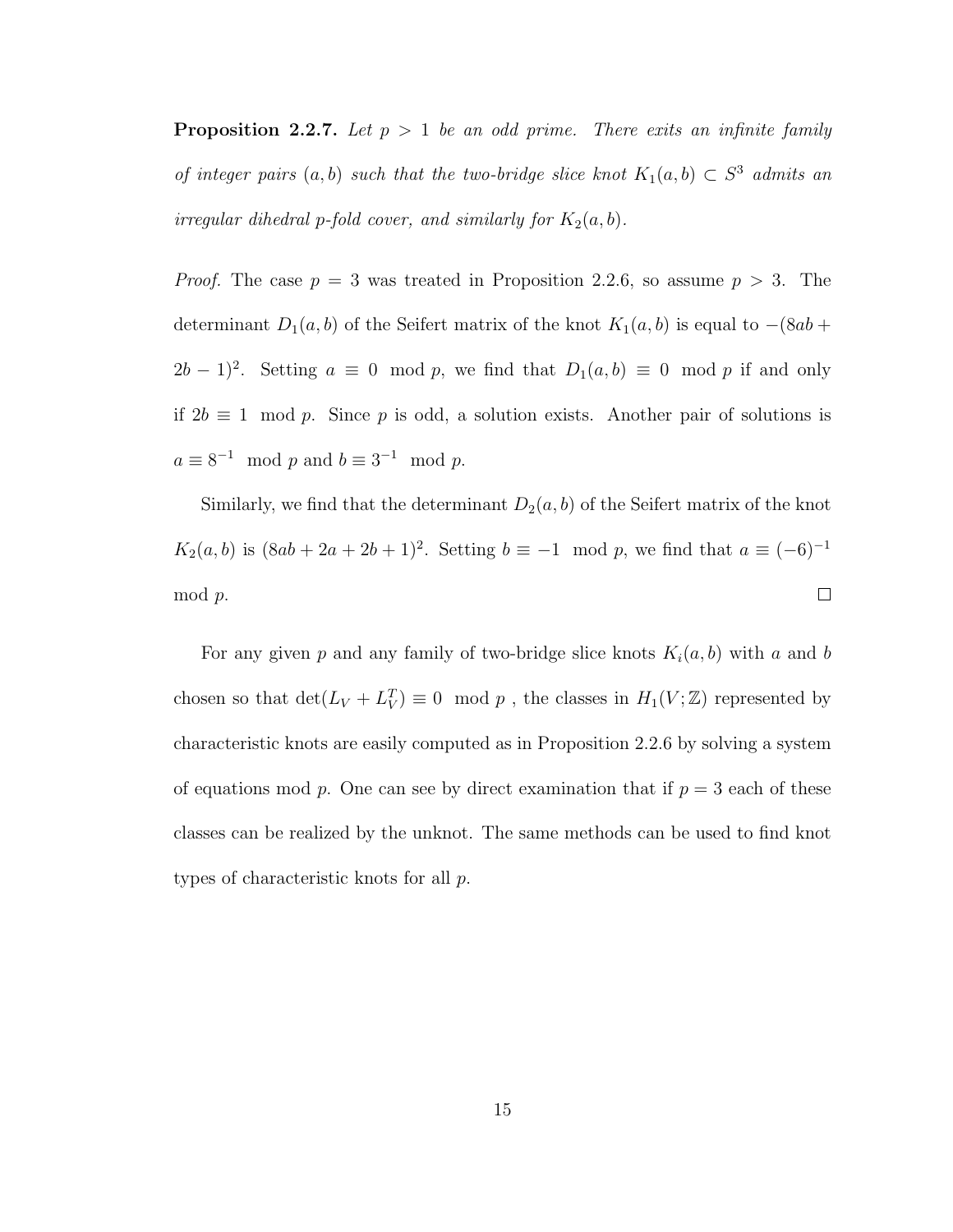### 2.3 Brief note on notation

We denote the restriction of a map f to a part of the domain D by  $f|_D$  or simply by  $f$  when the restricted domain  $D$  is understood.

The intersection of two surfaces  $S_1$  and  $S_2$  in a four-manifold is denoted  $S_1 \cdot S_2$ . We write  $\vec{u}(S)$  the push-off of a surface S along a normal  $\vec{u}$ .

The linking number of two links  $\gamma_1$  and  $\gamma_2$  in the three-sphere is denoted by  $lk(\gamma_1, \gamma_2)$ . The self-linking of a curve or link  $\gamma$  will be written as  $lk_{\vec{v}}(\gamma, \gamma)$  if a framing is specified directly, or as  $lk_F (\gamma, \gamma)$  if the framing is determined by specifying a Seifert surface F for  $\gamma$ .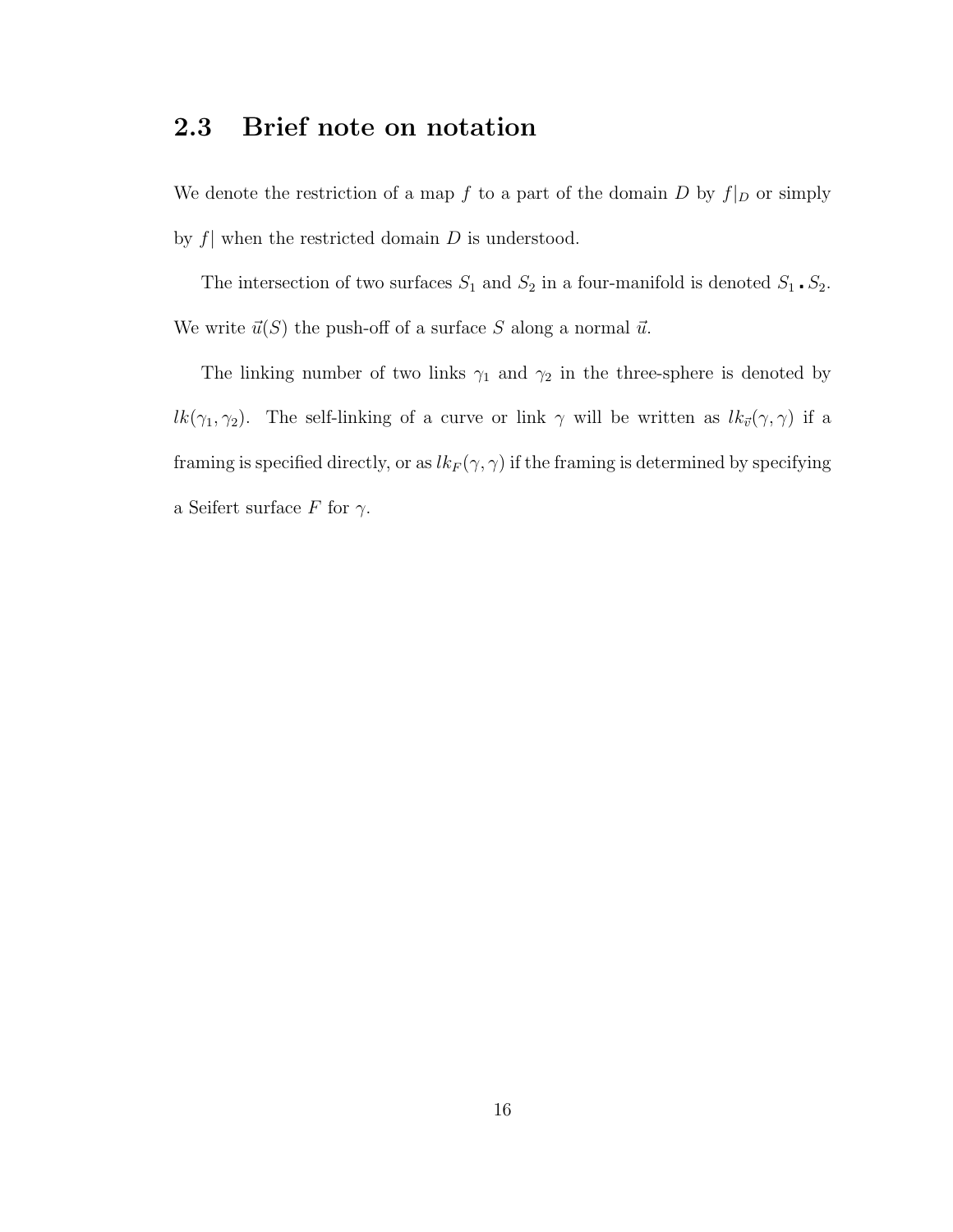### Chapter 3

# Irregular Dihedral Branched Covers of Four-Manifolds

## 3.1 Necessary condition for the existence of a dihedral cover

The main result of this section is a necessary condition which the intersection form of a manifold  $Y$  must satisfy if  $Y$  is homeomorphic to an irregular dihedral branched cover of a four-manifold X with specified (oriented) singular branching set  $B$ .

**Theorem 3.1.1.** Let X and Y be closed oriented four-manifolds and let p be an odd prime. Let  $B \subset X$  be a closed connected and oriented surface embedded in X. Assume that  $B \subset X$  is topologically locally flat except for an isolated singularity of type  $\alpha$ . If an irregular p-fold dihedral cover  $f: Y \rightarrow X$  branched along B exists,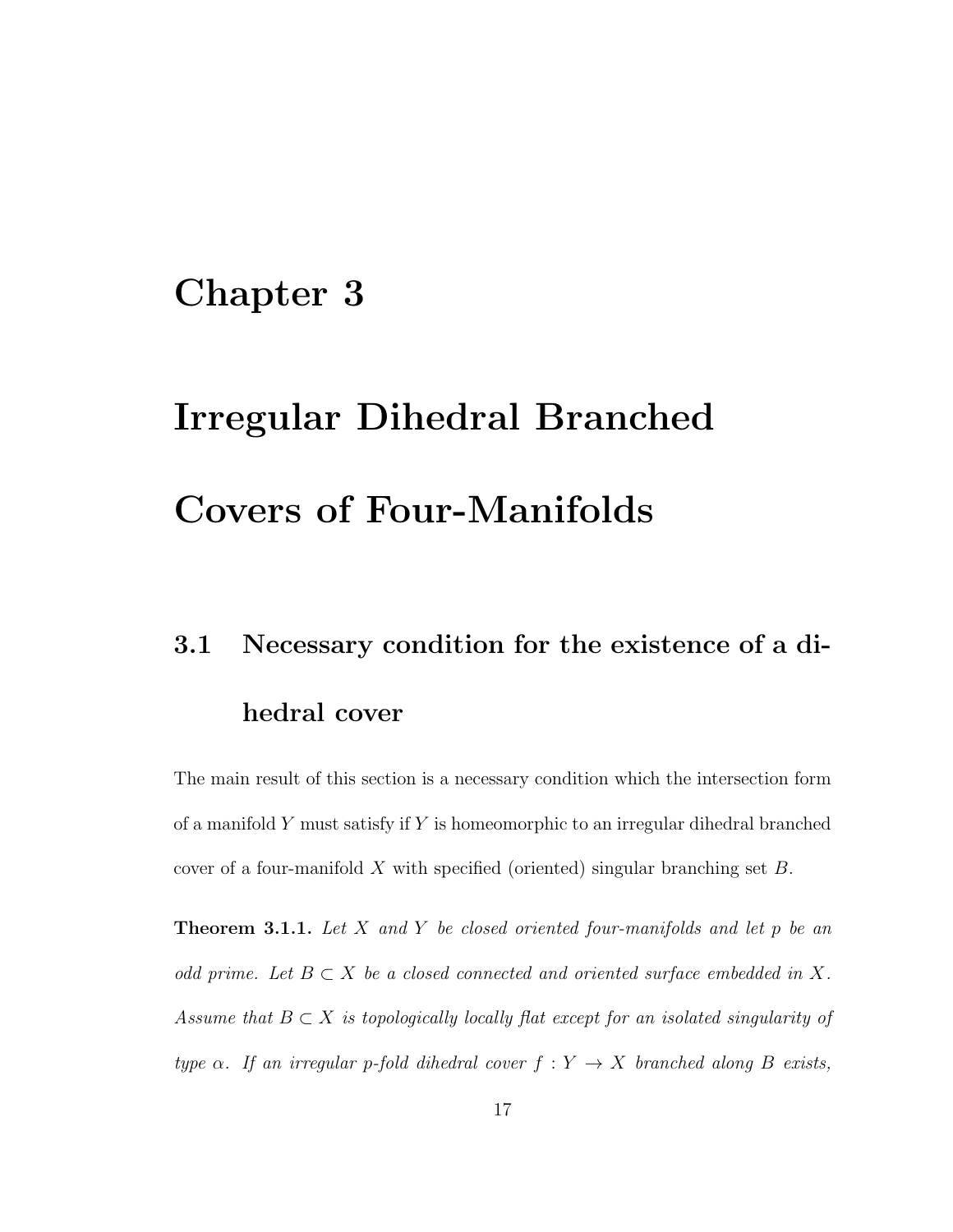then  $\alpha$  admits an irregular dihedral p-fold cover and this cover is the three-sphere. Furthermore, the following formulas hold:

$$
\chi(Y) = p\chi(X) - \frac{p-1}{2}\chi(B) - \frac{p-1}{2},\tag{3.1.2}
$$

$$
\sigma(Y) = p\sigma(X) - \frac{p-1}{2}e(B) - \frac{p^2 - 1}{6p}L_V(\beta, \beta) - \sigma(W(\alpha, \beta)) - \sum_{i=1}^{p-1} \sigma_{\zeta^i}(\beta). \tag{3.1.3}
$$

Here,  $\chi$  denotes the Euler characteristic, and  $\sigma$  is the signature of a fourmanifold. For B a closed oriented surface embedded in a closed oriented fourmanifold X, the self-intersection number of B in X is given by  $e(B) := \langle [B]^* \cup$  $[B]^*, [X]$ , where  $[B]^*$  is the Poincaré dual of the class  $[B] \in H_2(X; \mathbb{Z})$ , and  $[X]$  is the fundamental class of X. Given a knot  $\alpha$ , by V we denote a Seifert surface for  $\alpha$  with Seifert pairing  $L_V$ , and we let  $\beta \subset V^{\circ}$  be a mod p characteristic knot for α (Definition 2.2.5). Next,  $\sigma_{\zeta_i}(\beta)$  denotes the Tristram-Levine  $\zeta^i$ -signature of  $\beta$ , where  $\zeta$  is a primitive p-th root of unity. Finally, the manifold  $W(\alpha, \beta)$  is a cobordism between a dihedral p-fold branched cover of  $\alpha$  and a cyclic p-fold branched cover of β. A construction of  $W(\alpha, \beta)$  "by hand" was originally described in [4]; it is recalled in the proof of Proposition 3.1.14.

**Remark 3.1.4.** Note that when Y is a simply-connected manifold, Equation 3.1.2 is equivalent to expressing the rank of  $H_2(Y;\mathbb{Z})$  in terms of data about the base manifold and branching set. This observation, however trivial, will be of much use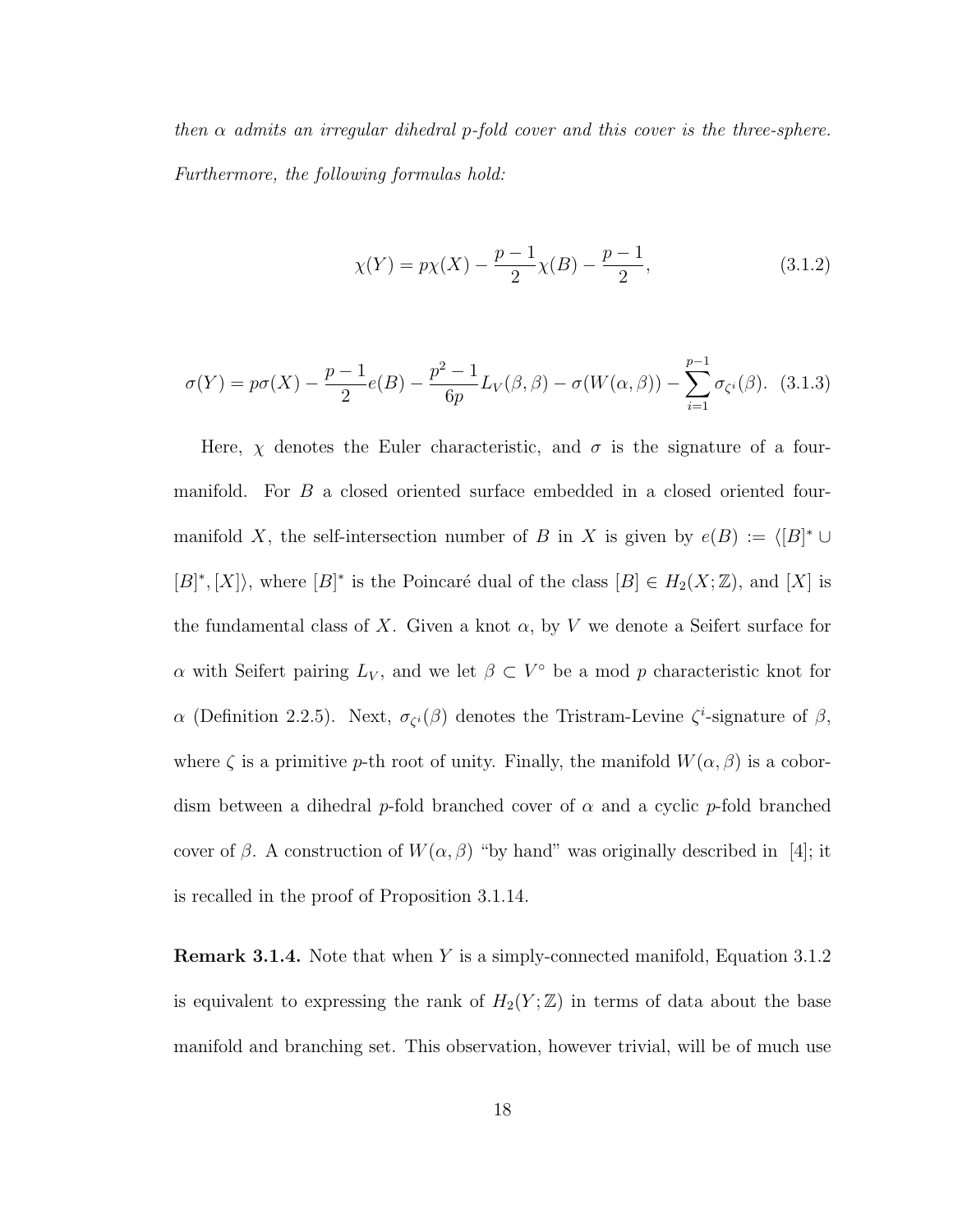to us because our approach to the classification problem at hand is to pin down the intersection form of a dihedral branched cover over a given data.

**Remark 3.1.5.** The quantity  $\frac{p^2-1}{6p}$  $\frac{\partial^2-1}{\partial p}L_V(\beta,\beta)+\sigma(W(\alpha,\beta))+\sum_{i=1}^{p-1}\sigma_{\zeta^i}(\beta)$ , from here on denoted  $\Xi_p(\alpha)$ , is in fact an invariant of the knot type  $\alpha$ . For a proof, jump to Section 3.4.

For a discussion of characteristic knots and an explanation of how to find  $\beta$ from a Seifert surface for  $\alpha$ , consult Section 2.2. It is straightforward to compute  $L_V(\beta, \beta)$  and  $\sum_{i=1}^{p-1} \sigma_{\zeta_i}(\beta)$  from diagrams of  $\alpha$  and  $\beta$ . The third term in the definition of  $\Xi_p(\alpha)$ , namely  $\sigma(W(\alpha, \beta))$ , has so far been described only abstractly, as the signature of a particular four-manifold. In Proposition 3.1.6, we compute the second homology group of this manifold in terms of the first homology of the chosen Seifert surface and characteristic knot for  $\alpha$ . In Proposition 3.1.14, and we give an explicit formula for the term  $\sigma(W(\alpha, \beta))$  in terms of linking numbers of curves in the irregular dihedral p-fold branched cover of  $\alpha$ . A procedure for computing linking numbers in a branched cover of a knot is outlined in the Appendix.

**Proposition 3.1.6.** Let  $\alpha \subset S^3$  be a knot which admits a p-fold irregular dihedral cover M for some odd prime p. Let V be a Seifert surface for  $\alpha$  and let  $\beta \subset V$  be a mod p characteristic knot for  $\alpha$ . Let  $\Sigma$  the p-fold cyclic cover of  $\beta$ . Let  $W(\alpha, \beta)$ , here denoted W, be the cobordism between M and  $\Sigma$  constructed in [4]. We denote by  $V - \beta$  the surface V with a small open neighborhood of  $\beta$  removed, and by  $\beta_1$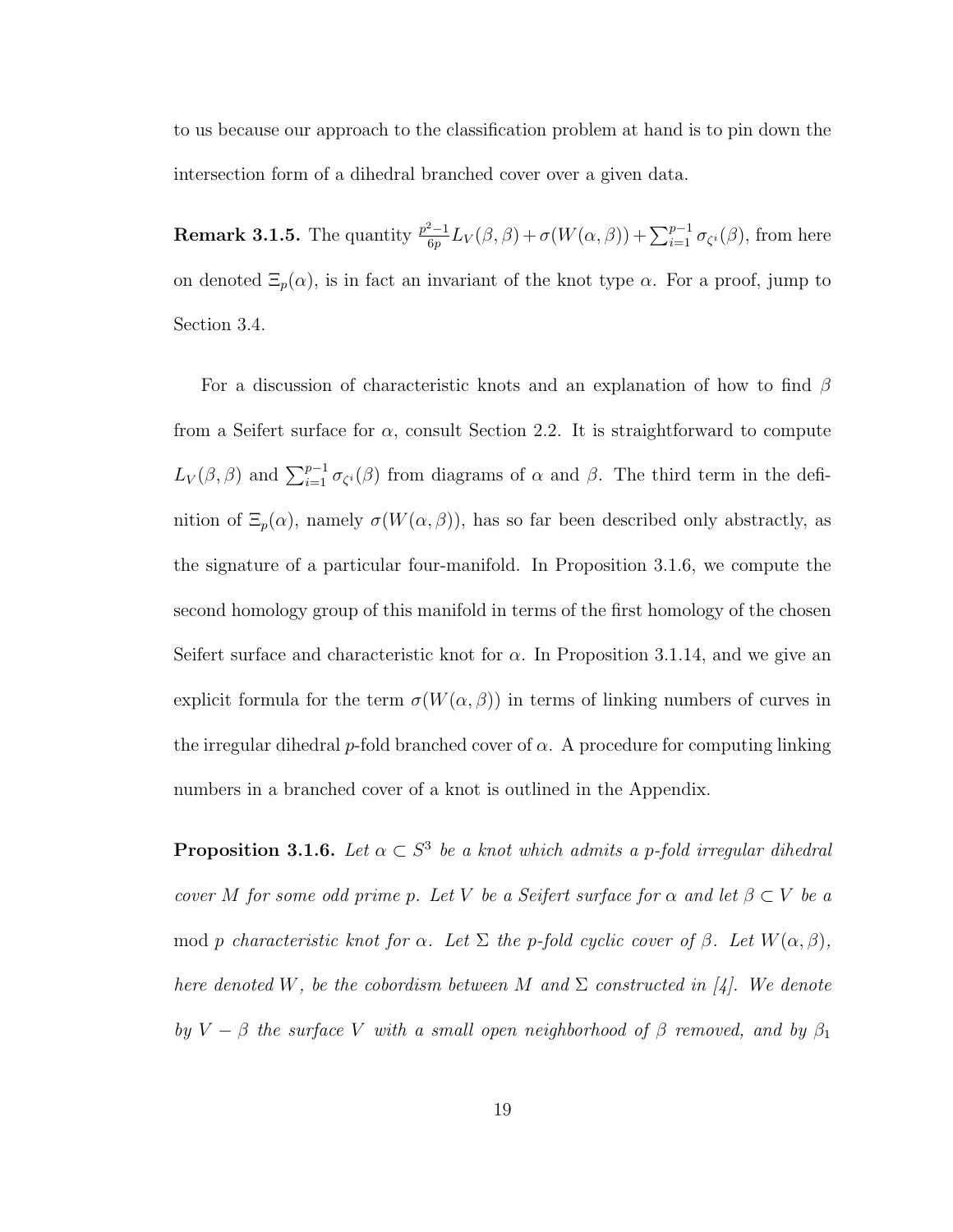and  $\beta_2$  the two boundary components of  $V - \beta$  that are parallel to  $\beta$ . Then:

$$
H_2(W, M; \mathbb{Z}) \cong \mathbb{Z}^{\frac{p-1}{2}} \oplus (H_1(V - \beta; \mathbb{Z})/[\beta_1], [\beta_2])^{\frac{p-1}{2}}.
$$
 (3.1.7)

*Proof.* Since Cappell and Shaneson's construction of  $W$  is essential to our computation, we review it here. Let  $f : \Sigma \to S^3$  be the cyclic p-fold cover of  $\beta$ . Since p is prime,  $\Sigma$  is a rational homology sphere. Let

$$
f \times 1_I : \Sigma \times [0,1] \to S^3 \times [0,1]
$$

be the induced branched cover of  $S^3 \times [0,1]$  as in [4]. Next, let

$$
J:=f^{-1}(V\times [-\epsilon,\epsilon])
$$

be the pre-image of a closed tubular neighborhood  $V \times [-\epsilon, \epsilon]$  of V in  $S^3 \times \{1\}$ , and let

$$
T := f^{-1}(V \times \{0\}),
$$
  

$$
T \subset J \subset \Sigma \times \{1\}.
$$

Then  $J$  deformation-retracts to  $T$ , and  $T$  consists of  $p$  copies of  $V$  identified along β via the identity map on  $S<sup>1</sup>$  and permuted cyclically by the group of covering transformations of  $f$ .

Consider the involution  $\bar{h}$  of J defined in [4] as a lift of the map

$$
h: V \times [-\epsilon, \epsilon] \to V \times [-\epsilon, \epsilon],
$$
  

$$
h(u, t) \mapsto (u, -t).
$$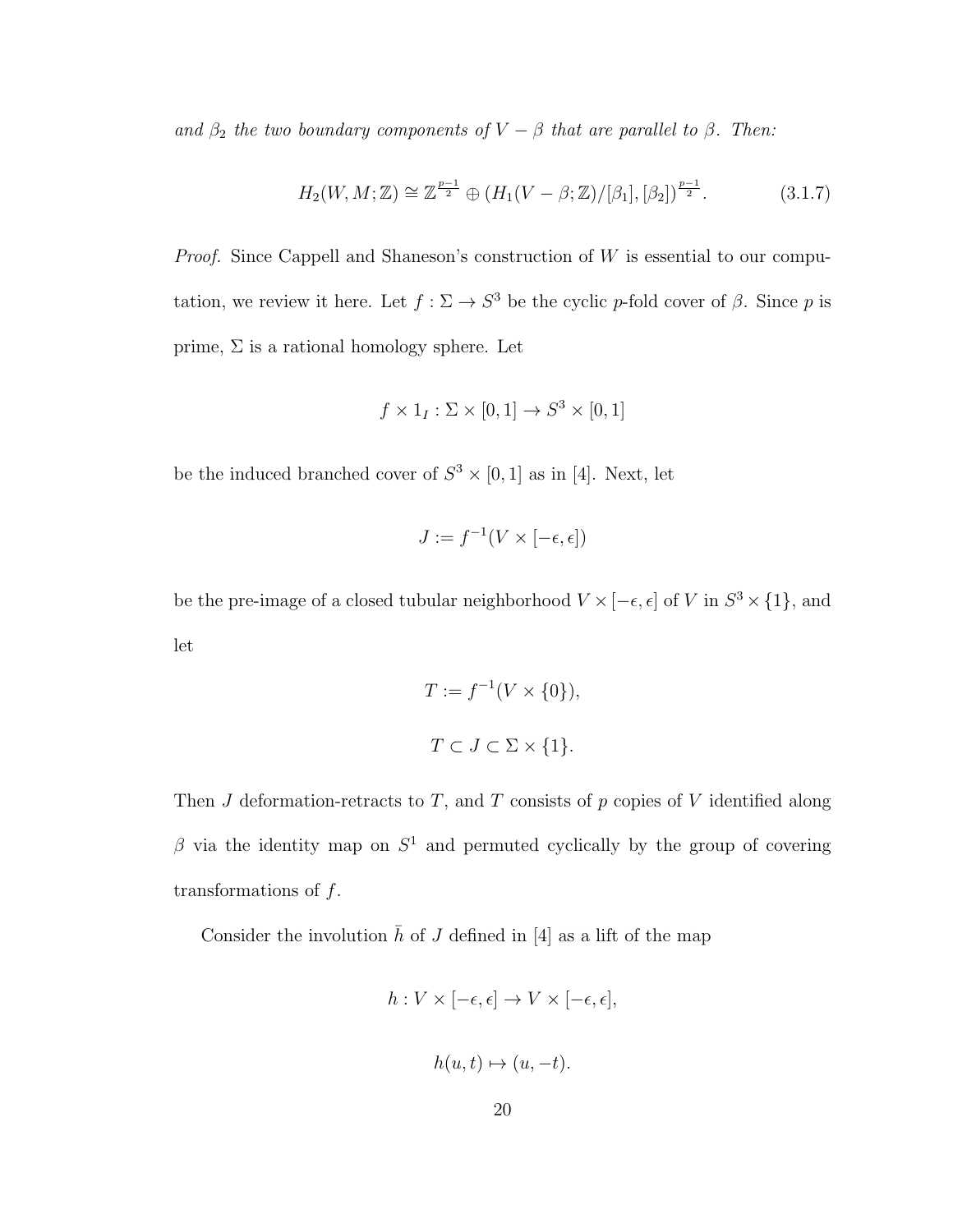Let  $q$  be the quotient map defined as

$$
q: \Sigma \to \Sigma/(x \sim \bar{h}(x)|x \in J)
$$

or, in short,  $q: \Sigma \to \Sigma / \bar{h}$ . Lastly, let

$$
W := (\Sigma \times I) / \overline{h}.
$$

As shown in [4], W is a cobordism between the cyclic p-fold cover  $\Sigma = \Sigma \times \{0\}$  of β and the irregular p-fold dihedral cover of  $\alpha$ ,  $M := (\Sigma/\bar{h}) \cap \partial(W)$ . This completes the description of the construction of the pair  $(W, M)$  whose second homology we compute here.

Since  $W = (\Sigma \times I)/\bar{h}$ , where the domain of  $\bar{h}$  is  $\Sigma \times \{1\}$ , W is by definition the mapping cylinder of the quotient map q. Let  $R := J/\bar{h}$ . We have

$$
H_2(W, M; \mathbb{Z}) \cong H_2(M \cup R, M; \mathbb{Z}) \cong H_2(R, M \cap R; \mathbb{Z}),
$$

where the second isomorphism is excision, and the first follows from the fact that W deformation-retracts onto  $\Sigma/\bar{h} = M \cup R$ . Since

$$
M \cap R = \partial(R) - V_0
$$

(following the notation of [4],  $V_0$  is the copy of V in T fixed by  $\bar{h}$ ), we can rewrite the above isomorphism as

$$
H_2(W, M; \mathbb{Z}) \cong H_2(R, \partial(R) - V_0; \mathbb{Z}).
$$

The relevant portion of the long exact sequence of the pair  $(R, \partial(R) - V_0)$  is:

$$
H_2(R; \mathbb{Z}) \to H_2(R, \partial(R) - V_0; \mathbb{Z}) \to H_1(\partial(R) - V_0; \mathbb{Z}) \to H_1(R; \mathbb{Z}). \tag{3.1.8}
$$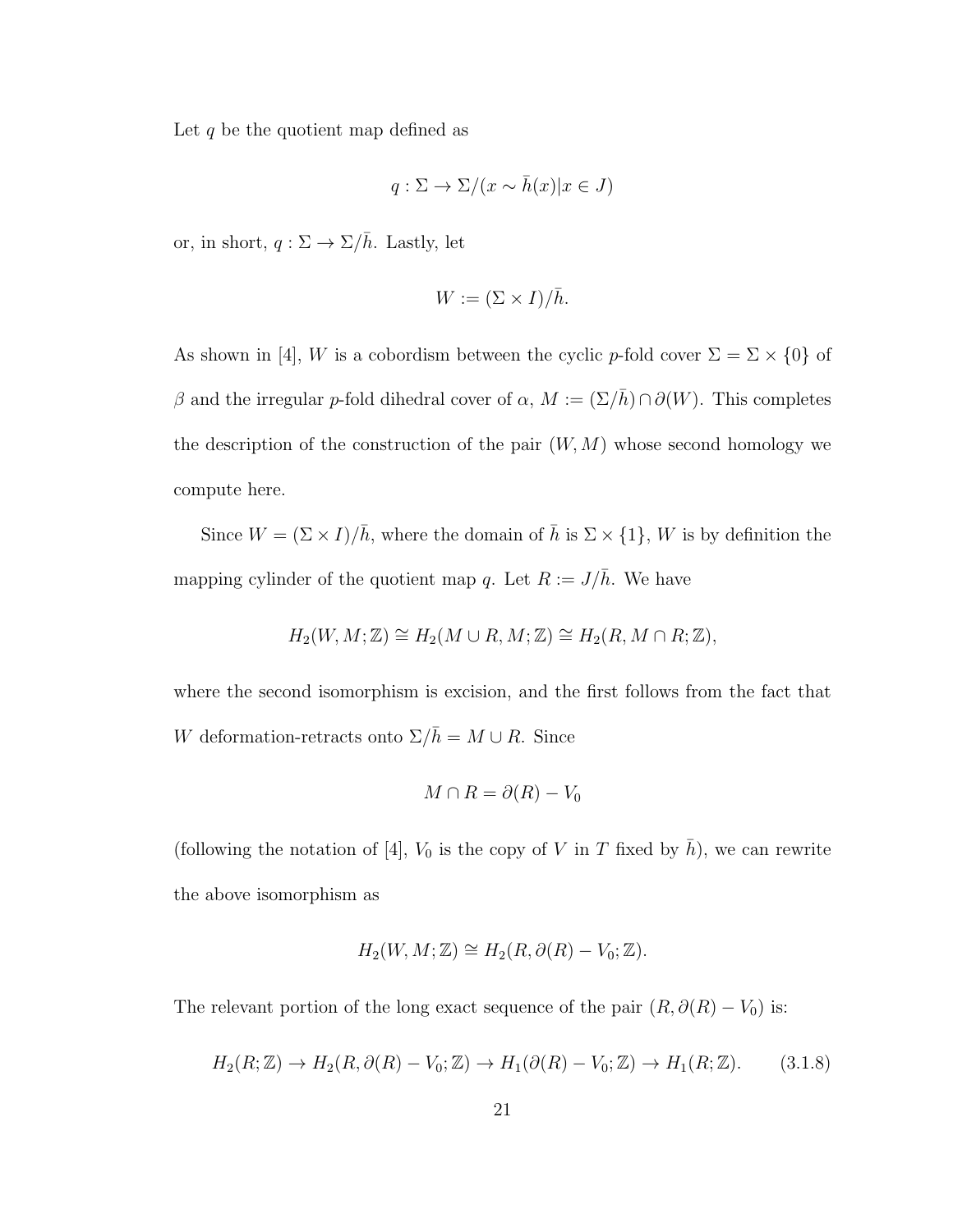In Equation 3.1.11 below, we show that  $H_2(R;\mathbb{Z})=0$ . Assuming this for the moment, the above exact sequence, combined with the equation before it, gives:

$$
H_2(W, M; \mathbb{Z}) \cong H_2(R, \partial(R) - V_0; \mathbb{Z}) \cong \ker(i_* : H_1(\partial(R) - V_0; \mathbb{Z}) \to H_1(R; \mathbb{Z})).
$$
\n(3.1.9)

Our goal, therefore, is compute this kernel.

V is a surface with boundary and, by definition,  $\beta$  represents a non-zero primitive class in  $H_1(V;\mathbb{Z})$ . Therefore,  $\beta$  can be completed to a one-dimensional subcomplex  $C \vee \beta$  which V deformation-retracts to. (We can assume that C is the wedge of  $2g-1$  circles, where g is the genus of V.) Moreover, we can perform the deformation retraction of V onto such a one-complex simultaneously on each copy of V contained in T, fixing the curve of intersection  $\beta$ . Therefore, T deformation-retracts to a onecomplex containing  $\beta$  wedged to p copies of C, where

$$
H_1(C; \mathbb{Z}) \cong H_1(V; \mathbb{Z})/[\beta].
$$

It follows that

$$
H_2(J; \mathbb{Z}) \cong H_2(T; \mathbb{Z}) \cong 0
$$

and

$$
H_1(J; \mathbb{Z}) \cong H_1(T; \mathbb{Z}) \cong \mathbb{Z}^{(2g-1)p+1} \cong \bigoplus_p (H_1(V; \mathbb{Z})/[\beta]) \oplus \mathbb{Z},
$$

where the singled-out copy of  $\mathbb Z$  is generated by  $[\beta]$ .

Furthermore, since the deformation-retraction of  $J$  onto  $T$  can be chosen to commute with  $\bar{h}$ ,  $J/\bar{h} = R$  deformation-retracts to  $T/\bar{h}$ , which is isomorphic to  $\frac{p+1}{2}$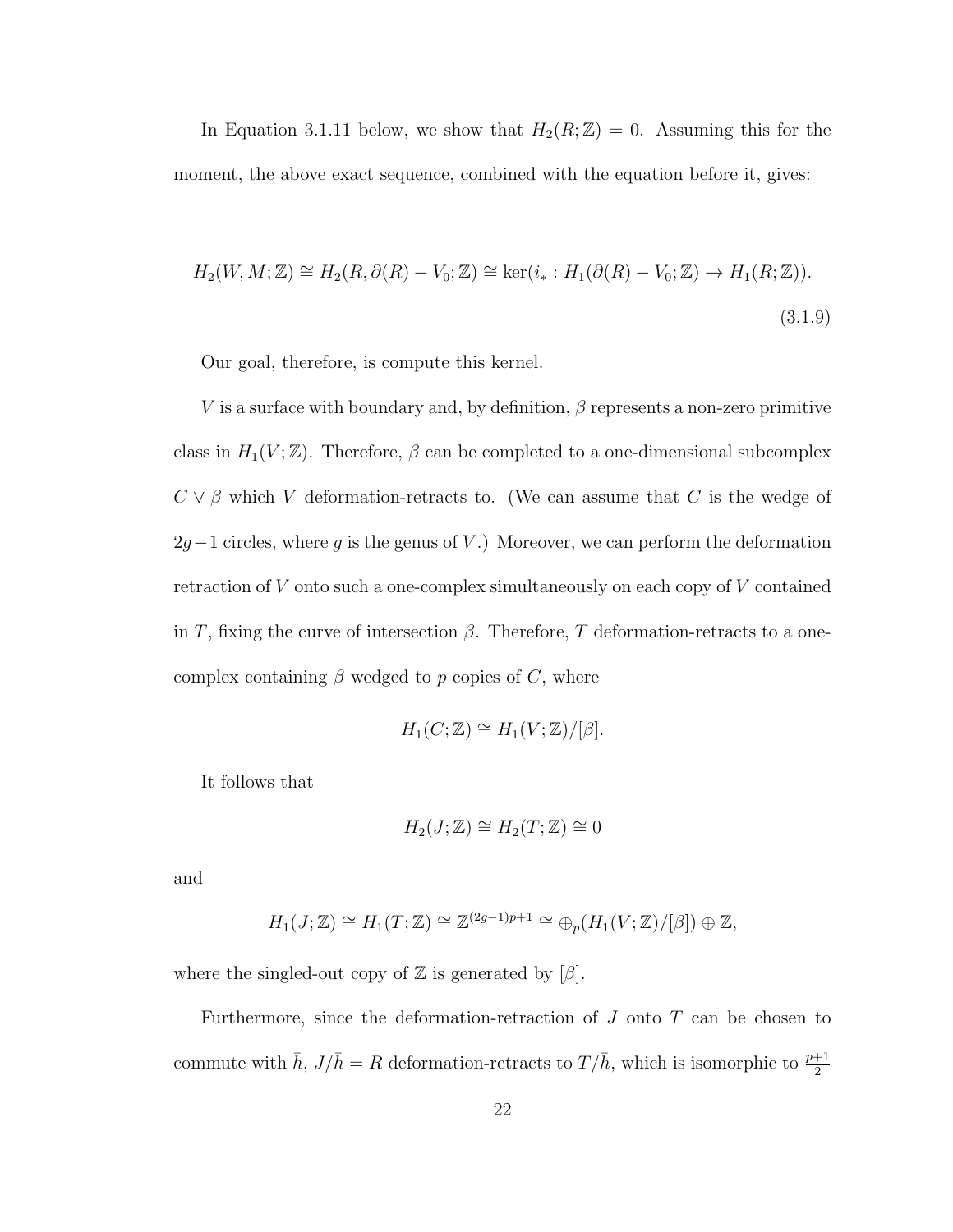copies of V identified along  $\beta$ . (This follows from the fact that  $V_0$  is fixed by  $\bar{h}$ , and the remaining  $\frac{p-1}{2}$  copies of V in T become pairwise identified in the quotient. All copies of  $\beta$  are identified to a single one in both T and  $T/\bar{h}$ .) Therefore,

$$
H_1(R; \mathbb{Z}) \cong \mathbb{Z}^{(2g-1)\frac{p+1}{2}+1} \cong \mathbb{Z} \oplus (H_1(V; \mathbb{Z})/[\beta])^{\frac{p+1}{2}}.
$$
 (3.1.10)

By the same reasoning as above, we can also conclude that  $T/\bar{h}$  deformation-retracts to a one-complex, so

$$
H_2(R; \mathbb{Z}) = H_2(J/\bar{h}; \mathbb{Z}) \cong H_2(T/\bar{h}; \mathbb{Z}) \cong 0.
$$
 (3.1.11)

Next we examine  $\partial(J)$  and  $\partial(R)$ . To start,  $\partial(V \times [0,1]) \cong V \cup_{\alpha} V$ . Then  $\partial(J)$  consists of p copies of  $V \cup_{\alpha} V$ , which we label  $V_i^+ \cup V_i^$  $i^-, 0 \leq i < p$ , with identifications we now describe. Cut each  $V_i^{\pm}$  $\chi_i^{\pm}$  along  $\beta_i^{\pm} \subset V_i^{\pm}$  $V_i^{\pm}$ . Now,  $V_i^{\pm} - \eta(\beta)$  is a connected surface with three boundary components,  $\alpha_i$ ,  $\beta_{i,j}^{\pm}$  $_{i,1}^{\pm}$  and  $\beta_{i,2}^{\pm}$  $_{i,2}^{\pm}$ , where the  $\beta_{i,j}^{\pm} \subset V_i^{\pm}$  $\mathcal{E}_i^{\pm}$  are labeled in such a way that the covering translation on J carries  $\beta_{i,j}^{\pm}$  $_{i,j}$ to  $\beta_{i+1 \mod p,j}^{\pm}$ . Then we can think of  $\partial(J)$  as obtained from 2p disjoint copies of  $V - \beta$ , labeled  $V_i^{\pm} - \beta_i^{\pm}$  $i^{\pm}$ , by gluing  $\alpha_i^+$  $i^+$  to  $\alpha_i^ \bar{i}$  and  $\beta^+_{i,j}$  to  $\beta^-_{i+1 \mod p,j}$ . Thus,  $\partial(J)$  is a closed surface of genus  $(2g - 1)p$ . In addition, we find that

$$
H_1(\partial(J); \mathbb{Z}) \cong ((H_1(V - \beta; \mathbb{Z})) / ([\beta_1], [\beta_2]))^{2p} \oplus \mathbb{Z}^{2p}.
$$
 (3.1.12)

Recall that R is a  $\mathbb{Z}/2\mathbb{Z}$  quotient of J, where the  $\mathbb{Z}/2\mathbb{Z}$  action fixes  $V_0 \times I$  and pairs off  $V_i^+$  with  $V_{p-}^ \sum_{p-i}^{r-1}$  for  $1 \leq i \leq \frac{p-1}{2}$  $\frac{-1}{2}$ . Thus,  $\partial(R) - V_0$  is a surface of genus  $p(g-1) + \frac{p+1}{2}$ and we have: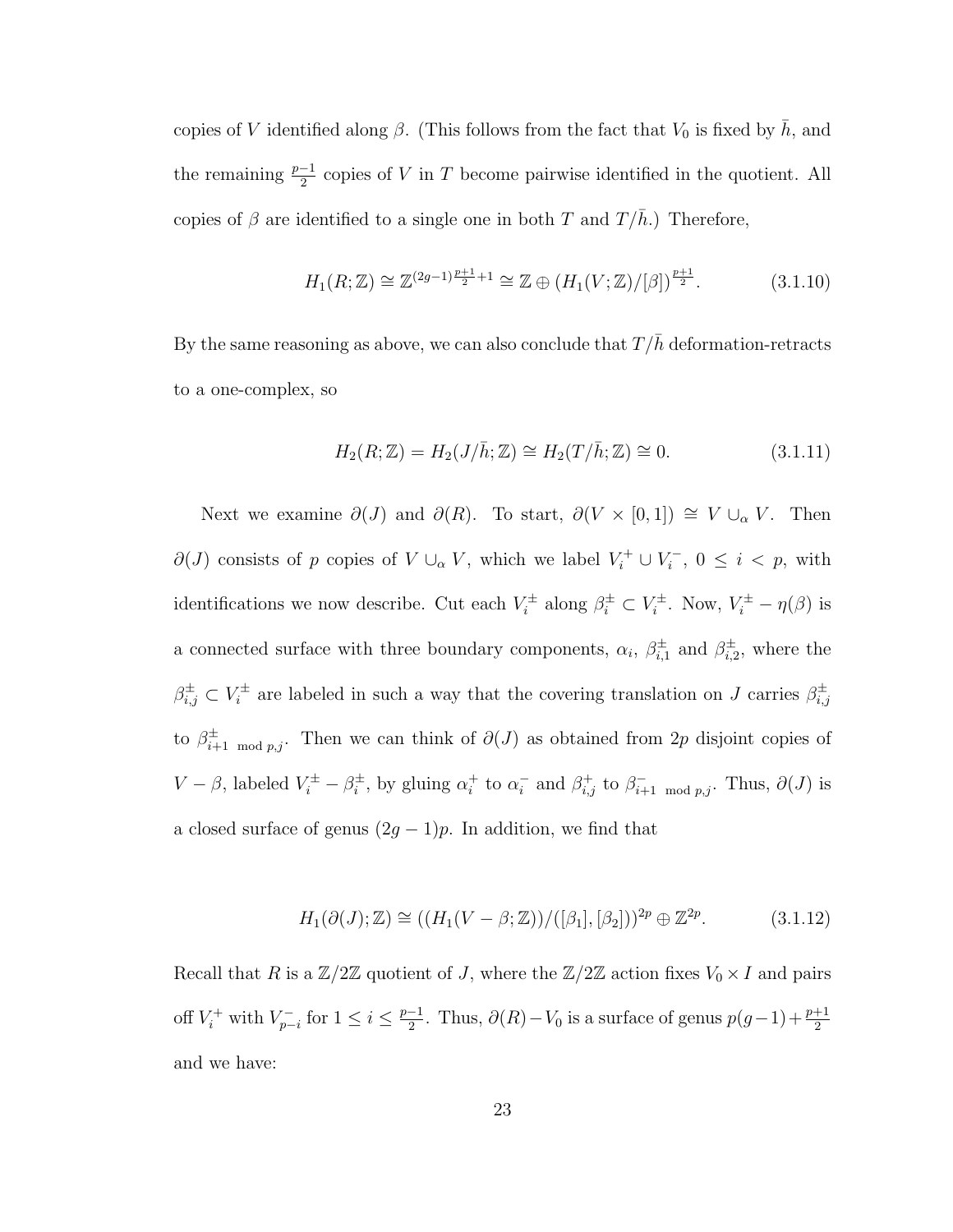$$
H_1(\partial(R) - V_0; \mathbb{Z}) \cong ((H_1(V - \beta; \mathbb{Z})) / ([\beta_1], [\beta_2]))^p \oplus \mathbb{Z}^{p+1}.
$$
 (3.1.13)

Our aim is to compute

$$
\ker(i_*: H_1(\partial(R) - V_0; \mathbb{Z}) \to H_1(R; \mathbb{Z})).
$$

We can now rewrite the map induced by inclusion as

$$
i_*: ((H_1(V-\beta;\mathbb{Z}))/([\beta_1],[\beta_2]))^p\oplus\mathbb{Z}^{p+1}\to (H_1(V;\mathbb{Z})/[\beta])^{\frac{p+1}{2}}\oplus\mathbb{Z}.
$$

It remains to examine  $i_*$ . It maps the copy of  $(H_1(V - \beta; \mathbb{Z}))/([\beta_1], [\beta_2])$  coming from  $V_0^+$  isomorphically onto its image, and it "pairs off" the remaining  $p-1$  copies of  $(H_1(V - \beta; \mathbb{Z})$  onto  $\frac{p-1}{2}$  copies of  $H_1(V; \mathbb{Z})/[\beta]$  in the image. This contributes  $H_1(V-\beta;\mathbb{Z})^{\frac{p-1}{2}}$  to ker $(i_*)$ . The remaining  $\mathbb{Z}^{p+1}$  in  $H_1(\partial(R)-V_0;\mathbb{Z})$  is generated by  $\mathbb{Z}^{\frac{p+1}{2}}$  curves which map to the single  $[\beta]$  in the image, and an additional  $\mathbb{Z}^{\frac{p+1}{2}}$ curves which map isomorphically to the  $\frac{p+1}{2}$  classes in  $H_1(V;\mathbb{Z})$  which are not in the image of  $i_*H_1(V - \beta; \mathbb{Z})$ . Thus, as we claimed,

$$
\ker(i_*) \cong (H_1(V-\beta;\mathbb{Z})/([\beta_1],[\beta_2]))^{\frac{p-1}{2}} \oplus \mathbb{Z}^{\frac{p-1}{2}}.
$$

 $\Box$ 

This allows us to give a formula for the signature of W.

Proposition 3.1.14. Adopt the assumptions and notation of Proposition 3.1.6. In addition, assume that the p-fold irregular dihedral cover of  $\alpha$  is  $S^3$ . Let  $w^1, w^2, ..., w^r$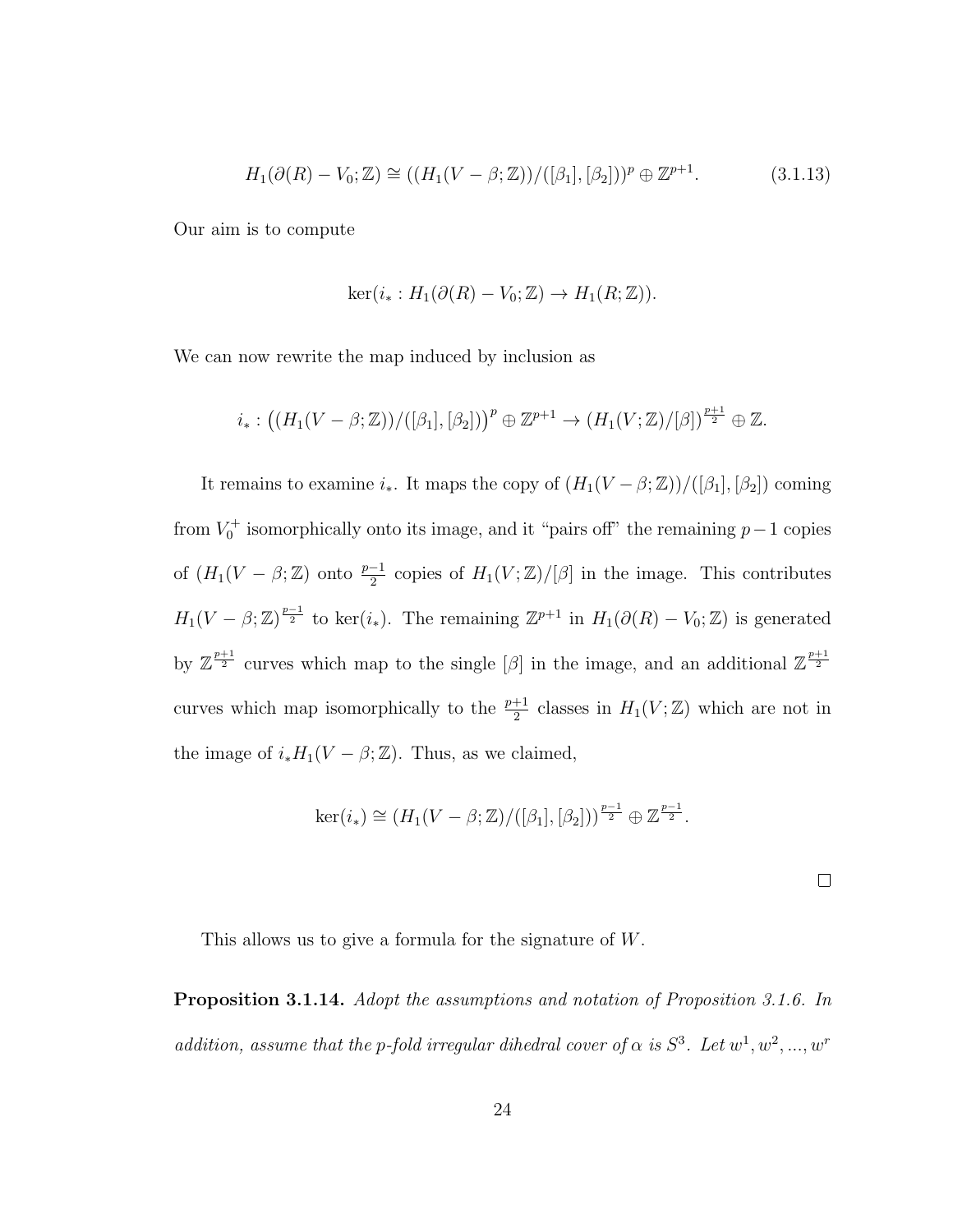be a basis for  $H_1(V - \beta; \mathbb{Z})/([\beta_1], [\beta_2])$ . Denote by  $\psi$  the covering translation on the p-fold cyclic branched cover  $f : \Sigma \to S^3$  with branching set  $\beta$ , and denote by  $w_i^{i,\pm}$  $j^{i,\pm}, i \in \{1, ..., r\}, j \in \{1, ..., p\}$  the pre-images of the w<sup>i</sup> lying in  $f^{-1}(V \times [-1, 1])$ so that  $w_j^{i,\pm} \subset V_j^{\pm}$  $y_j^{\pm}$  at  $\psi V_k^{\pm} = V_{k+1}^{\pm}$  $\bar{x}_{k+1 \mod p}^{\pm}$ . Lastly, denote by  $\overline{w}_{j}^{i,\pm}$  $j^{\scriptstyle \pm}$  and  $\overline{\beta}_j^{\scriptstyle \pm}$  $j<sub>j</sub>$  the images of the corresponding curves<sup>1</sup> in  $\Sigma$  under the involution  $\bar{h} : \Sigma \to S^3$ . Let A be the matrix of linking numbers in  $S<sup>3</sup>$  of the following set of links:

$$
\{\overline{w}^{i,+}_k-\overline{w}^{i,-}_k,\overline{\beta}^+_{k,1}-\overline{\beta}^+_{k-1,1}\}_{i=1,\ldots,r;k=1,\ldots\frac{p-1}{2}}.
$$

Then,  $\sigma(W) = \sigma(A)$ .

*Proof.* Note that, since p is prime,  $\Sigma$  is a rational homology sphere. It follows that

$$
H_2(W, M; \mathbb{Z}) \cong i_*(H_2(W; \mathbb{Z})) \subset (H_2(W, S^3 \cup \Sigma; \mathbb{Z})).
$$

By Proposition 3.1.6 we already know that

$$
H_2(W, M; \mathbb{Z}) \cong \ker(i_* : H_1(\partial(R) - V_0; \mathbb{Z}) \to H_1(R; \mathbb{Z})) =: K.
$$

By the proof of the same proposition, the set of links

$$
\{\overline{w}^{i,+}_k-\overline{w}^{i,-}_k,\overline{\beta}^+_{k,1}-\overline{\beta}^+_{k-1,1}\}_{i=1,\ldots,r;k=1,\ldots\frac{p-1}{2}}
$$

forms a basis for K.

Recall that the isomorphism  $H_2(W, M; \mathbb{Z}) \cong K$  is given by the boundary map in the long exact sequence 3.1.8. Consider any two elements  $u_1, u_2$  in our basis for <sup>1</sup>Note that each  $\overline{w}^{i,\pm}_j$  is a lift of  $w_j^{i,\pm}$  to the irregular dihedral *p*-fold cover of  $\alpha$ .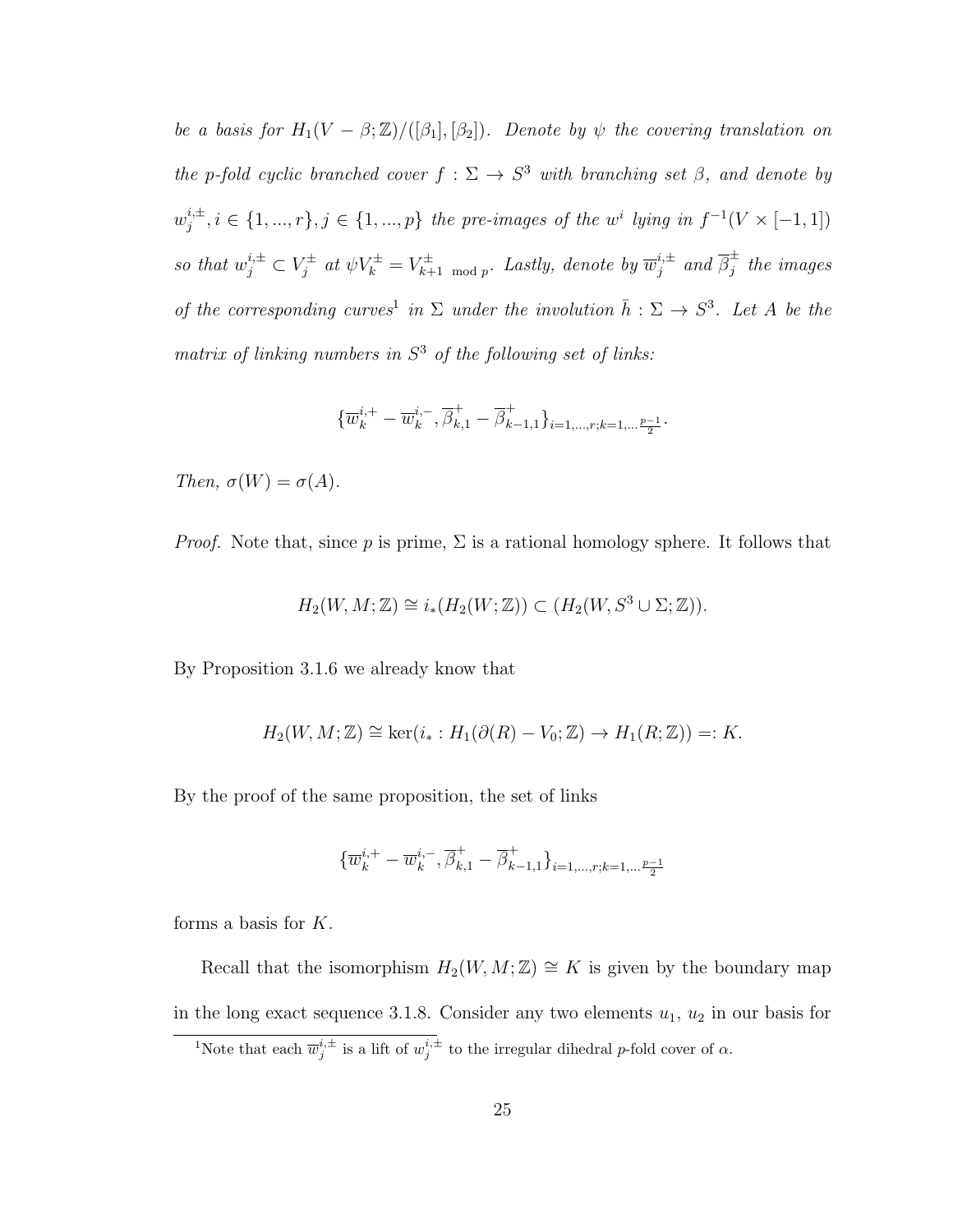K. Each  $u_i$  is the image under the boundary map  $\delta$  of a class  $U_i \in H_2(W, M; \mathbb{Z});$ that is,  $\partial U_i = u_i$ . Now, let  $u_1 = a_1 - a_2$  and  $u_2 = b_1 - b_2$  with  $a_i, b_i$  curves in  $M \cong S^3$ . Note that  $a_1 - a_2$  bounds a cylinder  $S^1 \times I$  properly embedded in W. (If  $a_1 - a_2 = \overline{w}_k^{i,+} - \overline{w}_k^{i,-}$  $\overline{w}_k^{i,-}$ , this is immediately clear since  $\overline{w}_k^{i,+} - \overline{w}_k^{i,-} \subset \overline{w}_k^i \times I \subset V_k \times I$ . If  $a_1 - a_2 = \overline{\beta}_k^+ - \overline{\beta}_k^+$ <sup>+</sup><sub>k−1</sub>, note that  $\overline{\beta}_{k-1}^+ = \overline{\beta}_k^ \overline{k}$ , and the same argument applies.) Additionally, each of  $a_1, a_2$  bounds a Seifert surface in  $S^3$ ; denote the two surfaces by  $A_1$  and  $A_2$ , respectively. So we can compute intersections using the closed class

$$
U_1' := A_1 \cup_{\partial A_1} a_1 \times I \cup_{\partial A_2} a_2.
$$

Letting  $B_i$  denote a Seifert surface for  $b_i$ , by analogy we can define

$$
U_2' := B_1 \cup_{\partial B_1} b_1 \times I \cup_{\partial B_2} B_2.
$$

First, let us consider the case of self-intersection,  $U'_1 \cdot U'_1$ . The push-off of the link  $a_1 - a_2$  along the normal in  $S^3$  to  $A_1 \cup A_2$  extends to  $a_1 \times I$ . Indeed, the obstruction to the existence of such an extension lies in  $H^1(R, \partial(R) - V_0; \mathbb{Z}) \cong H_2(R, V_0; \mathbb{Z}) = 0.$ Therefore,

$$
U_1' \cdot U_1' = lk_{A_1 \cup A_2}(a_1 - a_2, a_1 - a_2).
$$

Similarly, if  $a_i \neq b_i$ , we have,

$$
U'_1 \cdot U'_2 = (A_1 \cup A_2) \cap (B_1 \cup B_2) = lk(a_1 - a_2, b_1 - b_2).
$$

Therefore, the matrix of linking numbers between elements of our basis for K is also the intersection matrix for  $(W(\alpha, \beta))$ . This completes the proof.  $\Box$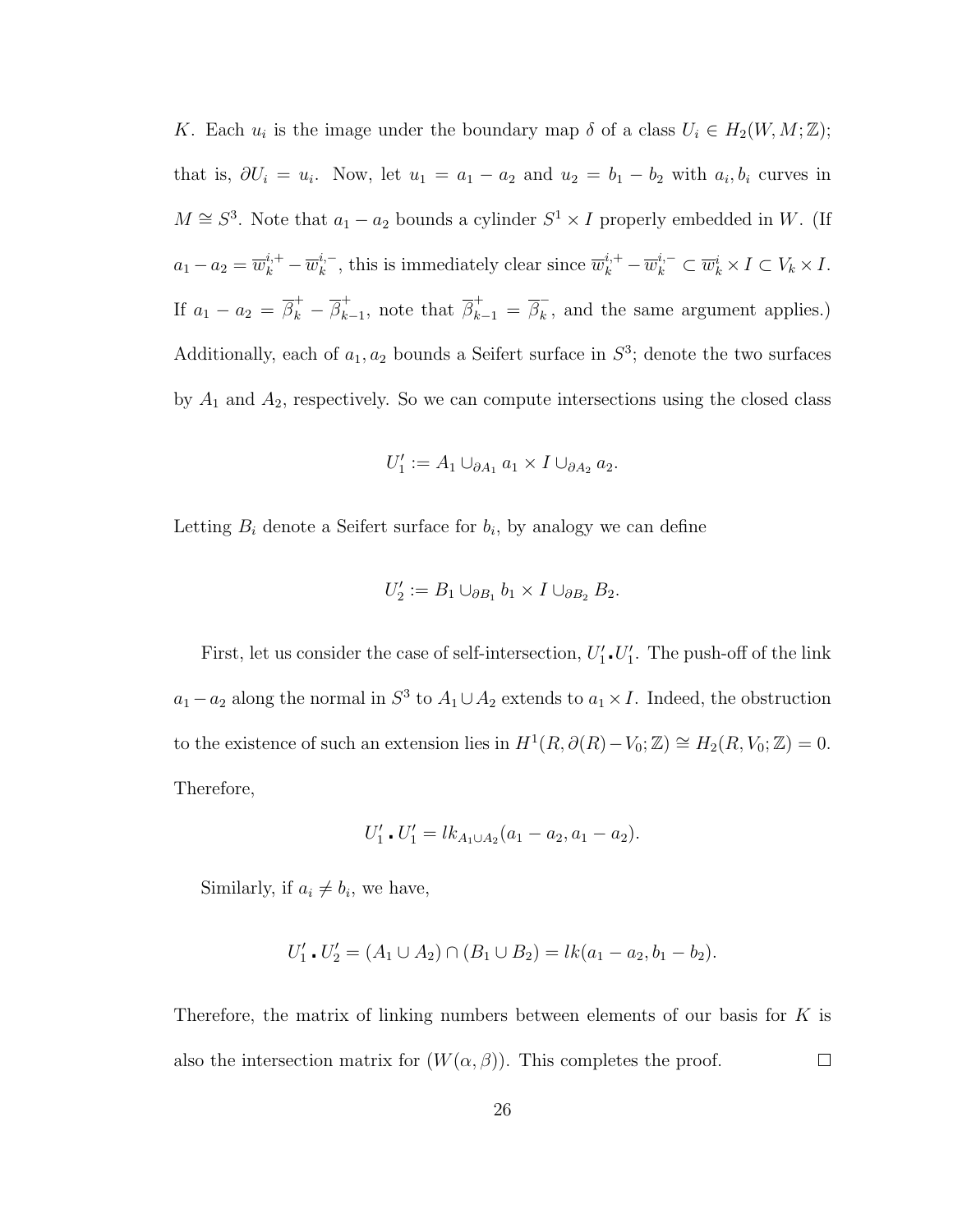The Proof of Proposition 3.1.6 also allows us to compute the fundamental group of the manifold  $W(\alpha, \beta)$  for knots  $\alpha$  which can arise as singularities of dihedral branched covers between four-manifolds.

**Corollary 3.1.15.** Let p be an odd prime and let  $\alpha$  be a knot which admits a p-fold irregular dihedral cover. Assume moreover that this cover homeomorphic to  $S^3$ . Let β be a characteristic knot for  $\alpha$  and let  $W(\alpha, \beta)$  be the cobordism between  $S^3$  and the p-fold cyclic cover of  $\beta$  constructed in [4]. Then  $W(\alpha, \beta)$  is simply-connected.

*Proof.* We assume the notation of the proof of Proposition 3.1.6. (In this notation, the additional assumption of this Corollary is that  $M \cong S^3$ .) We have seen that  $W(\alpha, \beta)$  is homotopy equivalent to  $M \cup R$  and that  $M \cap R = \partial R - V_0$ . We also know that  $i_* : \pi_1(\partial R - V_0, a_0) \to \pi_1(R, a_0)$  is surjective. On the other hand, any loop in  $\pi_1(\partial R - V_0, a_0) = \pi_1(M \cap R, a_0)$  is contractible in M since  $\pi_1(M; a_0) = 0$ . Therefore, by van Kampen's Theorem,  $\pi_1(M \cup R, a_0) = 0 = \pi_1(W(\alpha, \beta), a_0)$ .  $\Box$ 

Finally, we prove the Main Theorem of this section.

*Proof of Theorem 3.1.1.* The existence of a p-fold dihedral cover  $f: Y \to X$  over the pair  $(X, B)$  implies straight away that the knot  $\alpha$  itself admits a p-fold dihedral cover M. Indeed, simply consider the restriction of f to  $f^{-1}(\partial N(z))$ , where  $z \in B \subset$ X is the singular point on the branching set and  $N(z)$  denotes a small neighborhood. Since by assumption there is a homeomorphism of pairs

$$
(\partial N(z), B \cap \partial N(z)) \cong (S^3, \alpha),
$$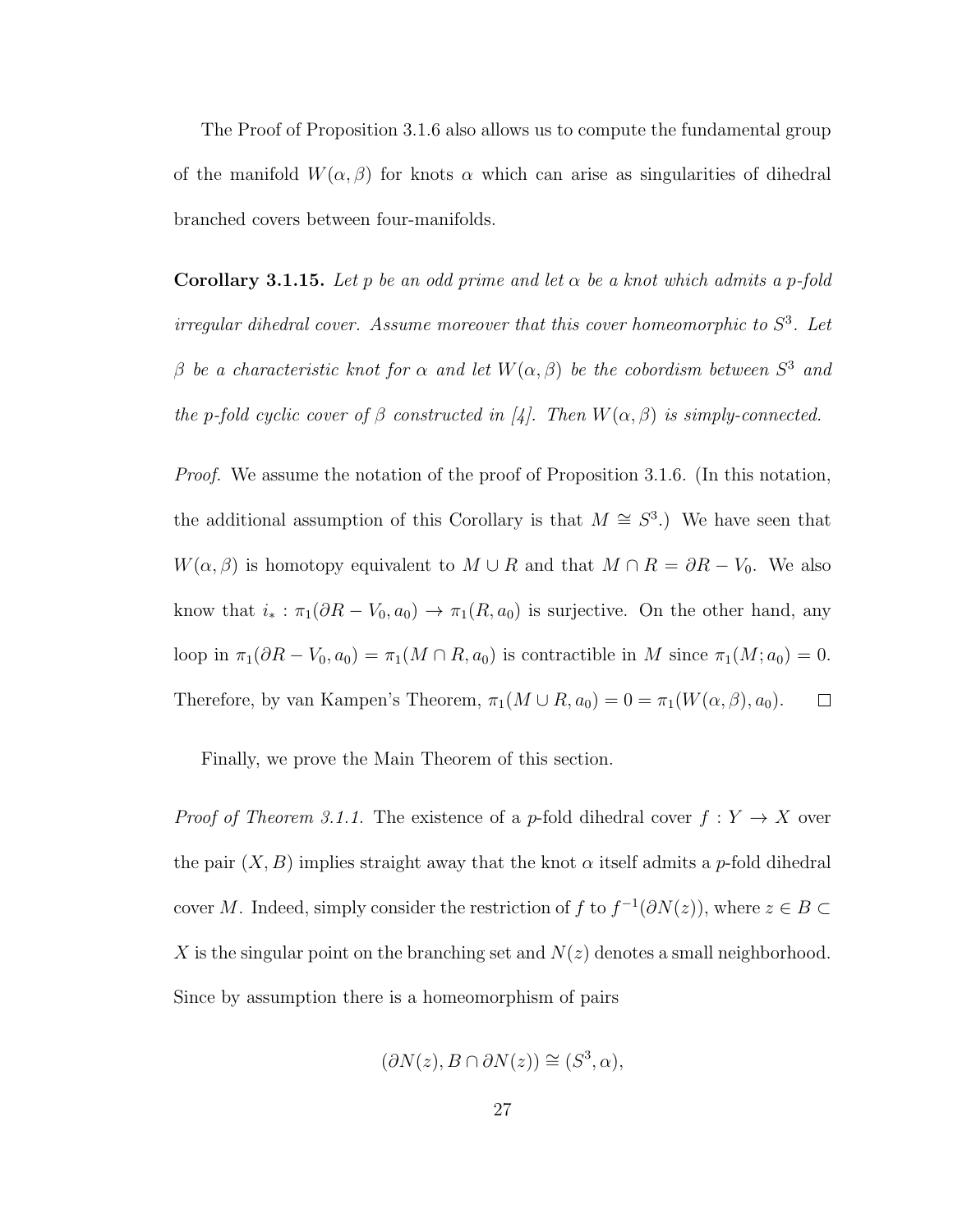this restriction of f to  $f^{-1}(\partial N(z))$  is the desired dihedral cover. The fact that M is homeomorphic to a three-sphere follows from the assumption that the cover  $Y$  is a manifold: simply recall that over  $N(z)$  lies the cone on M. This proves the first assertion.

We proceed to derive the formula for the Euler characteristic of Y. Let  $N(B)$ denote a small tubular neighborhood of  $B$  in  $X$ . Then, we can write

$$
X = (X - N(B)) \bigcup_{\partial N(B)} N(B).
$$

Since  $\partial N(B)$  is a closed oriented three-manifold, we know that  $\chi(\partial N(B)) = 0$ . This gives:

$$
\chi(X) = \chi(X - N(B)) + \chi(N(B)) = \chi(X - B) + \chi(B).
$$

We can further break down this equation as

$$
\chi(X) = \chi(X - B) + \chi(B - z) + 1.
$$

Similarly, letting B' denote  $f^{-1}(B)$  and  $z' := f^{-1}(z)$ , we have:

$$
\chi(Y) = \chi(Y - B') + \chi(B' - z') + 1.
$$

Since  $f|_{Y-B'} : Y-B' \to X-B$  is a p-to-one covering map and  $f|_{B'-z'} : B'-z' \to Y$  $B - z$  is a  $\frac{p+1}{2}$ -to-one covering map, we conclude that

$$
\chi(Y) = p\chi(X - B) + \frac{p+1}{2}(\chi(B) - 1) + 1 = p\chi(X) - \frac{p-1}{2}\chi(B) - \frac{p-1}{2},
$$

as claimed.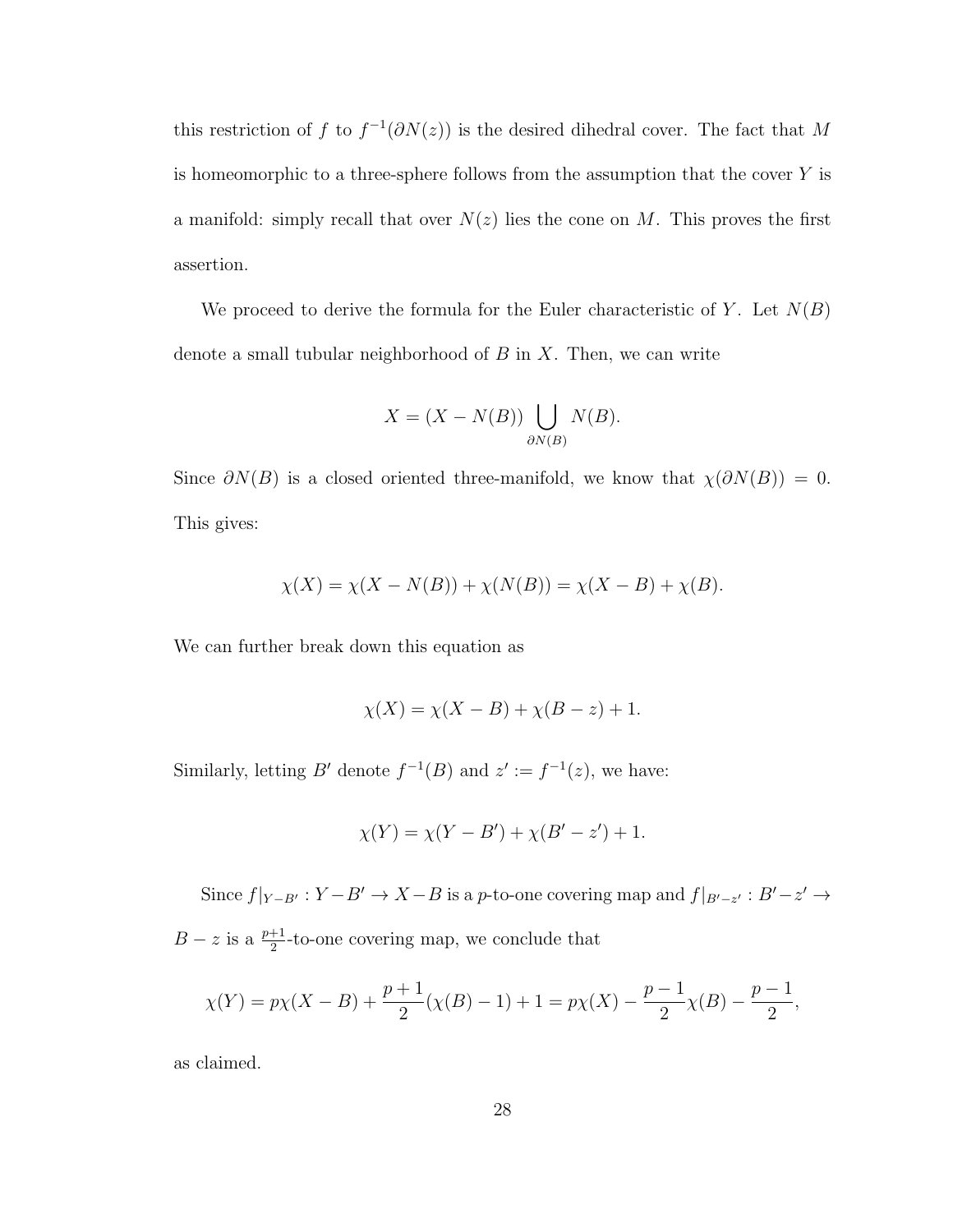The computation of  $\sigma(Y)$  is considerably more intricate. Our strategy for carrying it out will be to reduce to the case of a branched cover with locally flat branching set, at which point the signature of the cover can be computed by the well-known formula we recalled in Equation 2.1.2. By keeping track of the changes of signature produced in the process, we will be able to compute the defect to the signature that arises from the presence of a singularity on the branching set.

We resolve the singularity in two stages. At the start, the branching set has one singular point, in a neighborhood of which the branching set can be described in terms the knot  $\alpha$ . Our first step will be to replace this singularity by a curve's worth of "standard" (that is, independent of the knot type  $\alpha$ ) non-manifold points on the branching set. The second step will be to excise these "standard" singularities and construct a new cover whose branching set is a locally flat submanifold of the base. We carry out these two steps in detail below, and we calculate the effect each of them has on the signatures of the four-manifolds involved.

Step 1. Let  $D_z \subset X$  be a neighborhood of the singular point z such that  $(D_z \cap B) \subset D_z$  is the cone on  $\alpha$ . As we already established,  $\alpha$  admits a p-fold dihedral cover. Equivalently, if V is any Seifert surface for  $\alpha$ , there exists a mod p characteristic knot  $\beta \subset V$  (see Definition 2.2.5). Let  $W(\alpha, \beta)$  be the manifold constructed in [4] as a cobordism between a *p*-fold dihedral cover of  $\alpha$  and a *p*-fold cyclic cover of  $(S^3, \beta)$ . By construction, there is a *p*-fold branched covering map

$$
h_1: W(\alpha, \beta) \to S^3 \times [0, 1].
$$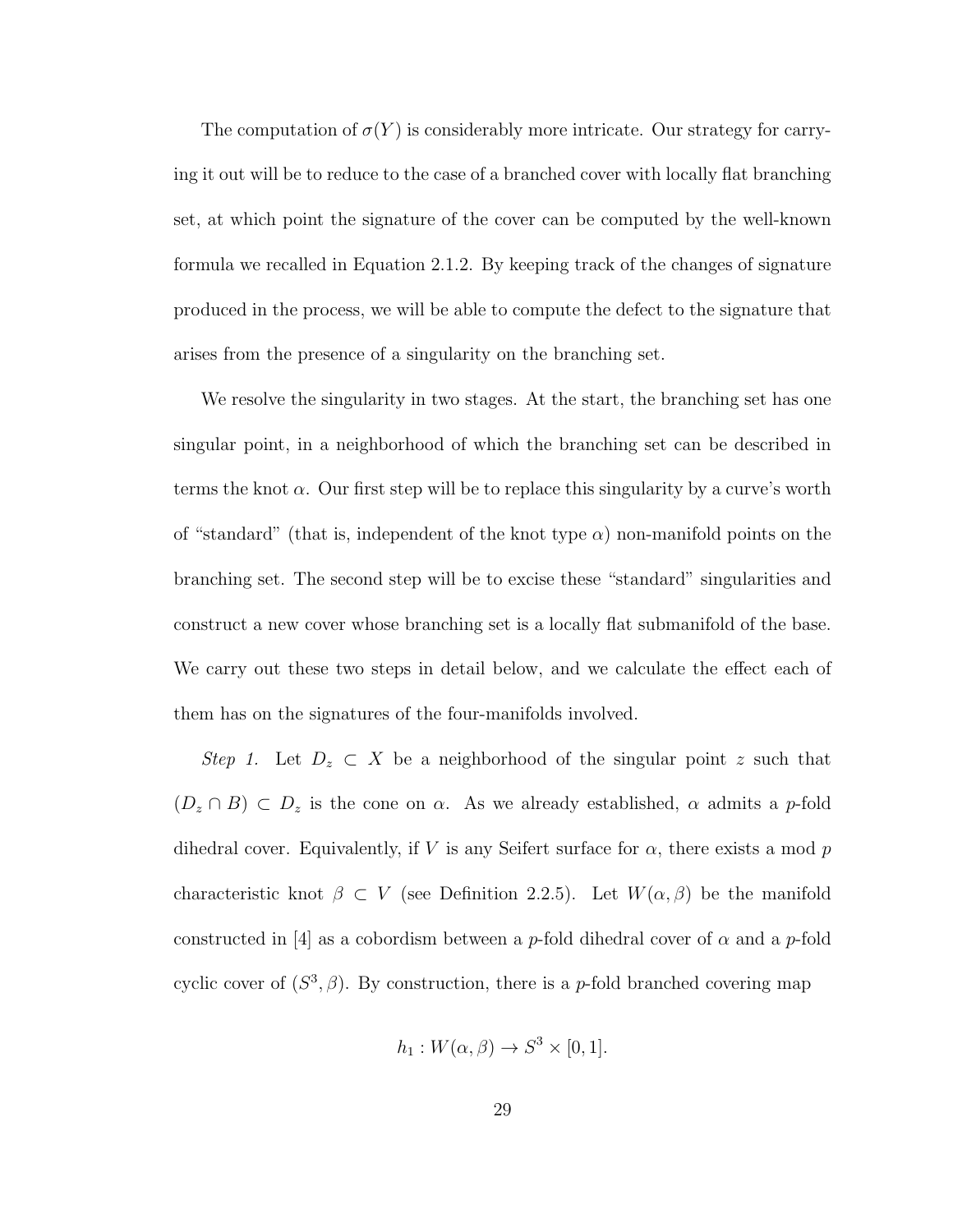Secondly, let

$$
h_2:Q\to D^4
$$

be a  $p$ -fold cover of the closed four-ball branched over a Seifert surface  $V'$  for β, as constructed in Theorem 5 of [3]. Let  $\Sigma$  be the p-fold cyclic cover of β. By construction,  $\partial Q \cong \Sigma$  and, similarly,  $W(\alpha, \beta)$  has one boundary component homeomorphic to  $\Sigma$ . Note that, for  $i = 1, 2$ , the map

$$
h_i|_{\Sigma}: \Sigma \to S^3
$$

is the p-fold cyclic cover branched along  $\beta$ . Therefore, we can construct a branched cover

$$
h_1 \cup h_2: W(\alpha, \beta) \bigcup_{\Sigma} Q \longrightarrow S^3 \times [0, 1] \bigcup_{S^3 \times \{1\}} D^4. \tag{3.1.16}
$$

We denote  $W(\alpha, \beta) \bigcup_{\Sigma} Q$  by W for short, and the map  $h_1 \cup h_2$  by h. Thus, we can rewrite Equation 3.1.16 as

$$
h: W \to D^4.
$$

This map is a p-fold branched cover whose restriction to the boundary of  $W$  a p-fold irregular dihedral cover of the pair  $(S^3, \alpha)$ . So, denoting the branching set of h by T, there is a homeomorphism of pairs

$$
(\partial D^4, \partial T) \cong (S^3, \alpha).
$$

Furthermore,

$$
T \cong \alpha \times [0, \frac{1}{2}] \bigcup_{\alpha \times \{\frac{1}{2}\}} V \bigcup_{\beta \times \{\frac{1}{2}\}} \beta \times [\frac{1}{2}, 1] \bigcup_{\beta \times \{1\}} V'.
$$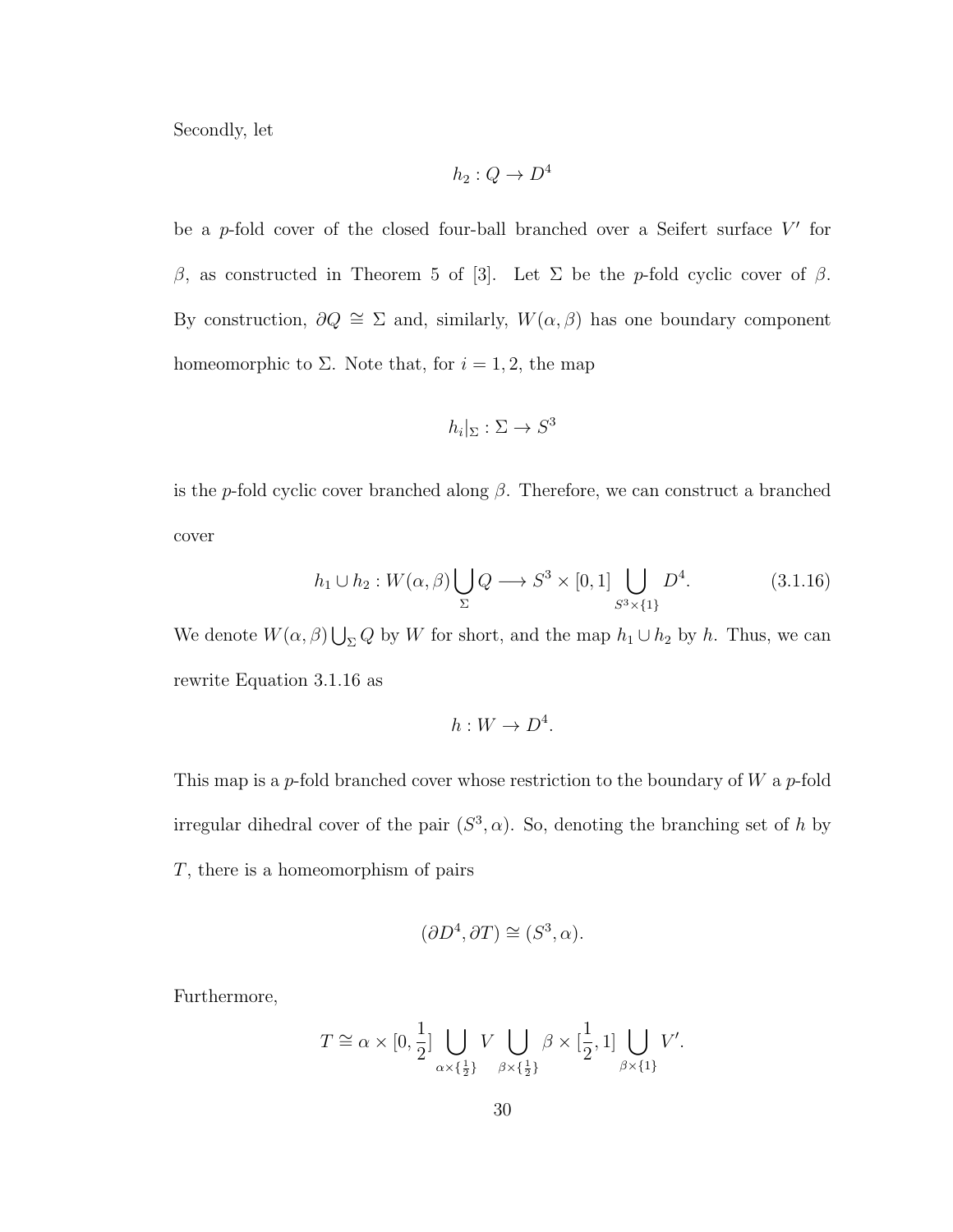We see from this description that  $T$  is a two-dimensional subcomplex of  $D^4$  which is a manifold away from the curve  $\beta \times {\frac{1}{2}}$ . As evident from the above homeomorphism, the branching set is homeomorphic to the Cartesian product of  $S<sup>1</sup>$  and the letter "Y" in a small neighborhood of the curve  $\beta \times {\frac{1}{2}}$ .

We shall use the map h to construct a new cover of the manifold  $X$  which will differ from f only in a neighborhood of the singularity  $z \in B$ . Specifically, let  $D'_z := f^{-1}(D_z)$  and observe that the restrictions of the maps f and h to the boundaries of  $Y - D_z$  and W, respectively, are the p-fold irregular dihedral branched cover<sup>2</sup> of  $(S^3, \alpha)$ , which is again  $S^3$ . Therefore, we can define a new branched covering map

$$
f \cup h : (Y - D'_z) \bigcup_{S^3} W \longrightarrow (X - D_z) \bigcup_{S^3} D^4.
$$

Denote the manifold  $(Y - D'_z) \bigcup_{S^3} W$  by  $Y_1$  and the map  $f \cup h$  by  $f_1$ . Note that, by Novikov additivity [17],  $\sigma(Y_1) = \sigma(Y) + \Sigma(W, M)$ . Of course,

$$
X - D_z \bigcup_{S^3} D^4 \cong X,
$$

so we continue to denote the base space by  $X$ . We denote the branching set of  $f_1$ by  $B_1$  and note that

$$
B_1 \cong B - N(z) \bigcup_{\alpha} T.
$$

<sup>&</sup>lt;sup>2</sup>We use the phrase "the dihedral cover of  $\alpha$ " somewhat liberally here. Dihedral covers of  $\alpha$ are in bijective correspondence with equivalence classes of characteristic knots  $\beta$ . Naturally, if  $\alpha$ admits multiple non-equivalent dihedral covers, we choose the one determined by  $f$  to construct W.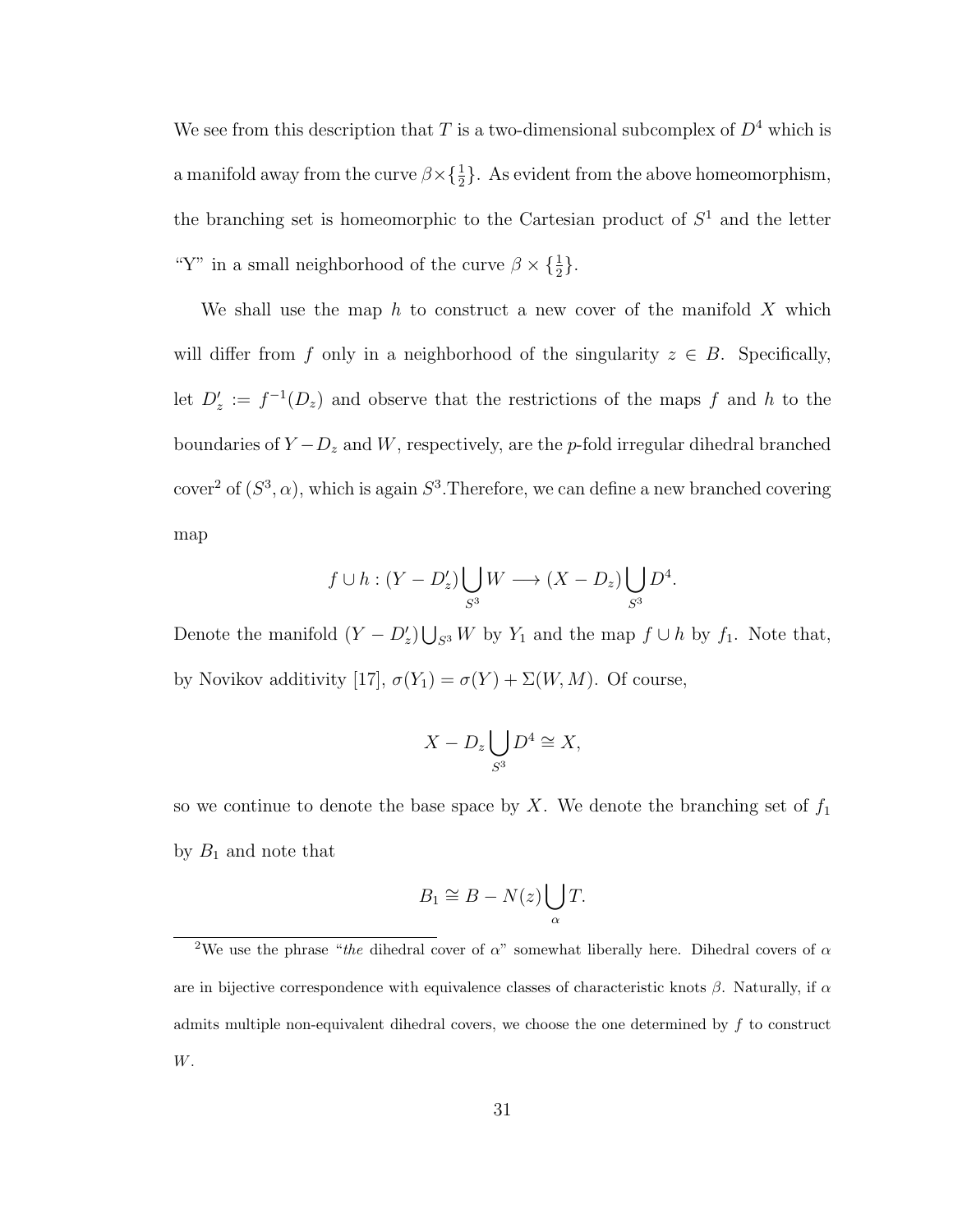As prescribed,  $B_1$  has a circle's worth of non-manifold points regardless of the choice of the knot  $\alpha$ .

Step 2. Denote by  $\beta^*$  the curve of non-manifold points of T above, so that  $\beta^*$   $\subset S^3 \times \frac{1}{2}$  $\frac{1}{2}$  and  $\beta^*$   $\subset T \subset X$ . Let  $N(\beta^*) \cong_{\psi} S^1 \times B^3$  be a small tubular neighborhood of  $\beta^*$  in X. To construct the homeomorphism  $\psi: N(\beta^*) \to S^1 \times B^3$ , we choose a frame  $\{\vec{n}_1, \vec{n}_2, \vec{n}_3\}$  for the normal bundle of  $\beta$ . For every  $b \in \beta^*$ , let  $\vec{n_1}(b)$  be the normal to  $\beta$  in V at the point b,  $\vec{n_2}(b)$  the normal to V in  $S^3 \times {\frac{1}{2}}$ , and  $\vec{n}_3(b)$  the normal to  $S^3$  in the product structure  $S^3 \times I$ . Clearly,  $\{\vec{n}_1(b), \vec{n}_2(b), \vec{n}_3(b)\}\$ are linearly independent for all  $b \in \beta^*$ .

We can now construct a new closed oriented four-manifold, denoted  $X_2$ , as follows:

$$
X_2 = (X - N(\beta^*)) \bigcup_{S^1 \times S^2} (X - N(\beta^*)).
$$

The identification of the two copies of  $\partial (X - N(\beta^*))$  is done by a homeomorphism

$$
\phi: S^1 \times S^2 \to S^1 \times S^2
$$

given by the formula

$$
\phi(e^{i\theta}, y) = (e^{-i\theta}, y).
$$

In particular,  $\phi$  reverses orientation on  $S^1 \times S^2$ , so the manifold  $X_2$  can be given an orientation which restricts to the original orientations on both copies of  $X - N(\beta^*)$ . Therefore, by Novikov additivity we obtain:

$$
\sigma(X_2) = 2\sigma(X - N(\beta^*), \partial) = 2\sigma(X). \tag{3.1.17}
$$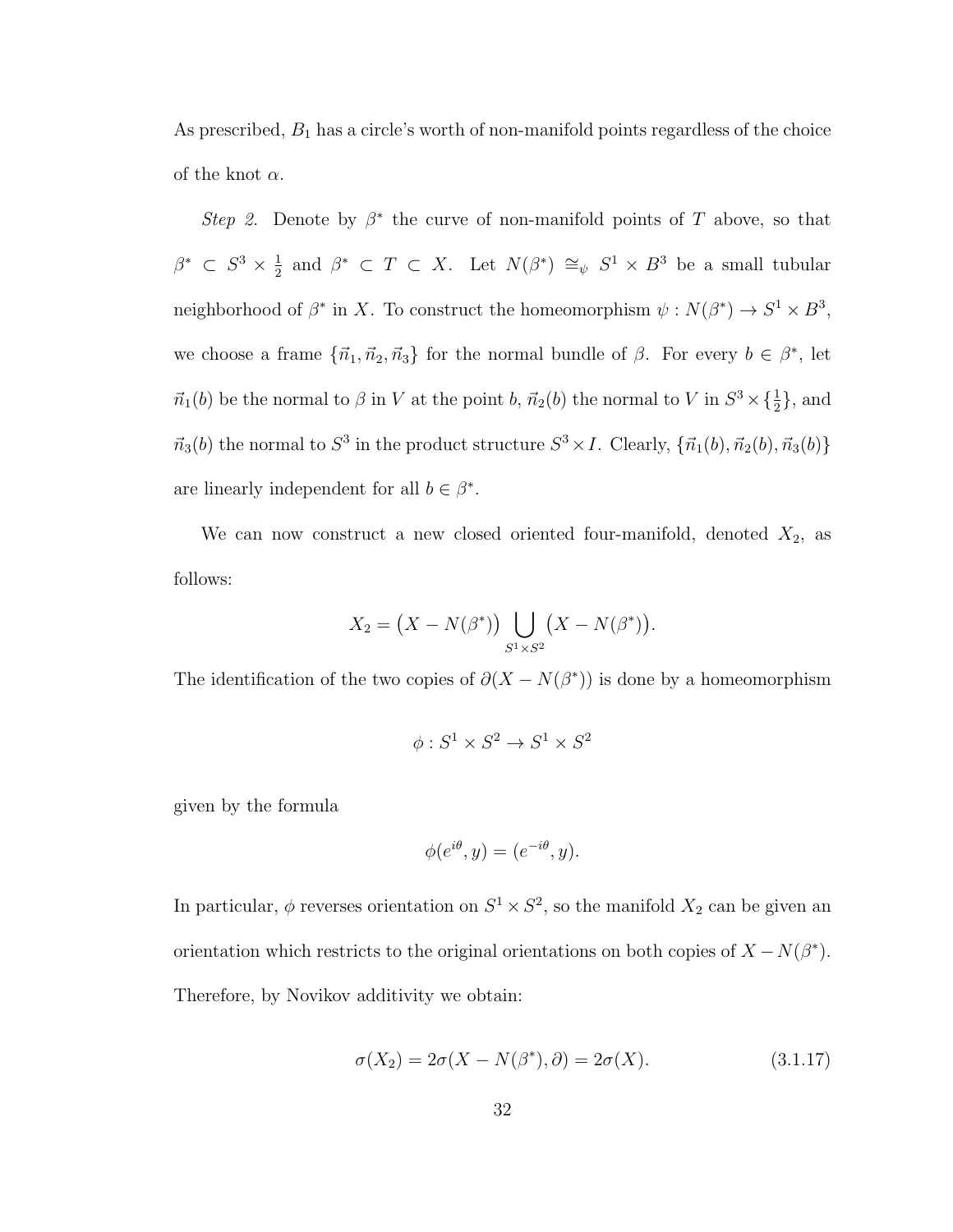Note that, since  $\phi$  acts as the identity on the  $S^2$  factor, it identifies the boundary of the branching set  $T - N(\beta^*)$  in one copy of  $X - N(\beta^*)$  with the boundary of branching set in the other copy of  $X - N(\beta^*)$ . Thus, the image of the branching set after this identification has the form

$$
(B_1 - N(\beta^*)) \bigcup_{3S^1} (B_1 - N(\beta^*)). \tag{3.1.18}
$$

Here the fact that the union of the two copies of  $T - N(\beta^*)$  is taken along three circles corresponds to the fact that a neighborhood of the singular curve  $\beta^*$  intersects T in three closed curves (one for each "vertex" of the letter " $Y$ ").

Denote the surface constructed in Equation 3.1.18 by  $B_2$ . The careful reader will have noticed that  $B_2$  is disconnected; we will describe its two connected components in more detail shortly. Since  $\phi$  reverses the orientation on each boundary circle, the orientations of the two copies of  $(B_1 - N(\beta^*))$  can be combined to obtain a compatible orientation on  $B_2$ . Furthermore, by our choice of  $\vec{n}_3$ ,  $N(\beta^*) \cap S^3 \times {\frac{1}{2}}$ is precisely the normal neighborhood of  $\beta^*$  in  $S^3 \times {\frac{1}{2}}$  framed by  ${\{\vec{n}_1, \vec{n}_2\}}$ , the normals to  $\beta^*$  in V and to V in  $S^3 \times {\frac{1}{2}}$ . Consequently,

$$
(S^3 \times \{\frac{1}{2}\}) \cap \partial(N(\beta^*)) \cong \partial\big((S^3 \times \{\frac{1}{2}\}) \cap N(\beta^*)\big) \cong \partial(\beta^* \times D^2) \cong S^1 \times S^1. \tag{3.1.19}
$$

In particular, the restriction of  $\phi$  to the boundary of the normal neighborhood of  $\beta^*$  in  $S^3 \times {\frac{1}{2}}$  also reverses orientation. This implies that the positive normal to the oriented surface  $(V - N(\beta^*)) \cup_{\phi} (V - N(\beta^*))$  inside the three-manifold  $(S^3 \times {\frac{1}{2}} - N(\beta^*)) \cup_{\phi} (S^3 \times {\frac{1}{2}} - N(\beta^*))$  restricts to the normals of V in each corresponding copy of  $S<sup>3</sup>$ . This observation will be very useful shortly.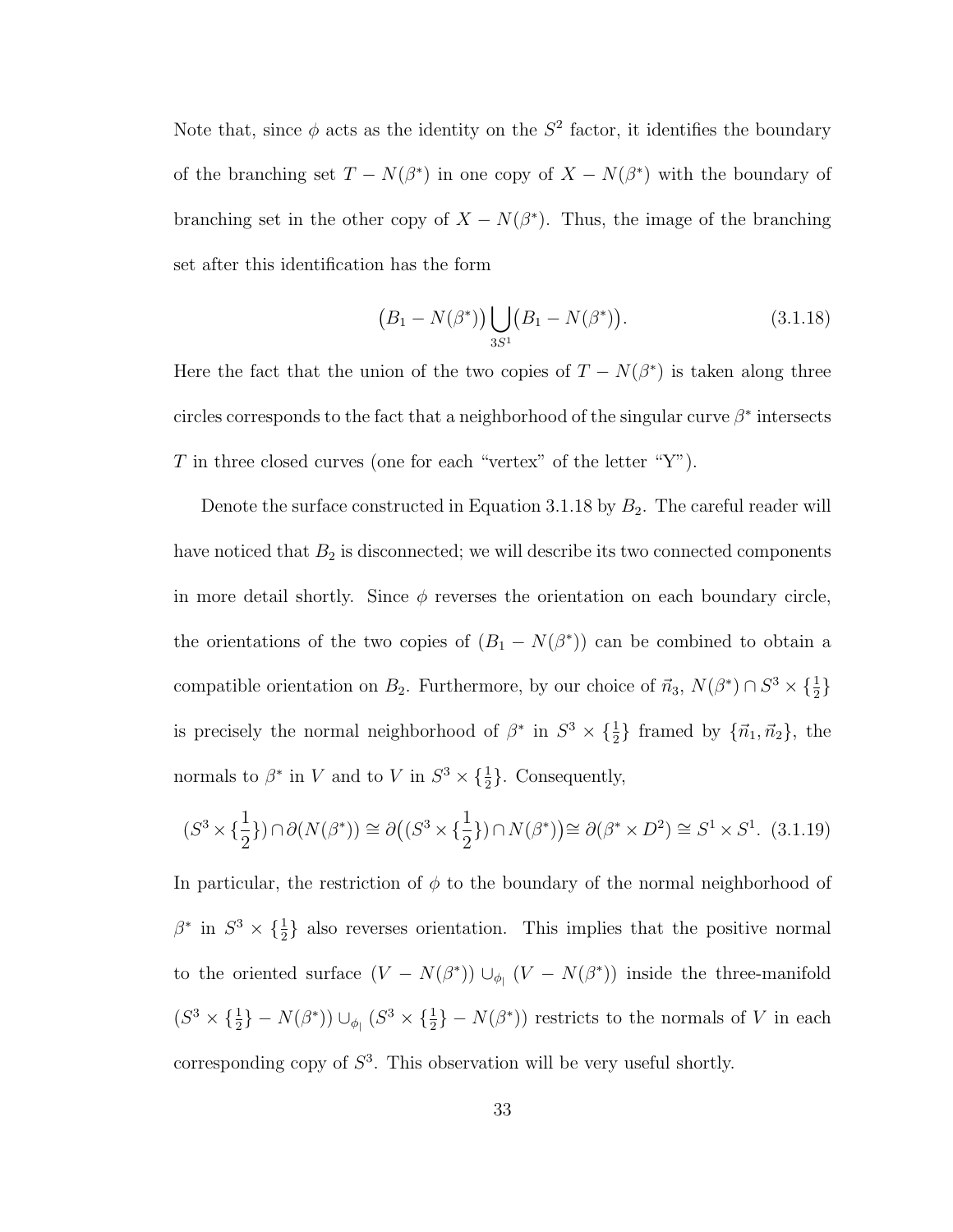Recalling the definition of  $B_1$ , namely  $B_1 = (B - D_z) \bigcup_{\alpha} (T - N(\beta^*))$ , we can break down  $B_2 = (B_1 - N(\beta^*)) \cup_{3S^1} (B_1 - N(\beta^*))$  into

$$
B_2 = ((B - D_z) \cup_{\alpha} (T - N(\beta^*))) \bigcup_{3S^1} ((B - D_z) \cup_{\alpha} (T - N(\beta^*))).
$$
 (3.1.20)

By construction,  $B_2$  is embedded locally flatly in  $X_2$  – that is, all singularities have been resolved. Also, as we indicated previously,  $B_2$  has two connected components, since removing a neighborhood of  $\beta^*$  disconnects T. Attaching along the three curves in  $S^1 \times S^2$  pairs off each of the four surfaces with boundary and its homeomorphic copy, producing two closed surfaces which we denote  $B'_2$  and  $B''_2$ . Here,  $B'_2$ is the component of  $B_2$  obtained by identifying two copies of  $(B - D_z) \cup_{\alpha} (V - \beta)$ along  $S^1$  II  $S^1$ , and  $B_2''$  is the component of  $B_2$  obtained by identifying two copies of<sup>3</sup> V' along  $S^1$ . By construction, the cover over  $B'_2$  is p-fold dihedral, whereas the cover over  $B_2''$  is p-fold cyclic. That is, a point in  $B_2'$  has  $\frac{p+1}{2}$  pre-images, all but one of branching index 2, whereas a point in  $B_2''$  has one pre-image of index p. This distinction will be relevant to our computation shortly.

Now our aim is to construct a p-fold branched cover of  $(X_2, B_2)$  from the covers f of  $(X, B)$  and h of  $(D^4, T)$ . We are helped greatly in this task by the observation that

$$
h^{-1}(N(\beta^*)) \cong S^1 \times B^3
$$

(a nice explanation of this rather surprising fact can be found on p.173-174 of [4]).

<sup>&</sup>lt;sup>3</sup>It would be more consistent with our earlier notation to say that  $B_2''$  is obtained from two copies of  $\beta \times [0,1] \cup_{\beta \times \{1\}} V'$ , which, of course, is a surface homeomorphic to V'.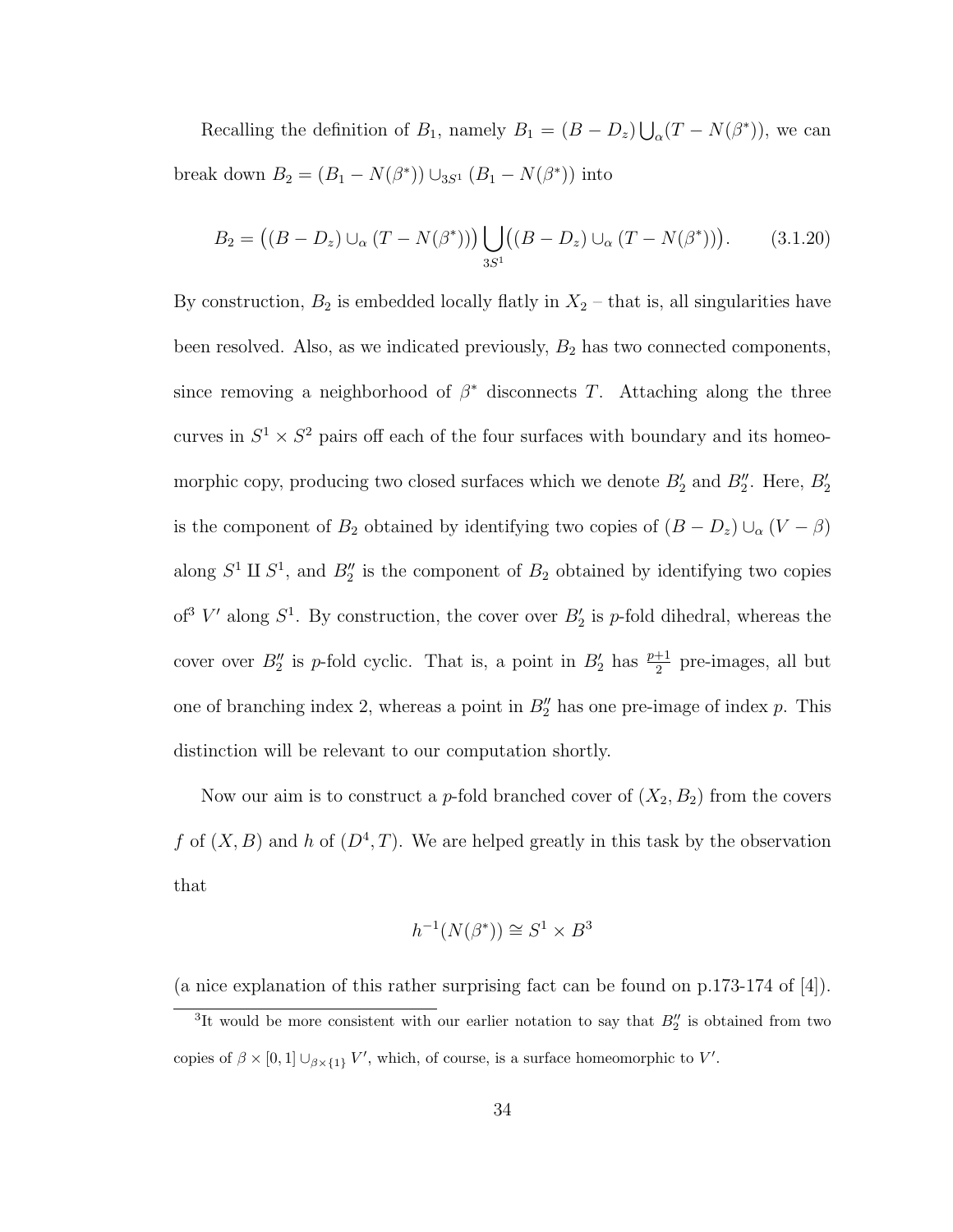Therefore, denoting  $h^{-1}(N(\beta^*))$  by N', we can form the covering manifold as:

$$
Y_2 := (Y_1 - N') \bigcup_{S^1 \times S^2} (Y_1 - N').
$$

Here, the identification along the boundary  $S^1 \times S^2$  is also done by  $\phi$ , so, again,  $Y_2$  can be given an orientation which restricts to each copy of  $(Y_1 - N')$  to the orientation compatible with the given orientation on  $Y$ . In particular,

$$
\sigma(Y_2) = \sigma((Y_1 - N') \cup_{S^1 \times S^2} (Y_1 - N')) = 2\sigma(Y_1) = 2(\sigma(Y) + \sigma(W, M)).
$$
 (3.1.21)

Because  $Y_2$  and  $X_2$  were constructed from copies of  $(Y_1 - N')$  and  $(X - N(\beta^*))$  by gluing via  $\phi$ , the restrictions of  $f_1$  to the two copies of  $(Y_1 - N')$ ,

$$
f_1
$$
 :  $(Y_1 - N') \to (X - N(\beta^*)),$ 

can be glued to obtain a map

$$
f_2: ((Y_1 - N') \cup_{S^1 \times S^2} (Y_1 - N')) \to (X - N(\beta^*)) \cup_{S^1 \times S^2} (X - N(\beta^*)),
$$

written for short as

$$
f_2: Y_2 \to X_2.
$$

To complete the proof, what remains is to compute the effect this surgery has on the signatures of the base and covering manifolds. By Equation 2.1.2,

$$
\sigma(Y_2) = p\sigma(X_2) - \frac{p-1}{2}e(B_2') - \frac{p^2-1}{3p}e(B_2'').
$$

Recall that from Equations 3.1.17 and 3.1.21 we have

 $\sigma(X_2) = 2\sigma(X)$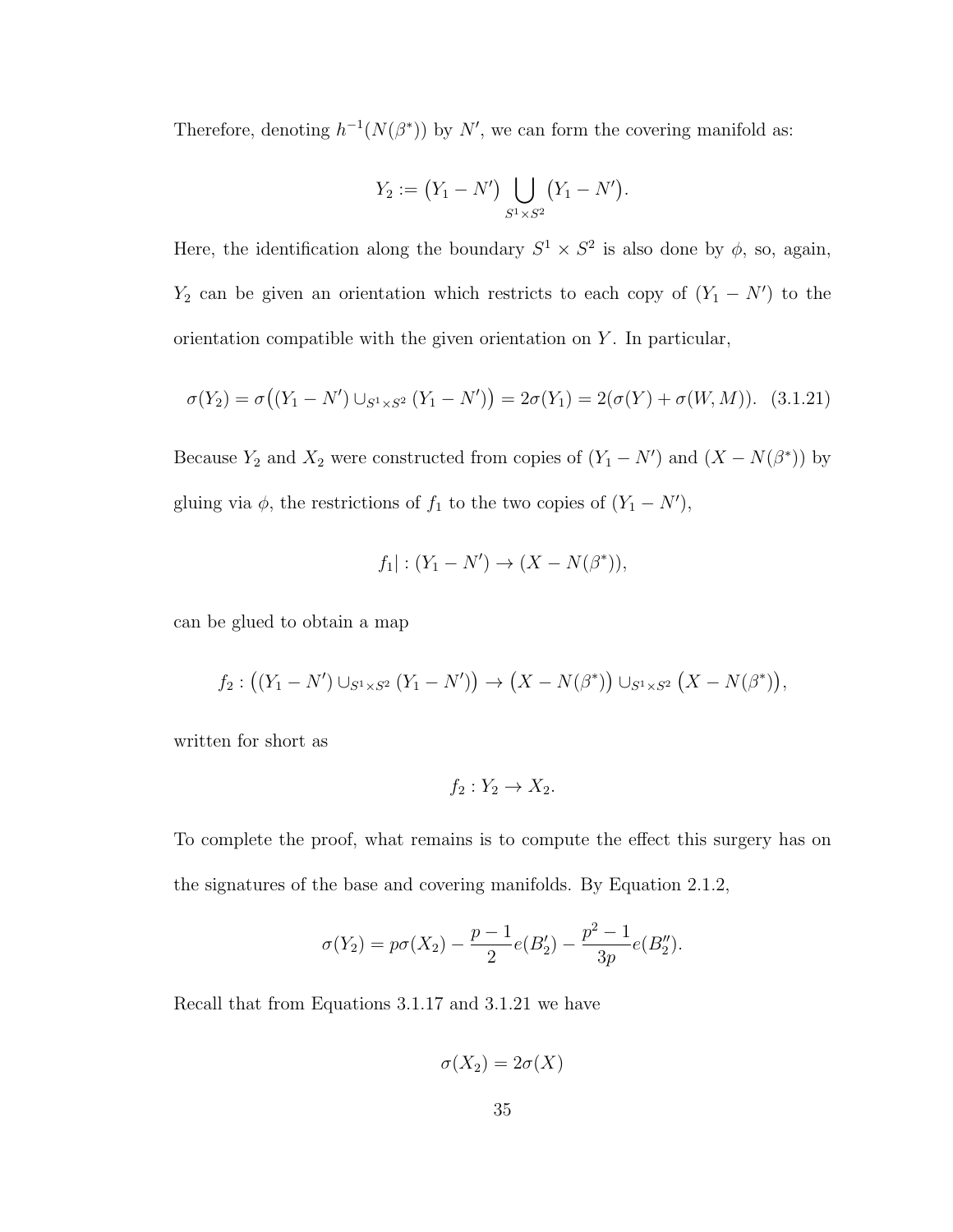and

$$
\sigma(Y) = \frac{1}{2}\sigma(Y_2) - \sigma(W, M).
$$

Also, by Novikov additivity,

$$
\sigma(W, M) = \sigma(W(\alpha, \beta), M \cup \Sigma) + \sigma(Q, \Sigma) = \sigma(W(\alpha, \beta)) + \sum_{i=1}^{p-1} \sigma_{\zeta^i}(\beta).
$$

In the last step, we have expressed the signature of  $Q$  in terms of Tristram-Levine signatures of  $\beta$ , using Theorem 5 of [3]. We have also shortened  $\sigma(W(\alpha, \beta), M \cup \Sigma)$ to  $\sigma(W(\alpha, \beta))$ . Now we combine the last four equations and simplify. The result is:

$$
\sigma(Y) = p\sigma(X) - \frac{1}{2} \left( \frac{p-1}{2} e(B_2') - \frac{p^2 - 1}{3p} e(B_2'') \right) - \sigma(W(\alpha, \beta)) - \sum_{i=1}^{p-1} \sigma_{\zeta^i}(\beta). \tag{3.1.22}
$$

To complete the proof, we need to compute the self-intersection numbers of  $B_2'$  and  $B_2''$  in  $X_2$  and relate them to that of B in X.

Recall that we denote the push-off of a surface S along a normal  $\vec{u}$  by  $\vec{u}(S)$ , and, as before, we denote self-intersection by "". For brevity, we also denote  $B - D_z$ , the complement in  $B$  of a neighborhood of the singularity  $z$ , by  $B_z$ .

Note that if  $\vec{v}$  is an extension (not necessarily non-vanishing) to  $B_z$  of the normal to V in  $S^3 \times \frac{1}{2}$  $\frac{1}{2}$  such that  $B_z$  and  $\vec{v}(B_z)$  are transverse, then by definition

$$
e(B) = (B_z \cup_\alpha V) \cdot \vec{v}(B_z \cup_\alpha V).
$$

Since V is disjoint from both  $\vec{v}(V)$  and  $\vec{v}(B_z)$ , and  $B_z$  is disjoint from  $\vec{v}(V)$ , the above equation simplifies to

$$
e(B) = B_z \cdot \vec{v}(B_z). \tag{3.1.23}
$$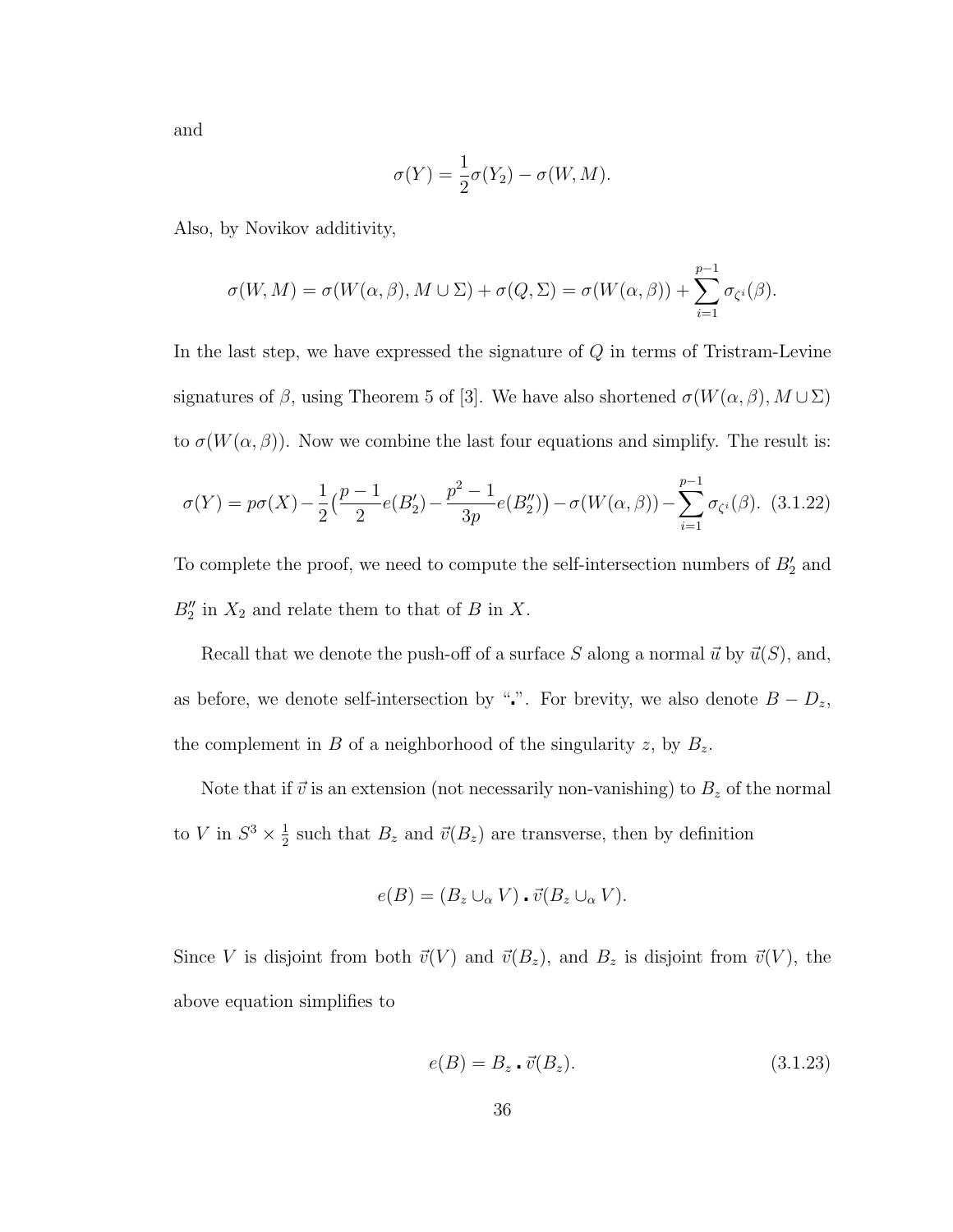Recall that the surface  $B_2'$  is obtained from two copies of  $B_z \cup_{\alpha} (V - \beta)$  attached by a homeomorphism  $\phi_1$  on their boundary  $\beta_1 \amalg \beta_2$ . Recall also that  $\vec{n}_2$ , the restriction to  $\beta^*$  of the positive normal to V in  $S^3 \times \frac{1}{2}$  $\frac{1}{2}$  (and thus of  $\vec{v}$ ), is preserved by the gluing homeomorphism  $\phi$ . Therefore, the two copies of the normal  $\vec{v}$  to  $B_z \cup_\alpha (V - \beta)$  can be combined obtain a normal, which we also denote  $\vec{v}$ , to  $B'_2$  in  $X_2$ . We have:

$$
B_2' = B_z \cup_{\alpha} (V - \beta) \cup_{\beta_1 \amalg \beta_2} (V - \beta) \cup_{\alpha} B_z.
$$
 (3.1.24)

Since  $V - \beta$  and  $\vec{v}(V - \beta)$  contribute nothing to the self-intersection  $B''_2 \cdot \vec{v}(B''_2)$ ,

$$
e(B_2') = 2(B_z \cdot \vec{v}(B_z)) = 2e(B). \tag{3.1.25}
$$

Similarly, if  $\vec{v}$  is an extension (not necessarily nowhere-zero) to V' of the normal  $\vec{n}_2$  to the boundary  $\beta^*$  of V' such that V' and  $\vec{v}(V')$  are transverse, we have:

$$
e(B_2'') = 2(V' \cdot \vec{v}(V')) = 2lk_{\vec{v}}(\beta, \beta) = L_V(\beta, \beta).
$$
 (3.1.26)

 $\Box$ 

Here,  $L_V$  denotes the Seifert form on V, the Seifert surface for  $\alpha$ . The last equality follows from the fact that  $\vec{v}$  is an extension of the normal to V in  $S^3 \times \frac{1}{2}$  $\frac{1}{2}$  and V' is a Seifert surface for  $\beta$ .

Putting everything together, we can rewrite Equation 3.1.22 as:

$$
\sigma(Y) = p\sigma(X) - \frac{p-1}{2}e(B) - \frac{p^2 - 1}{6p}L_V(\beta, \beta) - \sigma(W(\alpha, \beta)) - \sum_{i=1}^{p-1} \sigma_{\zeta^i}(\beta). \tag{3.1.27}
$$

With that, the proof is complete.

**Remark 3.1.28.** The property that a p-fold dihedral cover of a knot  $\alpha$  is homeomorphic to the three-sphere can be regarded as a condition for  $\alpha$  to be an allowable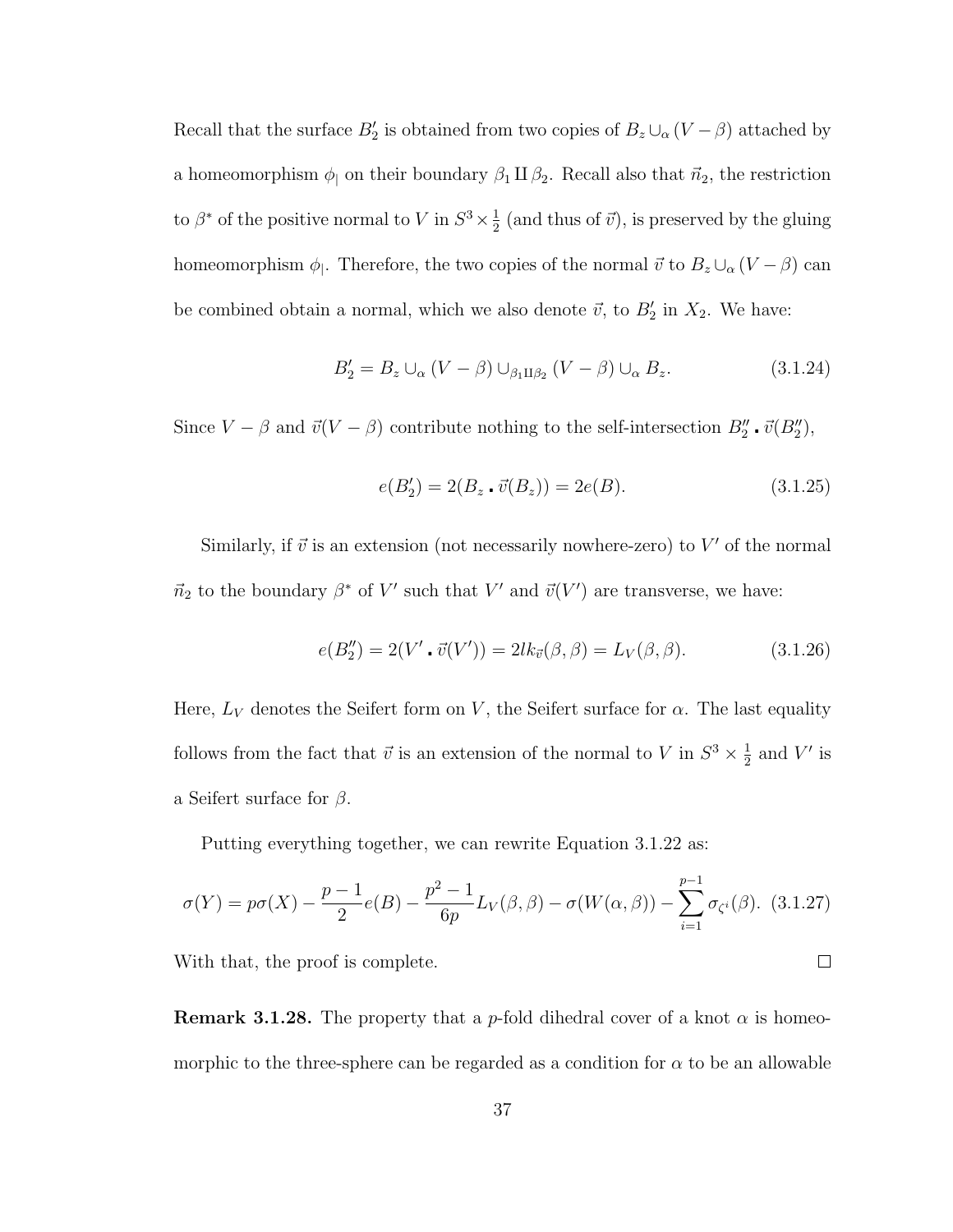singularity on the branching set of an irregular p-fold dihedral cover between fourmanifolds. The condition is satisfied, for example, for all two-bridge knots and any odd  $p$  (see the proof of Proposition 2.2.4) and can be disregarded if one allows the covering space to be a stratified space, rather than necessarily a manifold, or if one considers a slightly more general notion of branched cover (see Remark 3.3.3).

Remark 3.1.29. We note that the techniques used in the proof of Theorem 3.1.1 are purely local. Using the same methods, one can just as easily compute the correction to the signature and Euler characteristic of a branched cover Y resulting from the presence of multiple singularities on the branching set. There is also an interesting connection between the cover obtained by branching over two singularities and the cover obtained by branching over their connected sum. See Remark 3.4.5.

# 3.2 Sufficient condition in the case of two-bridge slice singularities

In this section, we describe a method for constructing an irregular  $p$ -folddihedral cover of a general simply-connected four-manifold  $X$ . The main theorem of this section establishes that, for a certain class of singularities, all pairs of integers  $(\sigma, \chi)$  afforded by the necessary condition (Theorem 3.1.1) as the signature and Euler characteristic of a p-fold irregular dihedral cover of a given base manifold X with specified branching set B are indeed realized as the signature and Euler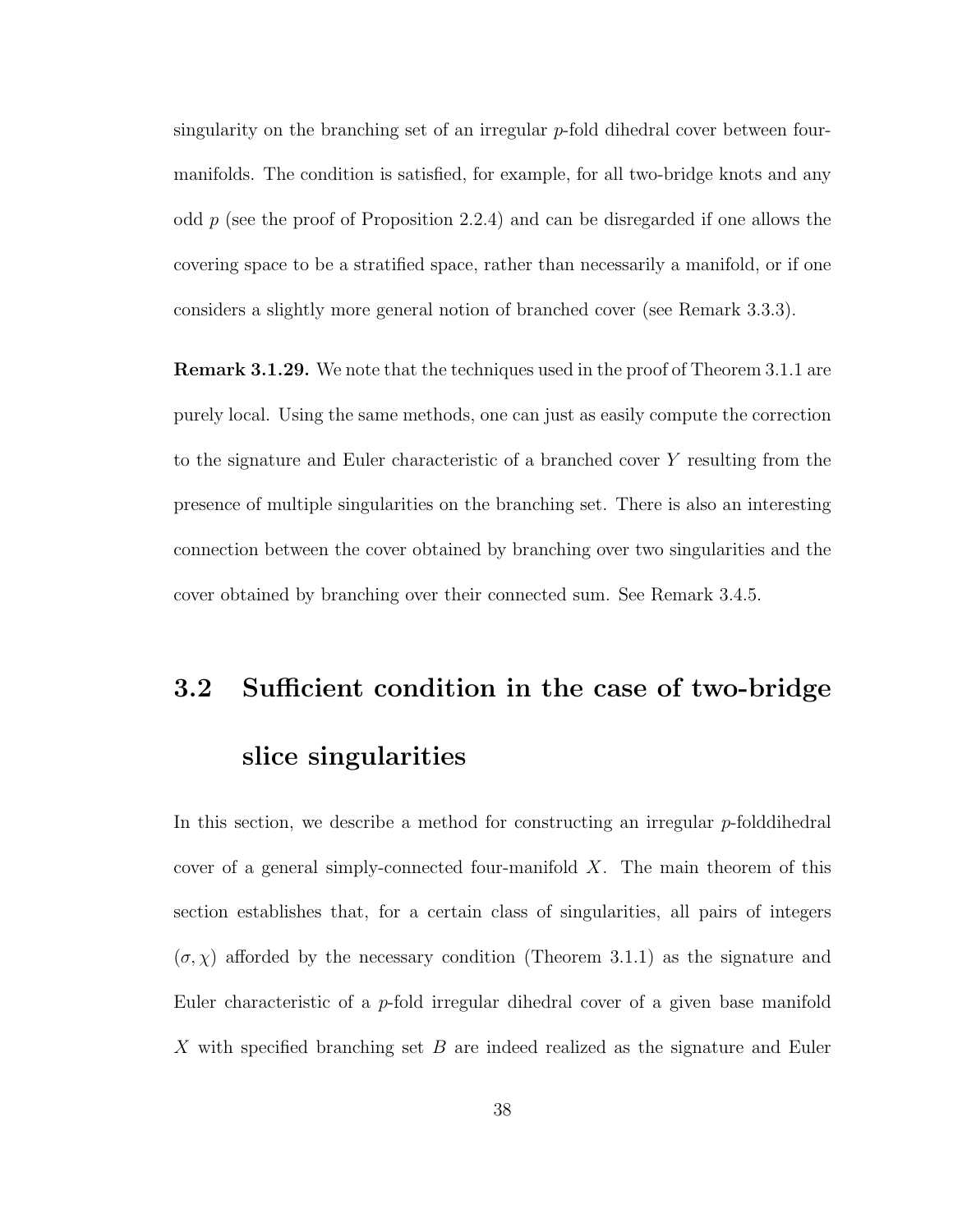characteristic of a *p*-fold irregular dihedral cover over  $(X, B)$ .

**Theorem 3.2.1.** Let X be a simply-connected four-manifold. Let  $B \subset X$  be an oriented surface embedded topologically locally flatly in X and such that  $\pi_1(X B, x_0$ )  $\cong \mathbb{Z}/2\mathbb{Z}$ . Let p be an odd square-free integer, and let  $\alpha$  be a two-bridge slice knot which admits a p-fold dihedral cover. If  $\sigma$  and  $\chi$  are two integers such that

$$
\chi = p\chi(X) - \frac{p-1}{2}\chi(B) - \frac{p-1}{2} \tag{3.2.2}
$$

and

$$
\sigma(T) = p\sigma(X) + \frac{p-1}{2}e(B) - \Xi_p(\alpha),\tag{3.2.3}
$$

then there exists a simply-connected four-manifold Y such that  $\sigma(Y) = \sigma$ ,  $\chi(Y) = \chi$ and Y is homeomorphic to an irregular dihedral p-fold cover of X. The branching set of this covering map is a surface  $B_1 \cong B$ , embedded in X with an isolated singularity z of type  $\alpha$  and such that  $e(B_1) = e(B)$ .

Before we present the proof, we establish two preliminary results.

**Proposition 3.2.4.** Let X be four-manifold and let  $B \subset X$  be an embedded oriented surface of genus g such that  $\pi_1(X - B, x_0) \cong \mathbb{Z}/2\mathbb{Z}$ . Then X admits a simplyconnected double cover with branching set B.

*Proof.* Since  $\pi_1(X - B, x_0) \cong \mathbb{Z}/2\mathbb{Z}$ , a double cover of X branched along B exists; we show that it is simply-connected. We denote the cover by  $\hat{X}$  and we denote by  $\hat{B}$  the (homeomorphic) pre-image of B under the covering map. We apply van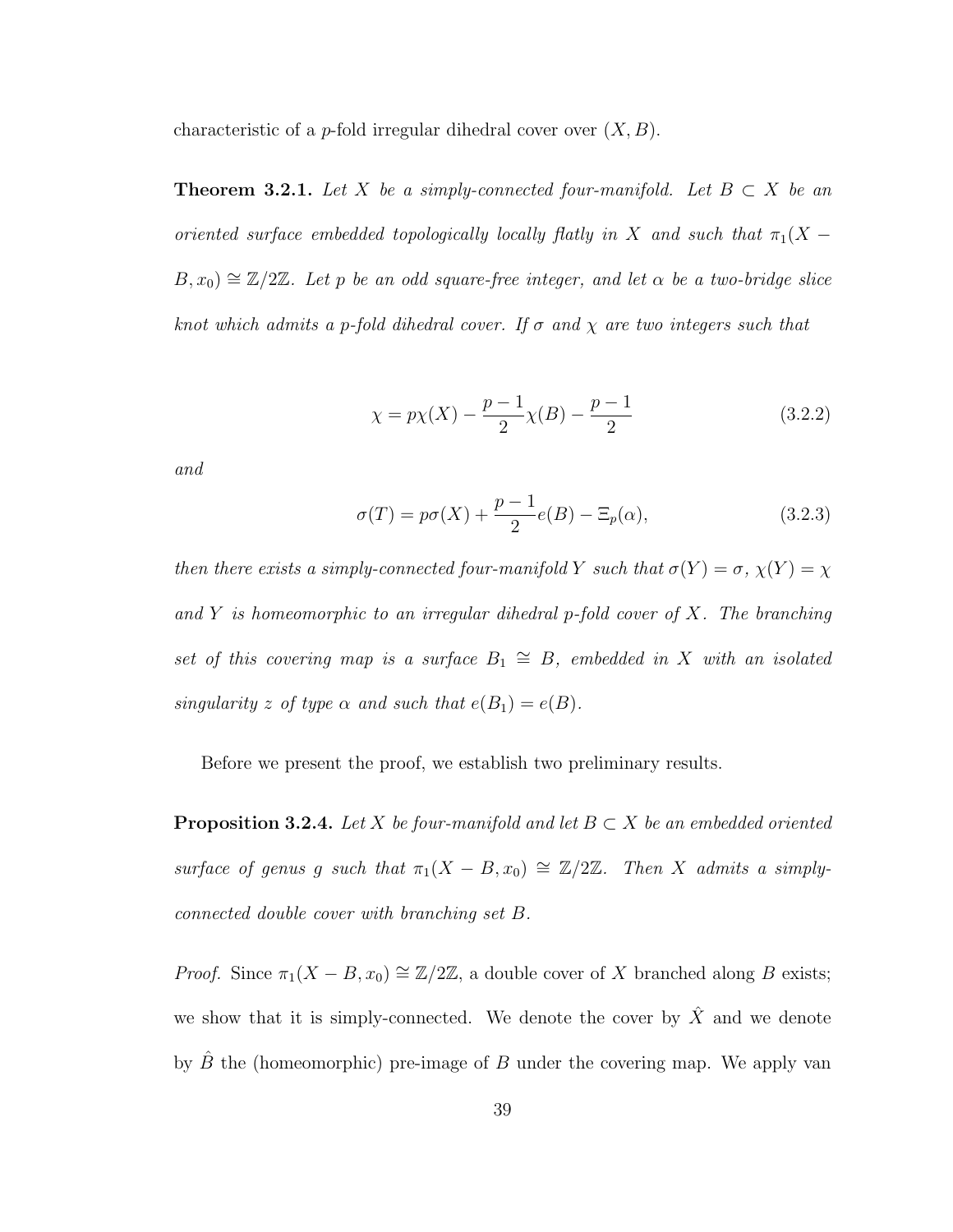Kampen's theorem to  $\hat{X} = (\hat{X} - \hat{B}) \cup_{\partial N(\hat{B})} N(\hat{B})$ , where  $N(\hat{B})$  denotes a small tubular neighborhood of  $\hat{B}$ . Being the universal cover of  $(X - B)$ ,  $(\hat{X} - \hat{B})$  is simply connected, so  $i_* : \pi_1(\partial N(\hat{B}), b_0) \to \pi_1(\hat{X} - \hat{B}, b_0)$  is the zero map. In addition,  $i_*$  :  $\pi_1(\partial N(\hat{B}), b_0) \to \pi_1(N(\hat{B}), b_0)$  is surjective. It follows from van Kampen's Theorem that  $\hat{X}$  is simply-connected.  $\Box$ 

Next, we prove a lemma concerning the singularity we are about to introduce to the branching set. This will allow us to construct the desired dihedral cover.

**Lemma 3.2.5.** Let  $p > 1$  be an odd square-free integer and let  $K \subset S^3$  be a slice knot such that the pair  $(S^3, K)$  admits an irregular p-fold dihedral cover. Then there exists an embedded two-sphere  $S^2 \subset S^4$  such that the pair  $(S^4, S^2)$  admits an irregular p-fold dihedral cover W and  $S^2 \subset S^4$  is locally flat except at one point where it has a singularity of type  $K$ . Moreover, if  $K$  a two-bridge knot,  $W$  is a simply-connected topological manifold.

*Proof.* Let  $D_1^2 \subset B_1^4$  be a slice disk for K. Denote the cone on the pair  $(S^3, K)$  by  $(B_2^4, D_2^2)$ . It has the property that  $D_2^2$  is a locally flat submanifold of  $B_2^4$  except at the cone point x, where by construction  $D_2^2$  has a singularity of type K. Identifying the two pairs  $(B_1^4, D_1^2)$  and  $(B_2^4, D_2^2)$  via the identity map along the two copies of  $(S^3, K)$ lying on their boundaries, we obtain an embedding of a two-sphere  $S := D_1^2 \cup_K D_2^2$ in  $S^4 = B_1^4 \cup_{S^3} B_2^4$  such that S has a unique singularity of type K at x.

By Proposition 2.2.4, the pair  $(B_1^4, D_1^2)$  admits an irregular dihedral p-fold cover W whose boundary M is the irregular dihedral p-fold cover of the pair  $(S^3, K)$ .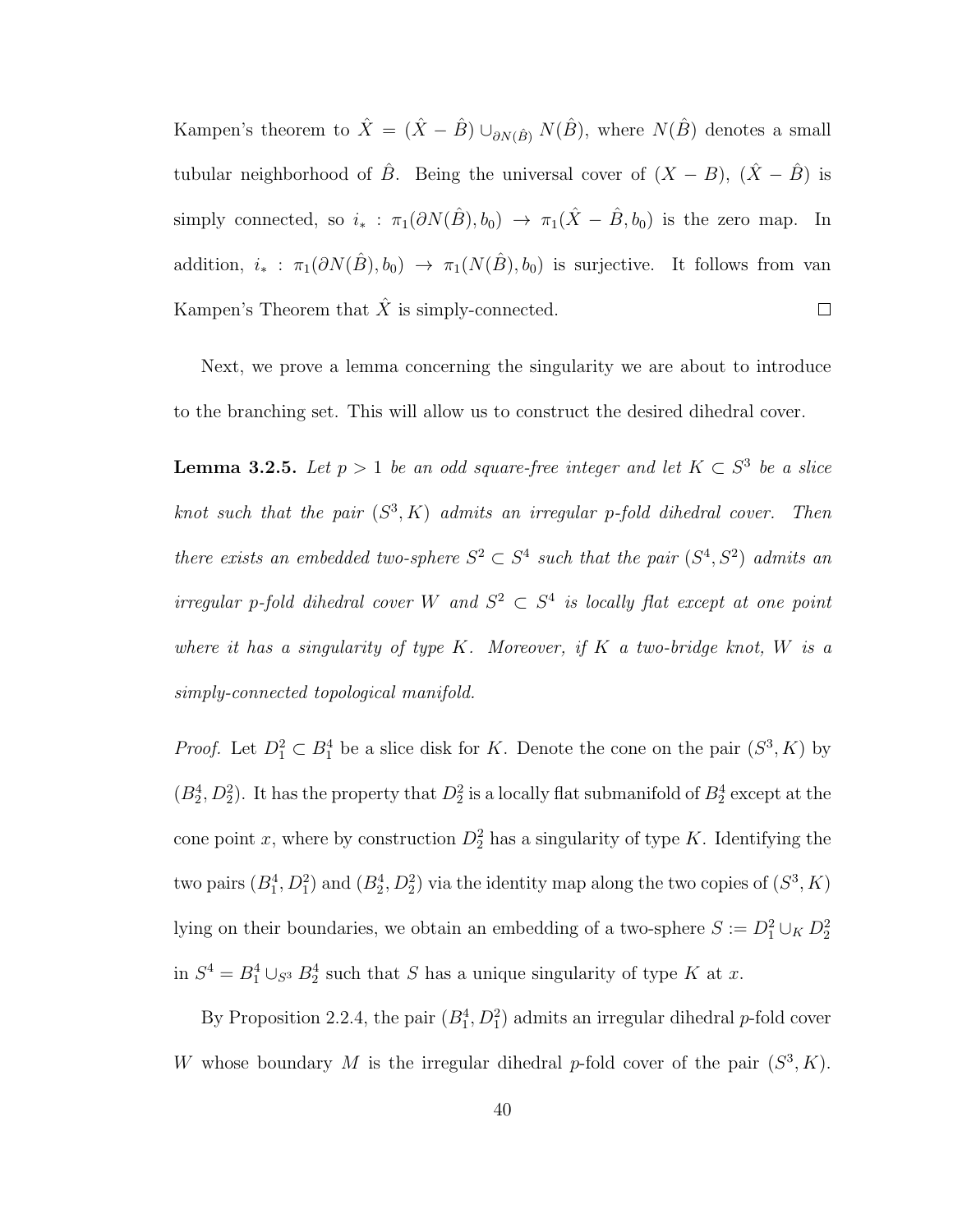Since  $(B_2^4, D_2^2)$  is a cone, its irregular dihedral p-fold cover is simply the cone on M. Thus, the pair  $(S^4, S)$  admits a cover

$$
Z := W \bigcup_{\partial W \sim M \times \{0\}} (M \times [0,1]/M \times \{1\})
$$

as claimed. If, in addition,  $K$  is a two-bridge knot, by Proposition 2.2.4 we know that M is the three-sphere and moreover that we can pick the disk  $D_1^2$  to be ribbon so that W is simply-connected. Thus, Z is a simply-connected manifold.  $\Box$ 

Proof of Theorem 3.2.1. The proof is as follows: first, we modify the branching set  $B$  by introducing a singular point of an appropriate type to the embedding of  $B$  in  $X$ ; next, we construct the desired covering space  $Y$  by pasting together several manifolds along their boundaries; we check that  $Y$  is indeed a p-fold irregular dihedral cover of X with the specified branching set; lastly, we verify that Y is a simply-connected manifold.

We begin by modifying the surface  $B \subset X$  by introducing a singularity of type α. Let  $S^2 \subset S^4$  be an embedded two-sphere with a unique singularity of type α constructed as in Lemma 3.2.5.

Let  $y \in S^2 \subset S^4$  be any locally flat point with  $N(y)$  a neighborhood of y not containing the singular point x. We use  $N(y)$  to form the connected sum of pairs  $(X, B)$ # $(S<sup>4</sup>, S<sup>2</sup>)$  =:  $(X, B<sub>1</sub>)$ . By construction,  $B<sub>1</sub>$  is homeomorphic to B but is embedded in X in such a way as to admit a unique singularity of type  $\alpha$ . Furthermore, it is easy to compute, for example by a Mayer-Vietoris sequence, that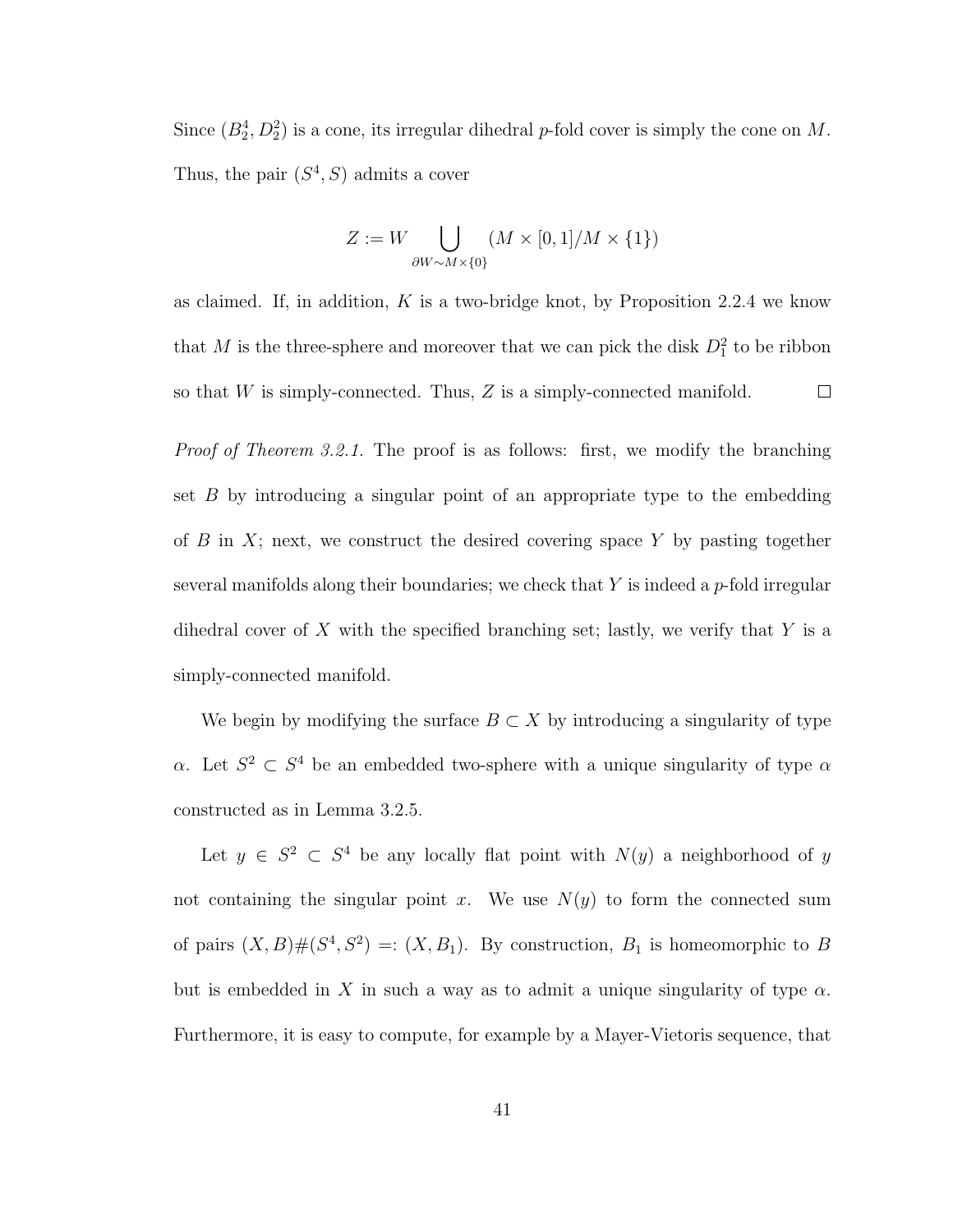$H_1(X-B;\mathbb{Z}) \cong H_1(X-B_1;\mathbb{Z})$  and the latter group is  $\mathbb{Z}/2\mathbb{Z}$  by assumption. Hence, X admits a double cover  $f : \hat{X} \to X$  branched along  $B_1$ .

Since  $y \in S^4$  is a locally flat point,  $B \cap \partial N(y)$  is the unknot. Now viewing  $\partial N(y)$  as embedded in  $B_1$ , we note that the restriction of f to  $f^{-1}(\partial N(y))$  is a double branched cover of the trivial knot, whose total space is again  $S<sup>3</sup>$ . It follows that the double branched cover  $\hat{X}$  of the pair  $(X, B_1)$  is the connected sum (along  $S<sup>3</sup>$  viewed as a double cover of the unknot) of the double branched covers of a punctured  $(X, B)$  and  $(S^4, S^2) - N(y)$ . We denote by  $f_0: \hat{X}_0 \to (X - N(x))$  the restriction of f to the pre-image  $\hat{X}_0$  of  $X - N(x)$ ; in other words,  $f_0$  is a double branched cover of a punctured  $(X, B)$ .

Next, consider the irregular dihedral p-fold cover  $g: Z \to S^4$  of  $(S^4, S^2)$  constructed as in Lemma 3.2.5. For y as above,  $g^{-1}(\partial N(y))$  is the irregular dihedral p-fold cover of the unknot, which consists of the disjoint union of  $\frac{p+1}{2}$  copies of  $S^3$ ,  $p-1$  $\frac{-1}{2}$  of which are double covers and one a single cover. Therefore,  $g^{-1}(S^4 - N(y))$ is an irregular dihedral p-fold cover of  $(B^4, D^2)$ . Its boundary consists of  $\frac{p+1}{2}$  copies of  $S^3$ . Of those,  $\frac{p-1}{2}$  double-cover the complement of the unknot and one is mapped homeomorphically by  $g$ . Now we form the manifold Y which we will show is a dihedral cover of X. We attach to  $g^{-1}(S^4 - N(y))$  a copy of  $\hat{X}_0$  along each boundary  $S<sup>3</sup>$  which double-covers the complement of the unknot and a punctured copy of X along the boundary  $S<sup>3</sup>$  which is a cover of index 1. The map

$$
h := g \cup_{\frac{p-1}{2}} f_0 \cup 1_{X - N(*)} : Y \to X
$$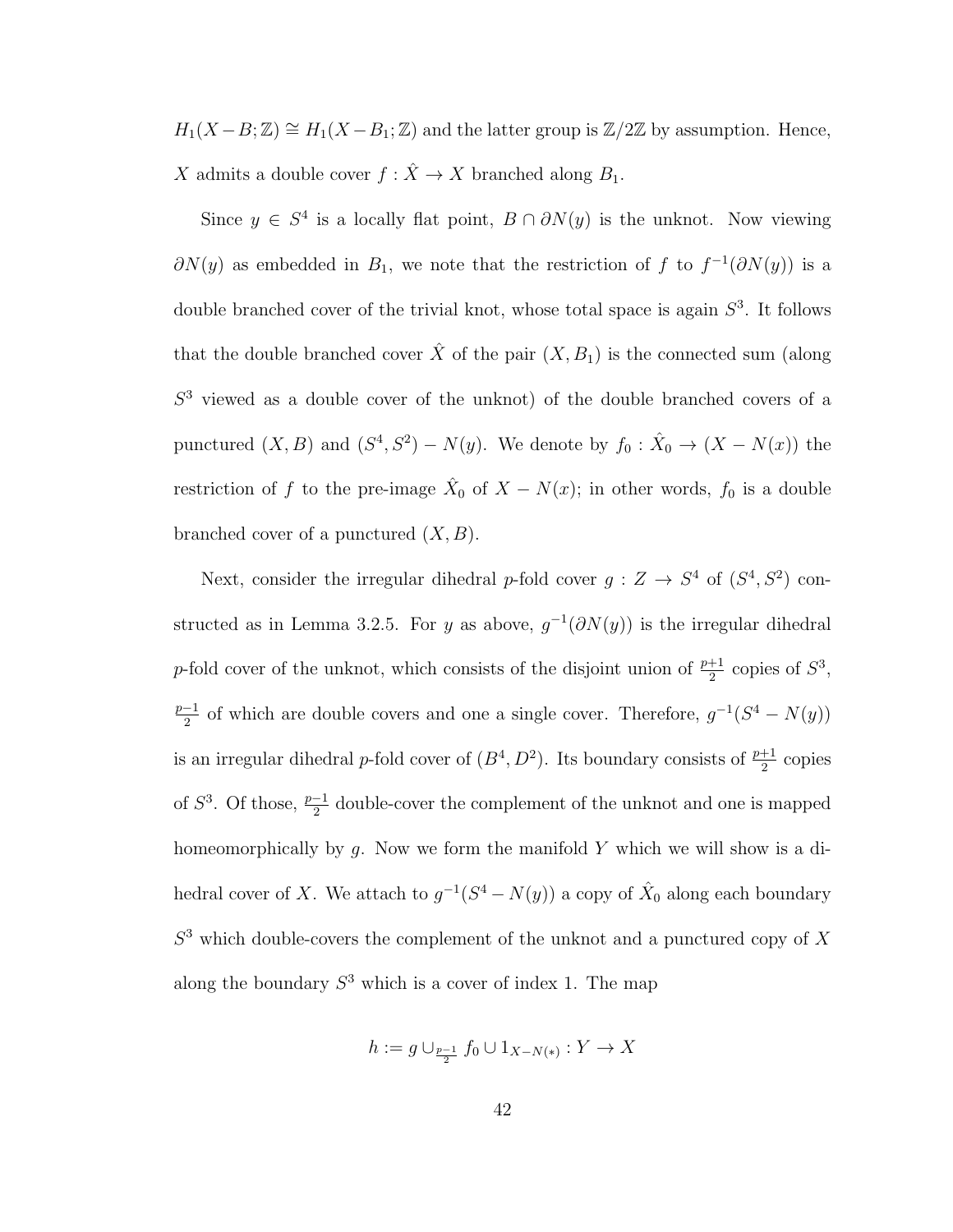is a branched cover of  $(X, B_1)$ . By construction, h satisfies the property that for all points  $z \in B - x$ , if  $N(z)$  is a small neighborhood of z in X not containing x, then  $h^{-1}(N(z))$  has  $\frac{p-1}{2}$  components of index 2 and one component of index 1. So Y is the desired dihedral cover.

Finally, we observe that Y consists of simply-connected manifolds joined together via homeomorphisms on their boundaries. Indeed,  $X$  is simply-connected by assumption, and  $\hat{X}$  is simply-connected by Proposition 3.2.4. The irregular dihedral cover  $Z$  of  $S^4$  is simply-connected by Lemma 3.2.5, and, therefore, so is  $g^{-1}(S^4 - N(y))$ . We concluded that Y is simply-connected, which completes the proof.

 $\Box$ 

Remark 3.2.6. Certain interesting variations on this result are not hard to obtain. For instance, if we do not require that our construction produce a simply-connected cover, we can relax the condition that  $\pi_1(X - B, x_0) \cong \mathbb{Z}/2\mathbb{Z}$  and use for our branching set any surface B which represents an even class in  $H_2(X; \mathbb{Z})$ . For another result in the simply-connected realm, assume that a pair of integers  $(\sigma, \chi)$  satisfy Equations 3.2.2 and 3.2.3 for some given X, B,  $\alpha$  and p. Then, if  $\chi' = \chi + (p-1)k$ for a natural number  $k$ , we can find a manifold Y' which is homeomorphic to a  $p$ fold irregular dihedral cover of X and satisfies  $\sigma(Y') = \sigma$ ,  $\chi(Y') = \chi'$ . This follows from the proof of Theorem 3.2.1, together with the following Lemma.

**Lemma 3.2.7.** Let  $B^2 \subset X^4$  be an oriented surface of genus g embedded locally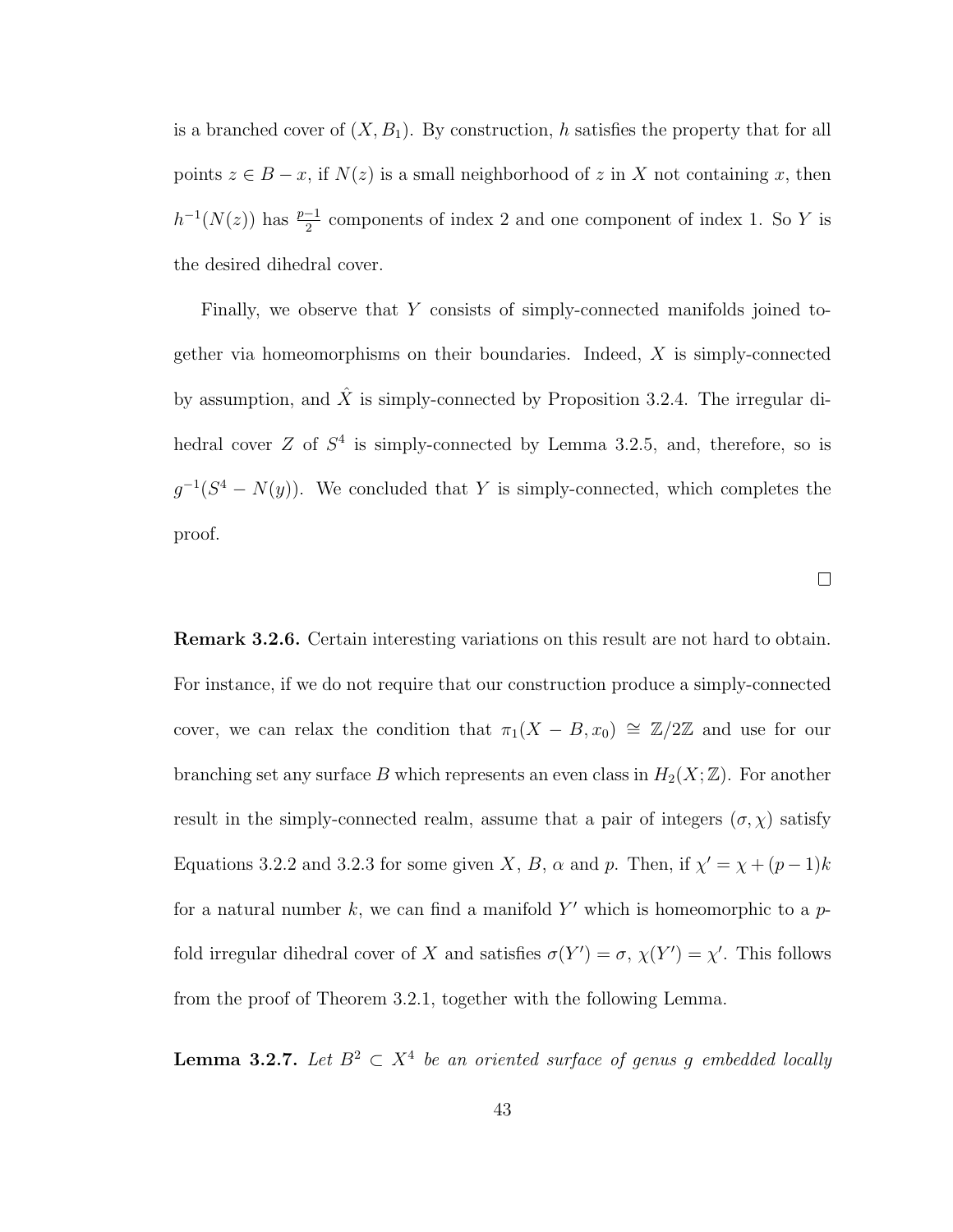flatly in X such that  $\pi_1(X - B, x_0) \cong \mathbb{Z}/2\mathbb{Z}$ . Then, there exists a smoothly embedded oriented surface C of genus  $g + 1$  in X such that  $\pi_1(X - C, x_0) \cong \mathbb{Z}/2\mathbb{Z}$ , and such that  $e(B) = e(C)$ , where e denotes the self-intersection number of a submanifold.

*Proof.* Let  $T \subset S^4$  be an unknotted embedding of the two-torus in the four-sphere. That is, assume that  $S^1 \times S^1 \cong T \subset S^3 \times [0,1] \subset S^4$  is such that:

$$
T \cap S^3 \times \{0\} \cong T \cap S^3 \times \{1\} \cong \{*\},
$$
  

$$
T \cap S^3 \times \{\frac{1}{3}\} \cong T \cap S^3 \times \{\frac{2}{3}\} \cong \{S^1 \vee S^1\},
$$
  

$$
T \cap S^3 \times \{t\} \cong S^1, t \in (0, \frac{1}{3}) \cup (\frac{2}{3}, 1),
$$

and

$$
T\cap S^3\times\{t\}\cong S^1\amalg S^1, t\in(\frac13,\frac23).
$$

Moreover, assume that for all t the corresponding level set  $S^1$  or  $S^1 \vee S^1$  or  $S^1 \amalg S^1$ bounds  $D^2$  or  $D^2 \vee D^2$  or  $D^2 \amalg D^2$ , respectively, inside the corresponding  $S^3 \times \{t\}$ . Using Fox's method (detailed in [6]) for computing the fundamental group of a surface complement in  $S^4$  by cross-sections, we find that  $\pi_1(S^4 - T) \cong \mathbb{Z}$ , generated by a meridian of T in  $S<sup>4</sup>$ .

Now consider the connected sum of pairs  $(X, B) \# (S^4, T)$  and let  $C = B \# T \subset$  $X \# S^4 \cong X$ . Since a meridian  $m_1$  of T in  $S^4$  becomes identified under the connected sum with a meridian  $m_2$  of B in X, it follows that the fundamental group of  $(X-C)$ is isomorphic to  $\langle m_1, m_2 | m_1 = m_2, m_2^2 = 0 \rangle \cong \mathbb{Z}/2\mathbb{Z}$ .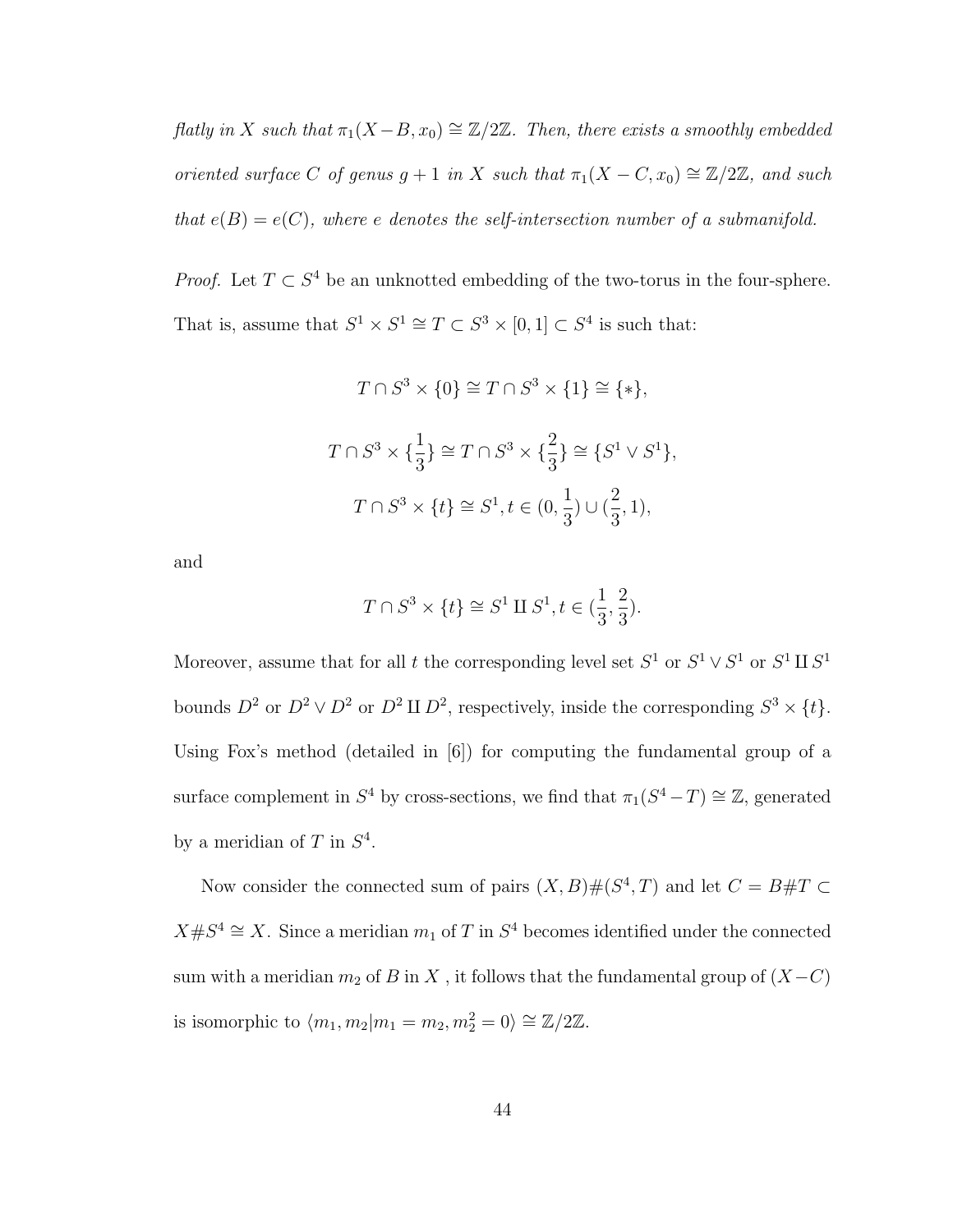Finally, under the isomorphism of pairs  $(X, B) \# (S^4, T) \cong (X, C)$ , the class  $[C] \in H_2(X;\mathbb{Z})$  corresponds to the class  $[B \# T] \in H_2(X \# S^4; \mathbb{Z})$ . Since  $[T] = 0 \in$  $H_2(X \# S^4; \mathbb{Z})$ , indeed  $e(B) = e(C)$ .

 $\Box$ 

The next theorem establishes the richness of the family of covers one can obtain by introducing a slice knot singularity to a surface (later to become the branching set) embedded in a four-manifold.

**Theorem 3.2.8.** Let X be a simply-connected closed oriented four-manifold whose intersection form is indefinite and whose second Betti number is positive. For any odd square-free integer p, there exists an infinite family of simply-connected closed oriented four-manifolds  ${Y_i}$ , each of which is homeomorphic to an irregular p-fold cover of X branched over an oriented surface embedded in X with an isolated slice knot singularity.

*Proof.* Let  $B \subset X$  be a closed surface, embedded topologically locally flatly in X and such that  $\pi_1(X - B; x_0) \cong \mathbb{Z}/2\mathbb{Z}$ . Since X is indefinite and its second Betti number is positive, such a surface exists.

Let  $\alpha$  be a two-bridge slice knot which admits an irregular dihedral p-fold cover. Such a knot  $\alpha$  exists by Proposition 2.2.7. Following the steps of the proof of Theorem 3.2.1, we embed a two-sphere  $S \subset S^4$  locally flatly except for one singularity of type  $\alpha$ ; next, we construct a *p*-fold irregular dihedral cover of the pair  $(X, B)$ # $(S<sup>4</sup>, S) \cong (X, B)$ , as in the proof of Theorem 3.2.1.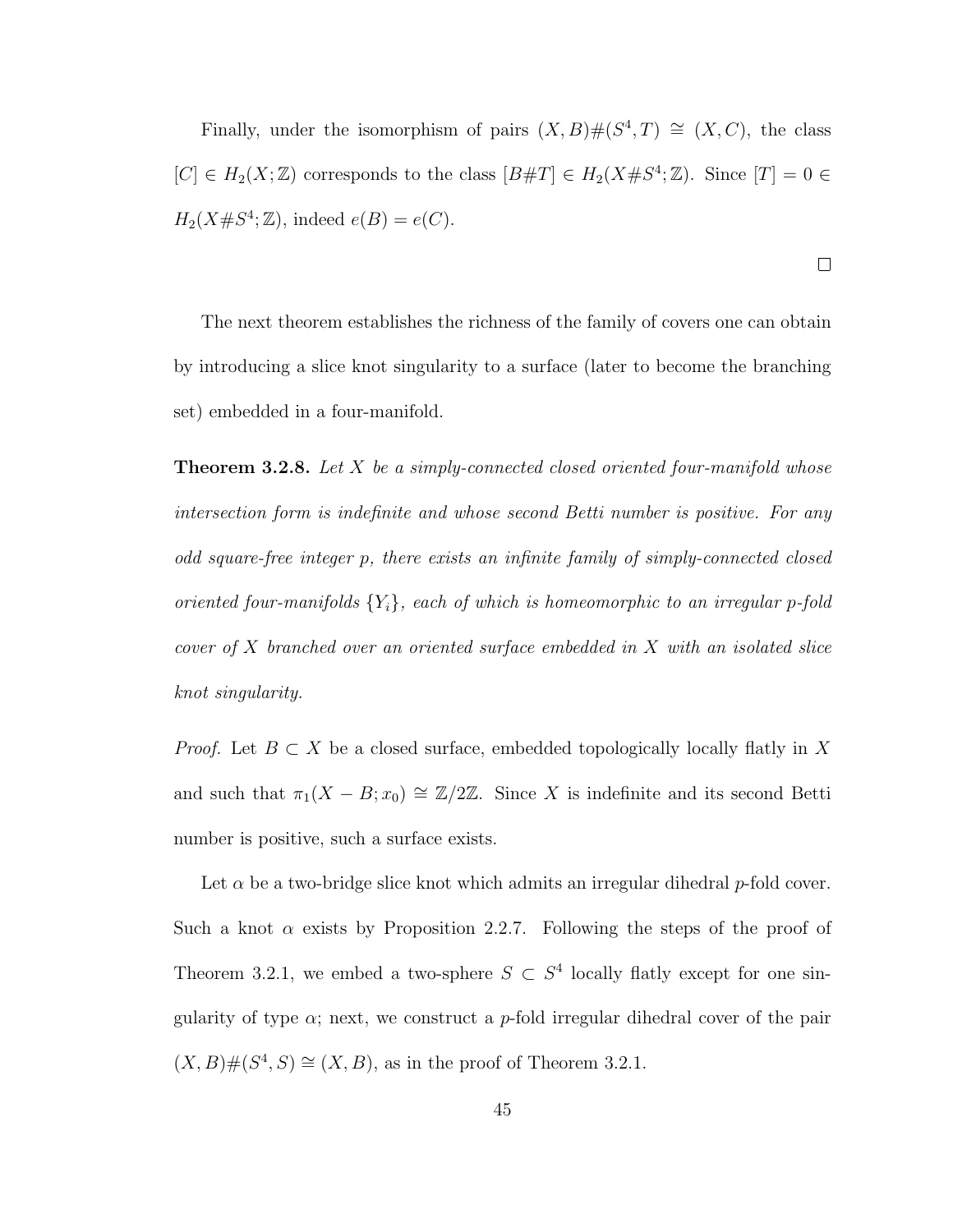Using the same knot  $\alpha$  as a singularity, by Lemma 3.2.7, we can increase the genus of the branching set  $B$  to obtain an infinite family of such covers. These covers are distinguished by their Euler characteristic. Using knots for which the values of  $\Xi_p$  differ, it is possible to obtain covers distinguished by their signatures as well.  $\Box$ 

We now turn to the question of determining when a particular manifold Y can be realized as a *p*-fold dihedral cover over a given base data  $(X, B, \alpha)$ . Since our approach is to analyze a dihedral cover in terms of its signature and Euler characteristic, we will restrict our attention to situations where the manifold Y is determined (or nearly determined) by the rank and signature of its intersection form. The case of odd indefinite manifolds yields a particularly satisfying conclusion.

**Theorem 3.2.9.** Let  $X$  and  $Y$  be simply-connected closed oriented four-manifolds whose intersection forms are odd and indefinite and whose Kirby-Siebenmann invariants are equal. Fix an odd square-free integer p and a two-bridge slice knot  $\alpha$ . Let  $B \subset X$  be an embedded surface such that  $\pi_1(X - B, x_0) \cong \mathbb{Z}/2\mathbb{Z}$ . If the Euler characteristic and signature of Y satisfy the formulas in Theorem 3.1.1 with respect to X, B and  $\alpha$ , then Y is homeomorphic to an irregular p-fold dihedral cover of X.

*Proof.* We follow the steps used in the proof of Theorem 3.2.1 to construct a  $p$ -fold irregular dihedral cover of X branched over a surface  $B_1 \cong B$  which is embedded in X with a singularity of type  $\alpha$ . Call this cover Z. Since  $\alpha$  is a two-bridge slice knot, by Theorem 3.2.1 we know that  $Z$  is a simply-connected manifold. We will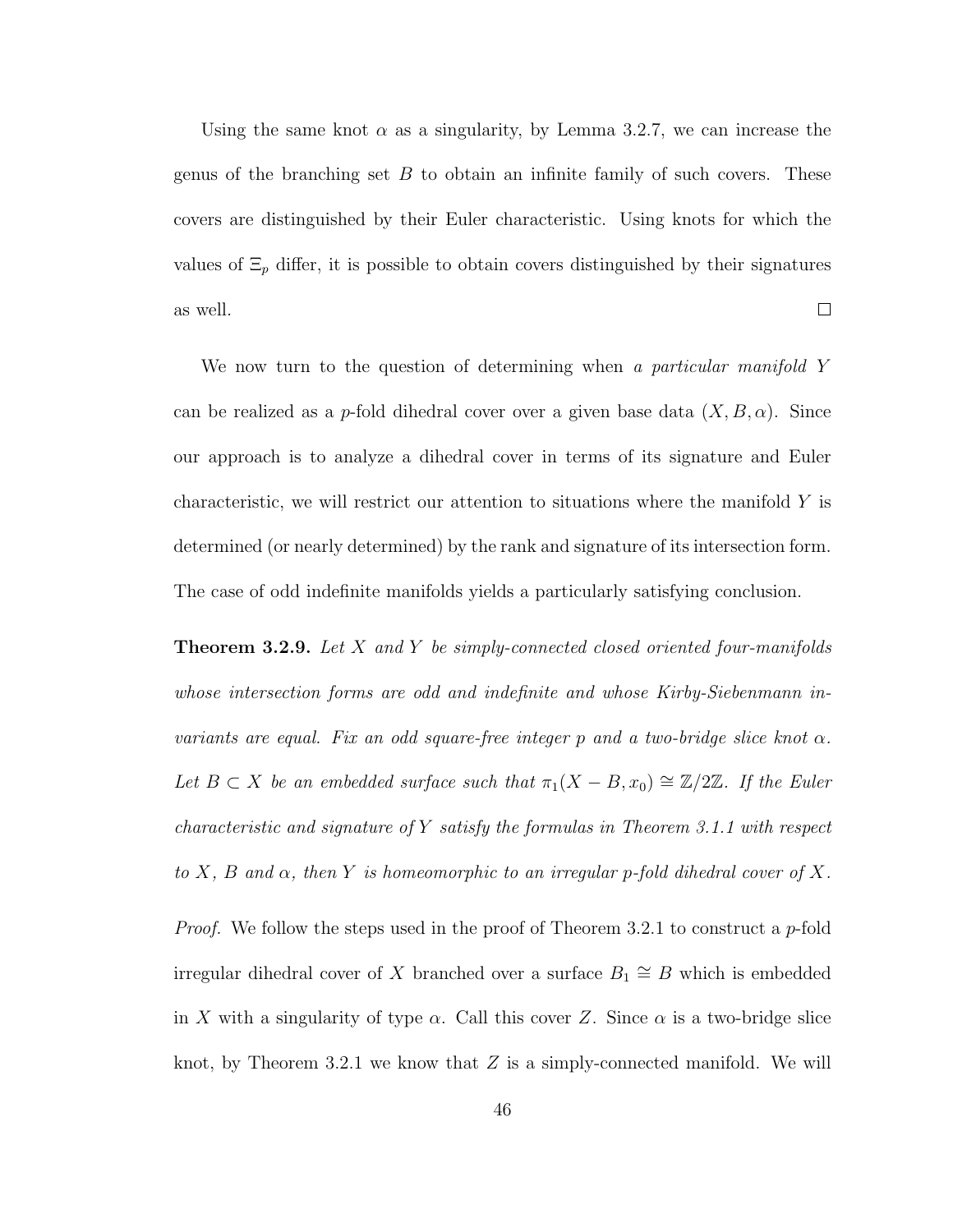prove that the intersection form of  $Z$  is isomorphic to that of  $Y$ .

Being a dihedral cover of  $X, Z$  satisfies the equations set forth in Theorem 3.1.1. By assumption, Y satisfies these equations as well, so  $\sigma(Y) = \sigma(Z)$  and  $\chi(Y) =$  $\chi(Z)$ . Since Y is a simply-connected four-manifold, the rank of  $H_2(Y; \mathbb{Z})$  is  $\chi(Y) - 2$ , and the analogous statment holds for Z. In other words, we can conclude that the intersection forms of  $Y$  and  $Z$  have the same signature and rank. The intersection form of  $Y$  is odd indefinite by assumption. The intersection form of  $Z$  is also odd and indefinite because by construction  $Z$  has a copy of  $X$  as a connected summand and X itself is odd indefinite. Therefore, the intersection forms of Y and Z are both indefinite and have the same signature, rank and parity. By Serre's classification of unimodular integral bilinear forms, they are isomorphic.

Finally, since  $Z$  is an odd-fold cover of  $X$ , the Kirby-Siebenmann invariants of X and Z are equal, hence so are the Kirby-Siebenmann invariants of  $Z$  and  $Y$ . Therefore, by Freedman's classification of simply-connected four-manifolds [9], Y and Z are homeomorphic.  $\Box$ 

#### 3.3 Construction for other singularity types

We now describe a more general construction of dihedral covers, in which the condition that the singularity is slice is relaxed. Let p be an odd integer, and let  $\alpha$ be a knot such that the pair  $(S^3, \alpha)$  admits an irregular dihedral p-fold cover and, moreover, this cover is  $S^3$  (for example  $\alpha$  could be a two-bridge knot). In this sec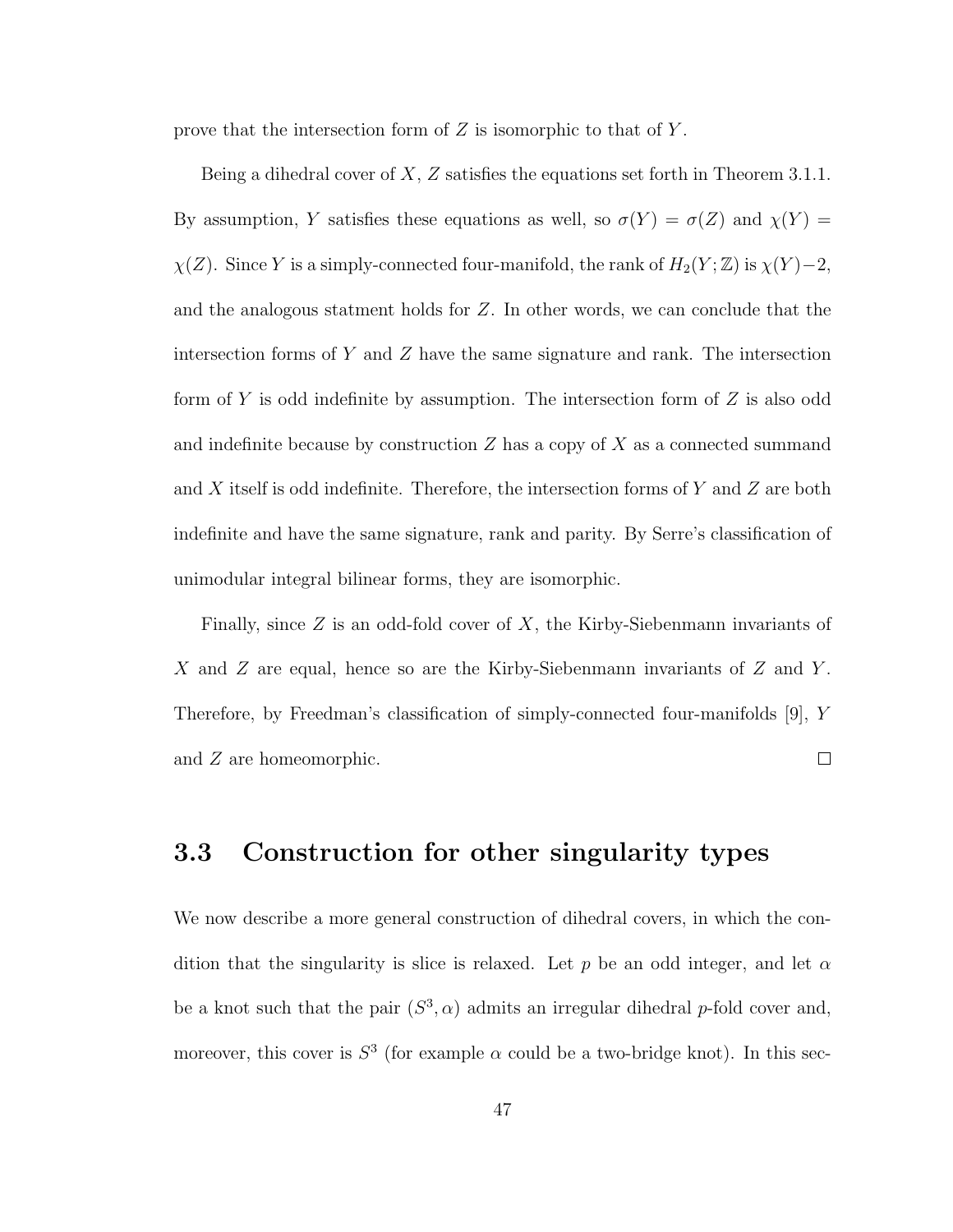tion we define an infinite set of four-manifolds M such that for each  $X \in \mathcal{M}$ , and for every odd integer p, two families of infinite p-fold irregular branched covers of X are constructed. The first construction, given in Theorem 3.3.1, yields manifolds as the covers; the branching set in each case is a disconnected oriented surface with two singularities of type  $\alpha$ . The second construction, Theorem 3.3.2, is derived from the first by establishing that it is possible to amalgamate the two singularities to produce, over the same set of base manifolds, infinite families of irregular  $p$ -fold covers with only one singularity of type  $\alpha \# \alpha$ . Reducing the number of singularities on the branching set causes the new covers obtained to be non-manifold: each cover is a stratified space with one singular point. In a final twist, we can resolve the singular point in the cover by blowing up. This allows us to produce a manifold as a cover over the same base, now with one singularity of type  $\alpha \# \alpha$  on the branching set. This last idea requires us to relax the condition that a branched cover be finite-to-one and to allow the pre-image of the singularity on the branching set to be infinite (see Remark 3.3.3). The reason that the cover thus obtained is no longer a manifold is that if  $\alpha$  is an admissible singularity type of a p-fold irregular dihedral cover, then  $\alpha \# \alpha$  is not (for details, jump to Lemma 3.3.5).

**Theorem 3.3.1.** Let  $X'$  be a simply-connected, closed, oriented four-manifold which admits an embedded locally flat surface B' with  $\pi_1(X'-B', x_0) \cong \mathbb{Z}/2\mathbb{Z}$ . Denote

$$
S^4 - S^1 \times B^3 \bigcup_{S^1 \times S^2 \sim_\phi S^1 \times S^2} S^4 - S^1 \times B^3
$$

by S, where  $\phi(e^{i\theta},x) = (e^{-i\theta},x)$ . For any prime p, the manifold  $X := X'\#S$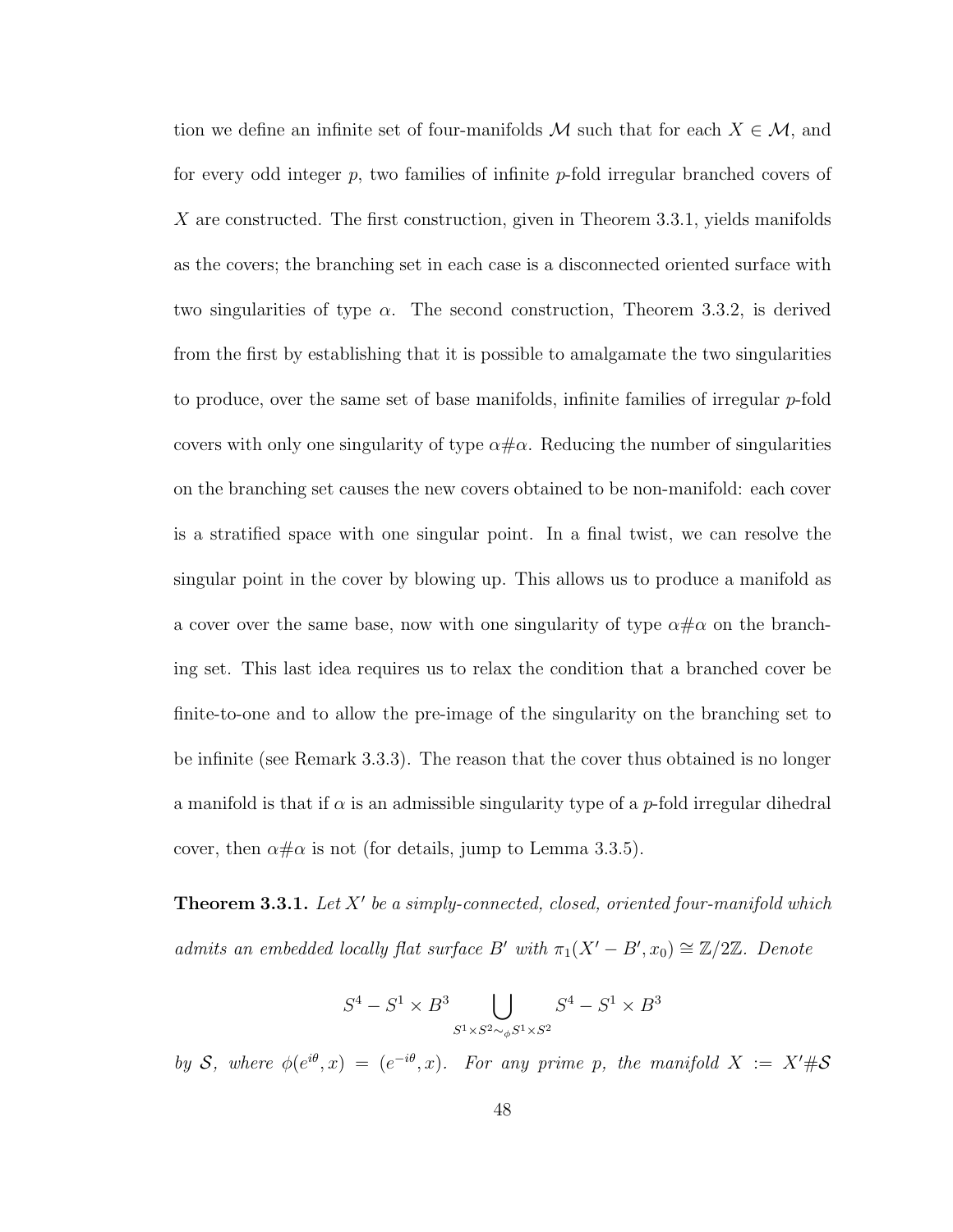admits an infinite family of p-fold branched covers  $Y_{p,j}$ , where each  $Y_{p,j}$  is a simplyconnected manifold. For each j, the branching set of the covering map  $f: Y_{p,j} \to X$ is an oriented surface B with two connected components, one of which is locally flat, and the other has two singularities of the same type.

**Theorem 3.3.2.** Let X and p be as in Theorem 3.3.1. Then, X admits an infinite family of simply-connected p-fold branched covers  $Z_{p,j}$  with the following properties. For each j, the branching set of the covering map  $f: Z_{p,j} \to X$  is an oriented surface B with two connected components, one of which is locally flat, and the other has one singularity whose type is a composite knot  $\alpha \# \alpha$ . Furthermore, each  $Z_{p,j}$  is a stratified space with one singular point, whose type is the p-fold irregular dihedral cover of  $\alpha \# \alpha$ .

**Remark 3.3.3.** ("Theorem 3.3.2a") Consider any one of the maps  $f: Z_{p,j} \to X$ whose existence is established by the previous theorem. Denote the singular point on the branching set of f by x, and let z be the singularity of  $Z_{p,j}$ , so that  $f^{-1}(x) = z$ . Note that  $Z_{p,j}$  itself can be covered by a *manifold*  $Z'_{p,j}$ , where  $Z'_{p,j}$  is obtained by blowing-up  $Z_{p,j}$  at z. Then, there exists a covering map  $f': Z'_{p,j} \to X$  which is a dihedral branched cover over  $X - x$ . The map f' is not a branched cover in the traditional sense, however, because the pre-image of the point  $x$  is not finite.

Proof of Theorem 3.3.1. We prove the theorem in four steps: (1) construct a manifold which is a p-fold branched cover of  $S$ ; (2) use this construction to produce a p-fold branched cover of  $X$ ; (3) describe a method to obtain an infinite family of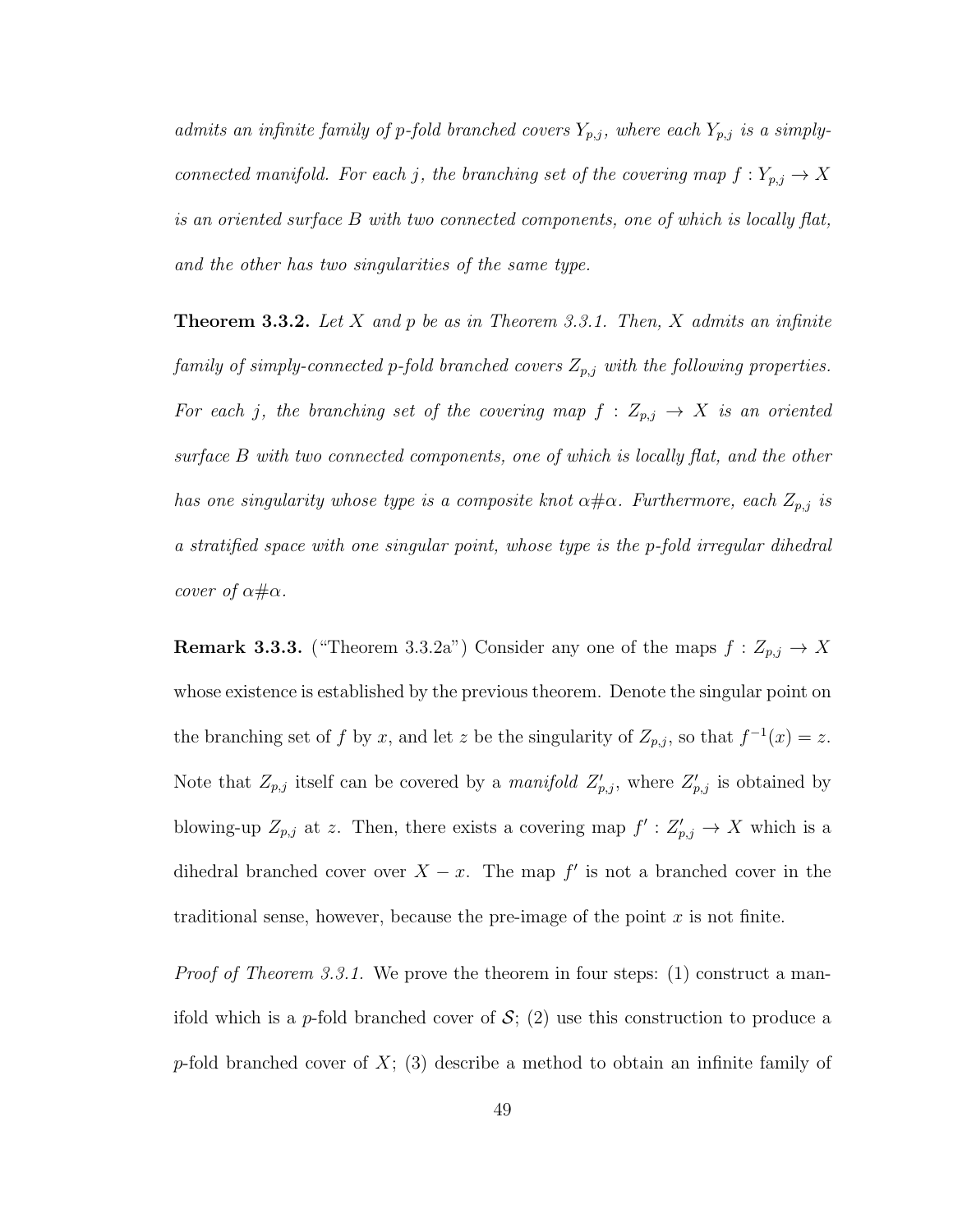covers from the first; (4) check that the manifolds constructed are simply-connected.

(1) Fix p odd. There exists a two-bridge knot  $\alpha$ , not necessarily slice, which admits an irregular dihedral  $p$ -fold cover. To verify this, let  $e_1$  and  $e_2$  be two integers, not both of them odd, such that  $e_1e_2 \equiv 1 \mod p$  (for example, take  $e_1 = e_2 = p+1$ ). Then, in the notation of Figure 2.1, the two-bridge knot  $C(e_1, e_2)$  admits a surjective presentation onto  $D_{2p}$  and hence a dihedral cover. Fix a two-bridge knot  $\alpha$  which admits such a presentation.

We will now construct an irregular p-fold cover of  $S$  such that the branching set will have two singularities of type  $\alpha$ . Let  $f : W(\alpha, \beta) \cup_{\Sigma} Q \to B^4$  be the p-fold branched cover used in the proof of Theorem 3.1.1. Recall that the branching set of  $f$  is a two-complex of the form

$$
V^* := V \cup_{\beta \times \{0\}} \beta \times [0,1] \cup_{\beta \times \{1\}} V', \tag{3.3.4}
$$

where V is a Seifert surface for  $\alpha$ ,  $\beta \subset V$  is a mod p characteristic knot, and V' is a Seifert surface for  $\beta$ . Recall also that the restriction of f to the boundary of  $W(\alpha, \beta) \cup_{\Sigma} Q$  is a *p*-fold irregular cover of  $(S^3, \alpha)$ . Cone off the boundaries of the pairs  $(B^4, V^*)$  and  $(W(\alpha, \beta) \cup_{\Sigma} Q, f^{-1}(V^*))$  to and denote the respective closed manifolds by  $\mathcal{S}'$  and  $\mathcal{W}'$ . Extend f in the obvious way to produce a p-fold branched cover  $f': \mathcal{W}' \to \mathcal{S}'$ . The branching set of f' is a two-complex with one singularity of type  $\alpha$  and a circle's worth of non-manifold points (corresponding to  $\beta \times \{0\}$ in Equation 3.3.4). Excise a neighborhood of this circle of singular points from S' and glue two copies of the resulting manifold by the homeomorphism  $\phi$  defined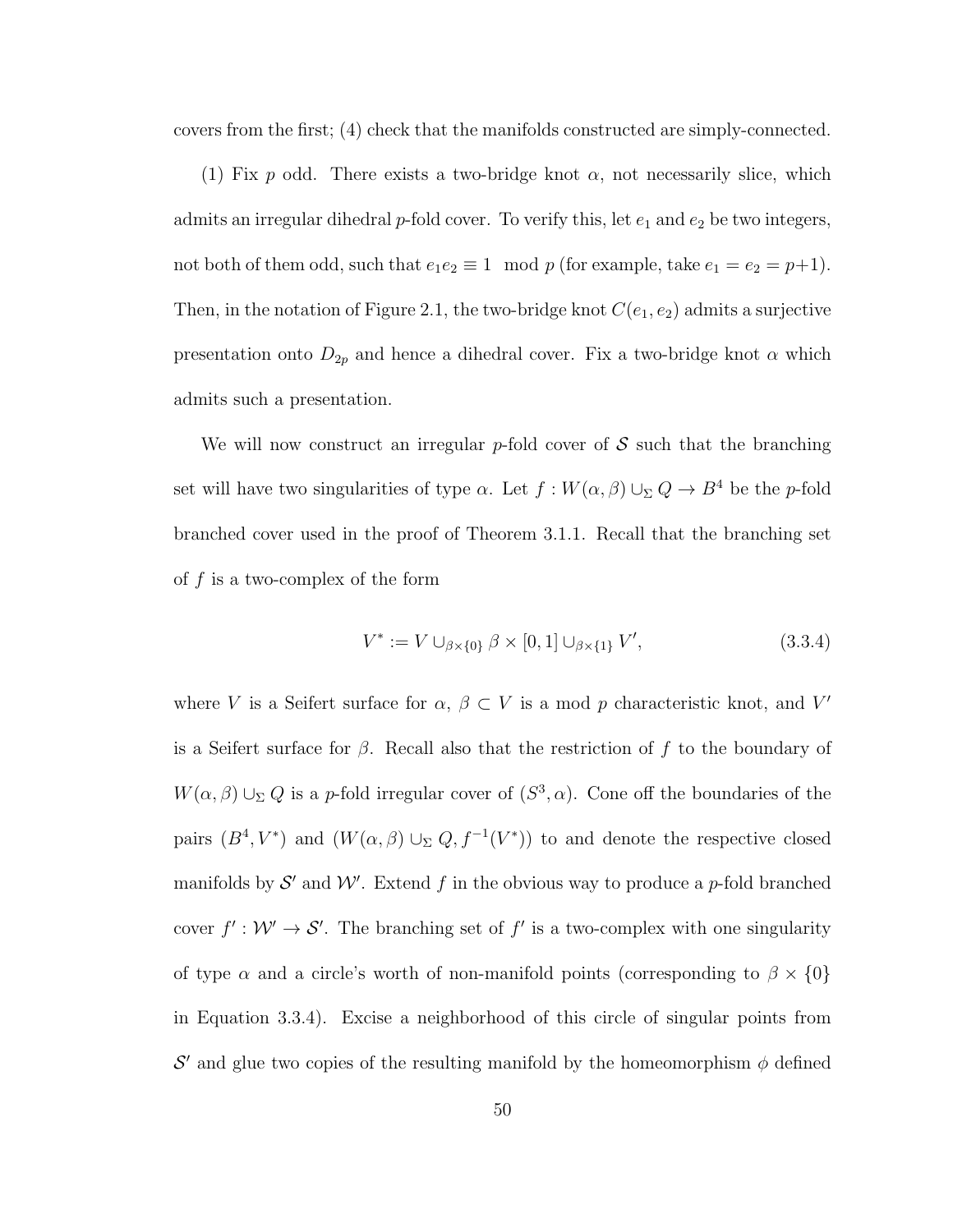in the proof of Theorem 3.1.1. The resulting manifold is  $S$ . Denote by  $\mathcal V$  the two-subcomplex obtained by this process.  $\mathcal V$  has two connected components – one locally flat and one with two singularities of type  $\alpha$ . Do the analogous construction with  $W'$ : that is, excise the pre-image under  $f'$  of a neighborhood of the singular set, and glue two copies of the resulting manifold along their boundaries via  $\phi$ . Note that  $\phi$  is an orientation-reversing homeomorphism compatible with the restriction of  $f'$ . Denote the resulting closed manifold by W. We combine the two copies of  $f': \mathcal{W}' \to \mathcal{S}'$  to construct a p-fold branched cover  $f'': \mathcal{W} \to \mathcal{S}$  whose branching set is  $V$ . This completes the first step.

(2) Let  $X'$  and  $B'$  be as in the hypotheses of the Theorem. We wish to introduce an appropriate singularity to  $B'$  which will allow us to construct an irregular p-fold cover of  $X'\#\mathcal{S}$ . This step is very similar to the construction performed in the proof of Theorem 3.2.1. As in said proof, let  $(\hat{X}, \hat{B})$  be the two-fold branched cover of  $(X', B')$ .

We wish to construct a branched cover of  $X'\#S$ . Let  $x \in \mathcal{V} \subset S$  be a locally flat point on the singular component of  $\mathcal V$ . We delete a small neighborhood  $D_x$ of x to form the connected sum of pairs  $(X', B')#(\mathcal{S}, \mathcal{V})$ . We remark that, as prescribed  $B' \# V =: B$  has two connected components, one locally flat and one with two singularities of type  $\alpha$ . By construction,  $f''^{-1}(D_x)$  has  $\frac{p-1}{2}$  components of branching index 2 and one component of branching index 1. Delete these from  $(\mathcal{W}, f''^{-1}(\mathcal{V}))$  and form the connected sums with  $\frac{p-1}{2}$  copies of  $(\hat{X}, \hat{B})$  and one copy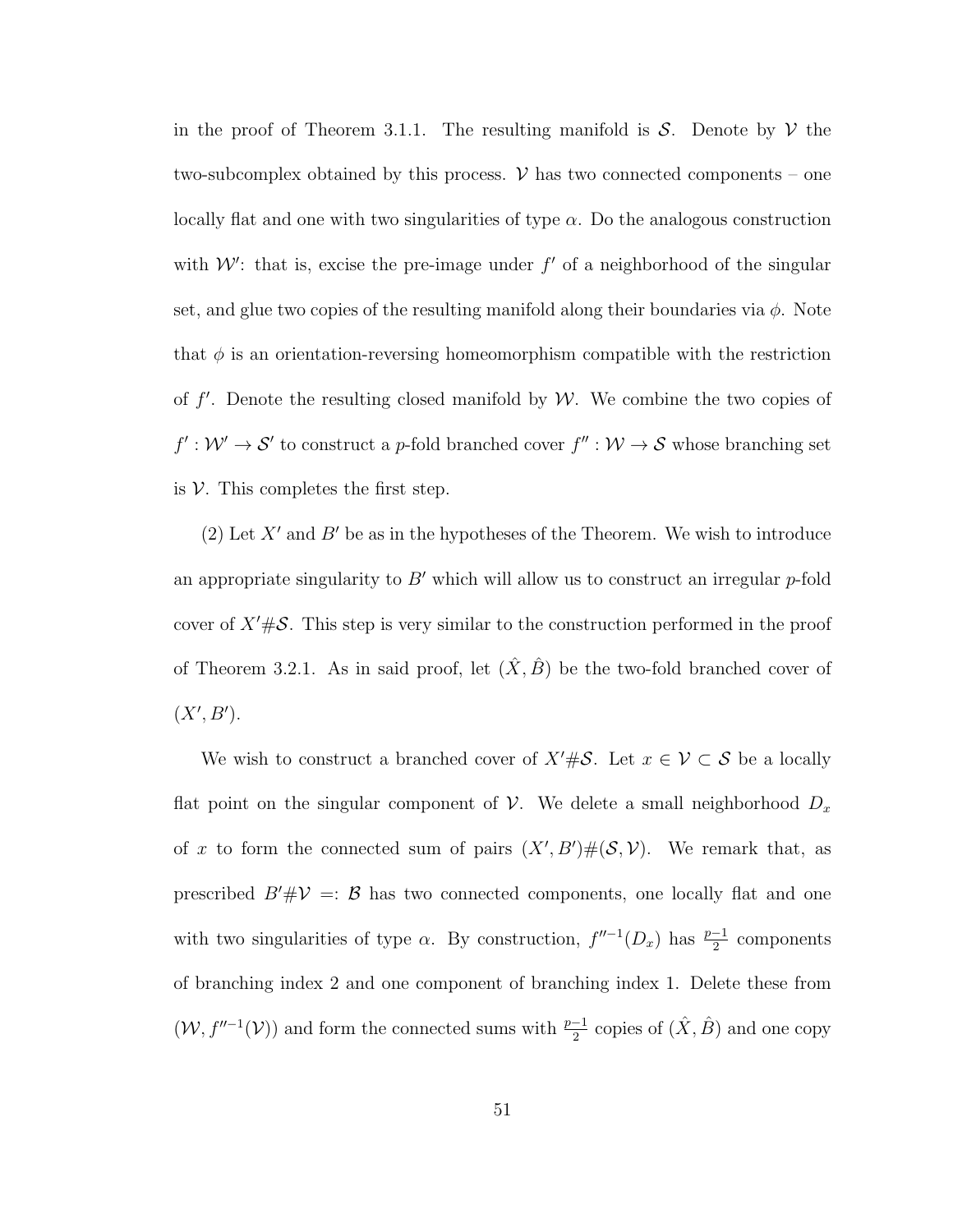of  $(X, B)$ . The manifold thus obtained, which we denote  $\mathcal{Q}$ , is the desired p-fold irregular branched cover of  $(X, \mathcal{B})$ .

(3) In order to obtain an infinite family of covers, note that for any positive integer k we can increase the genus of B by k (see Lemma 3.2.7) before performing the procedure described in (2). Equation 3.1.2 shows that the covers obtained in this manner are all distinct.

(4) It remains to prove that the covers given by this method are simply-connected. Each  $Y_{p,j}$  is constructed from  $\mathcal{W}, X$  and (several copies of)  $\hat{X}$  by connected sums. X is simply-connected by assumption, and  $\hat{X}$  by Proposition 3.2.4. We now show that  $W$  is simply-connected as well. Recall that  $W$  was constructed from two copies of  $W(\alpha, \beta) \cup_{\Sigma} Q$  by removing an  $S^1 \times B^3$  from each copy, gluing the two  $W(\alpha, \beta) \cup_{\Sigma} Q - S^1 \times B^3$  along  $S^1 \times S^2$ , and coning off the remaining boundary components, each of which is homeomorphic to  $S<sup>3</sup>$ . Naturally, attaching copies of  $D<sup>4</sup>$  to the boundaries does not change the fundamental group. Note also that  $W(\alpha, \beta) \cup_{\Sigma} Q - S^1 \times B^3$  is homotopy equivalent to  $W(\alpha, \beta) \cup_{\Sigma} Q - S^1$ . Since removing a circle has no effect on the fundamental group of a four-manifold, it's sufficient to show that  $W(\alpha,\beta)\cup_{\Sigma} Q$  is simply-connected. The fact that  $Q$  is simply-connected was proved in [4], and the simply-connectedness of  $W(\alpha, \beta)$  is Corollary 3.1.15. Therefore,  $W$  is simply-connected, and, consequently, so is  $Y_{p,j}$ .

 $\Box$ 

Our next order of business is to prove Theorem 3.3.2. For this purpose, we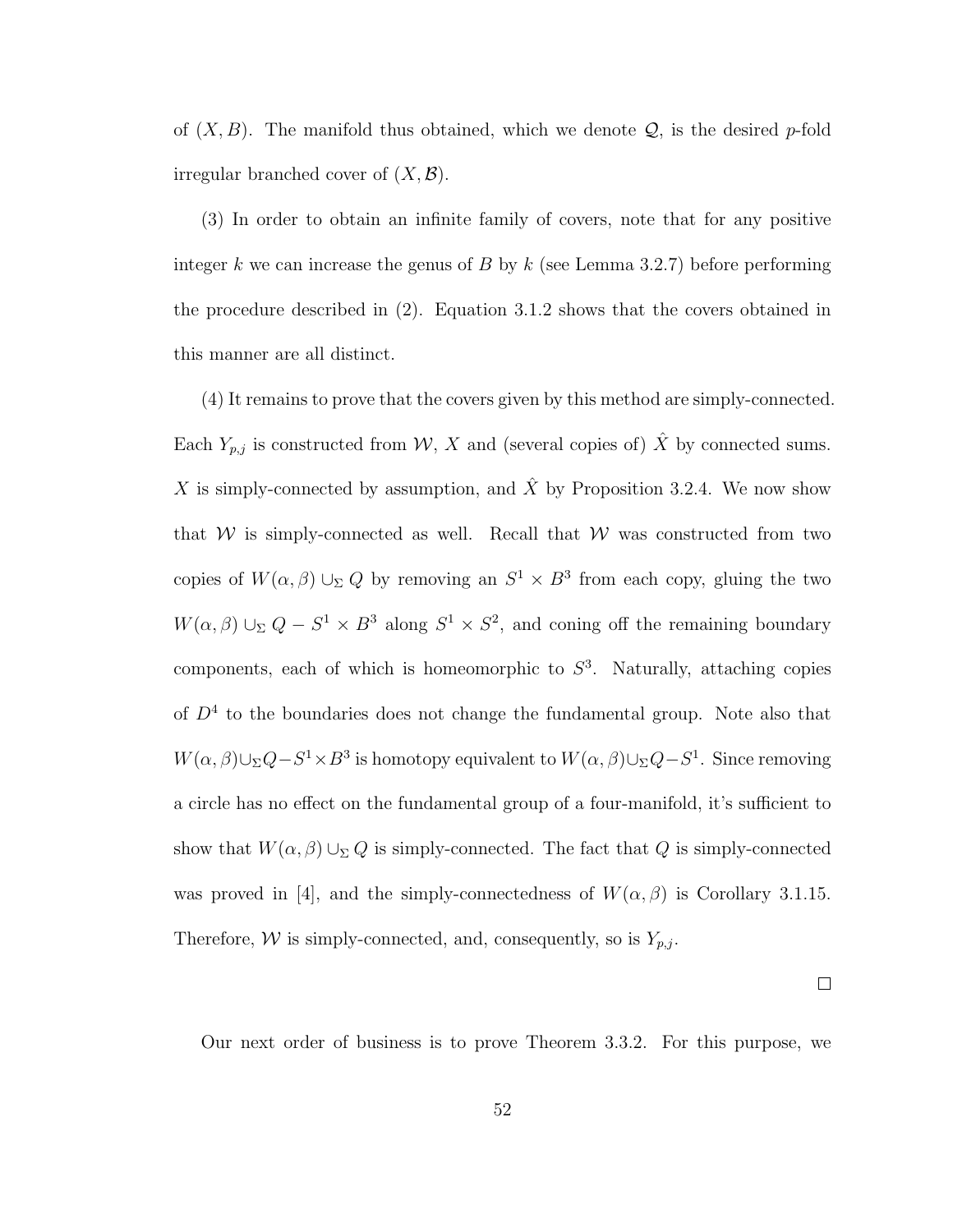describe a procedure by which, starting with any one of the covers  $Y_{p,j} \to X$ constructed in Theorem 3.3.1, we can "amalgamate" the two singularities on the branching set to construct a new p-fold branched cover over the same manifold  $X$ . That is, the branching set of the new cover will contain only one singular point. The total space of the cover will be a stratified space with one singular point, the pre-image under the covering map of the singularity in  $X$ . In this construction, we make use of the following Lemma.

**Lemma 3.3.5.** Let  $\alpha_1 \subset S^3$  and  $\alpha_2 \subset S^3$  be two knots which admit dihedral presentations  $\phi_i : \pi_1((S^3 - \alpha_i), a_i) \to D_{2p}$  for some odd integer  $p > 0$ . Denote by  $M_i$ the corresponding irregular dihedral p-fold cover of  $(S^3, \alpha_i)$ . Then, the knot  $\alpha_1 \# \alpha_2$ admits a p-fold irregular dihedral cover homeomorphic to

$$
(M_1 - \amalg_{\frac{p+1}{2}} B^3) \bigcup_{\amalg_{\frac{p+1}{2}} S^2} \left( M_2 - \amalg_{\frac{p+1}{2}} B^3 \right).
$$

Here, the manifolds  $(M_i - \amalg_{\frac{p+1}{2}})$  are attached to each other by the identity homeomorphism on their boundary  $\mathbb{H}_{\frac{p+1}{2}}S^2$ .

*Proof.* The key is to show that the knot connected sum  $\alpha_1 \# \alpha_2$  can be formed in a way compatible with the two presentations  $\phi_1$  and  $\phi_2$ .

Let  $x_i \in \alpha_i$ ,  $i = 1, 2$ , be any two points, and denote by  $g_i$  the homotopy class of the meridian of  $\alpha_i$  based at  $a_i$  and going once along the boundary<sup>4</sup> a small

<sup>&</sup>lt;sup>4</sup>Since  $\phi_i$  maps all meridians to elements of order two, there is no need to worry about the orientation of this loop.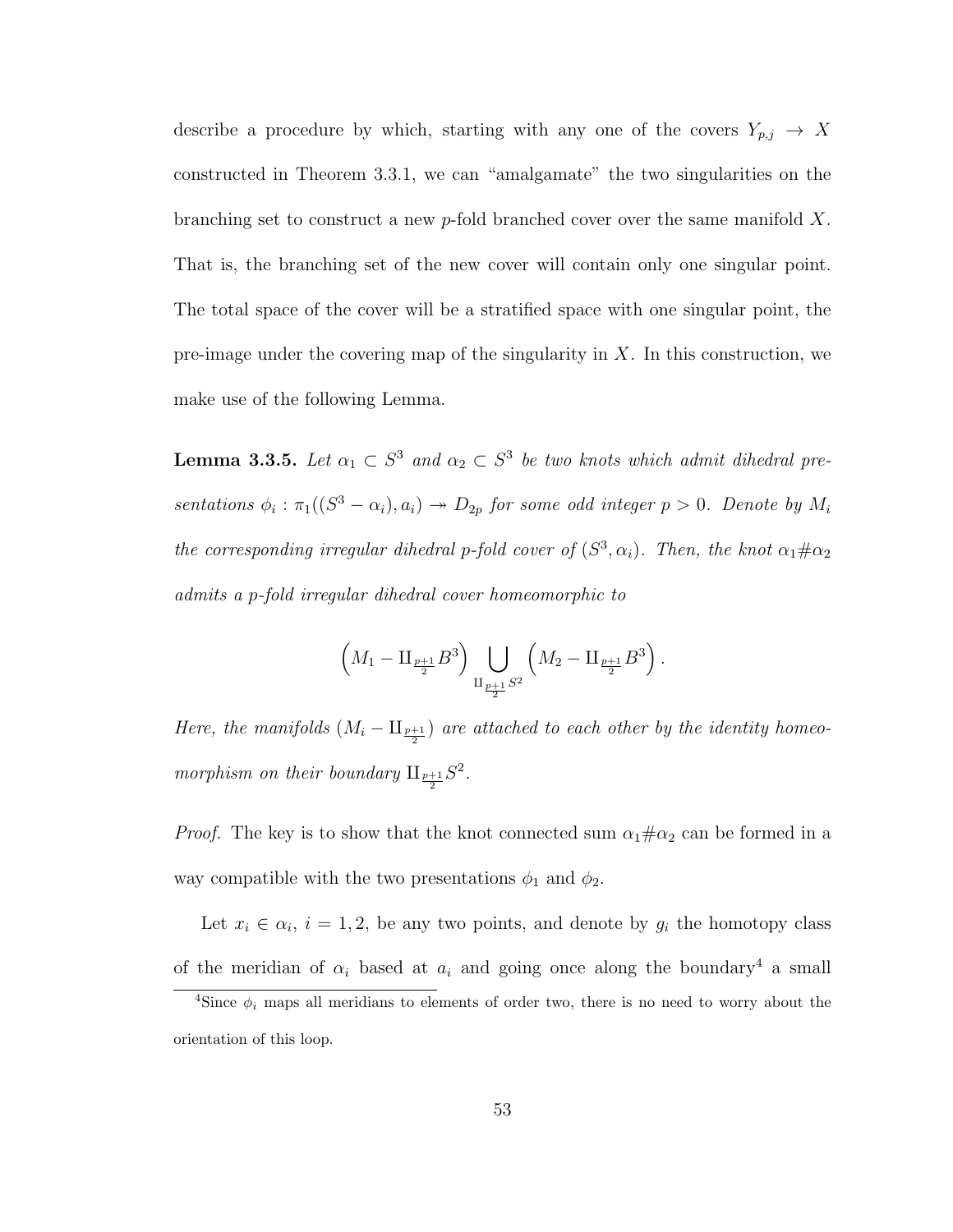normal disk intersecting  $\alpha_i$  at  $x_i$ . Without loss of generality, we can assume that  $\phi_1(g_1) = \phi_2(g_2)$ . (Proof: if the two elements are not equal, they are conjugate. In this case, we can compose  $\phi_2$  with an automorphism  $\psi$  of  $D_{2p}$  sending  $\phi_2(g_2)$  to  $\phi_1(g_1)$ . The cover of  $(S^3, \alpha_2)$  corresponding to  $\psi \circ \phi_2$  is homeomorphic to  $M_2$ .) Use neighborhoods of the points  $x_1$  and  $x_2$  in the two copies of  $S^3$  to form the knot connected sum  $\alpha_1 \# \alpha_2$ . By van Kampen's Theorem,

$$
\pi_1((S^3 - \alpha_1 \# \alpha_2), a_0) \cong \pi_1((S^3 - \alpha_1), a_1) * \pi_1((S^3 - \alpha_2), a_2) / \langle g_1 = g_2 \rangle.
$$

Since  $\phi_1(g_1) = \phi_2(g_2)$ , the group of  $\alpha_1 \# \alpha_2$  admits a presentation to  $D_{2p}$  which extends both  $\phi_1$  and  $\phi_2$ . Let the corresponding irregular dihedral p-fold cover of  $\alpha_1 \# \alpha_2$  be  $f: M \to S^3$ . Formally decompose the base pair  $(S^3, \alpha_1 \# \alpha_2)$  as

$$
(S^3, \alpha_1 \# \alpha_2) \cong (S_1^3, \alpha_1) \# (S_2^3, \alpha_2).
$$

That is, think of each  $S_i^3 - N(x_i)$ , the complement of a small neighborhood of  $x_i$ , as embedded in the base. Then, we have

$$
f^{-1}(S_i^3 - N(x_i)) \cong M_i - \mathbb{I}_{\frac{p+1}{2}} B^3.
$$

Also, the pre-image under f of the pair  $(S^2, S^0)$  along which the connected sum of pairs  $(S_1^3, \alpha_1)$   $\#(S_2^3, \alpha_2)$  is taken consists of the boundaries of the  $\frac{p+1}{2}$  three-balls which appear in the last equation above. Lastly,

$$
(S_1^3 - \overline{N(x_1)}) \cap (S_2^3 - \overline{N(x_2)}) = \emptyset
$$

and

$$
(S_1^3 - N(x_1)) \cup (S_2^3 - N(x_2)) = S^3.
$$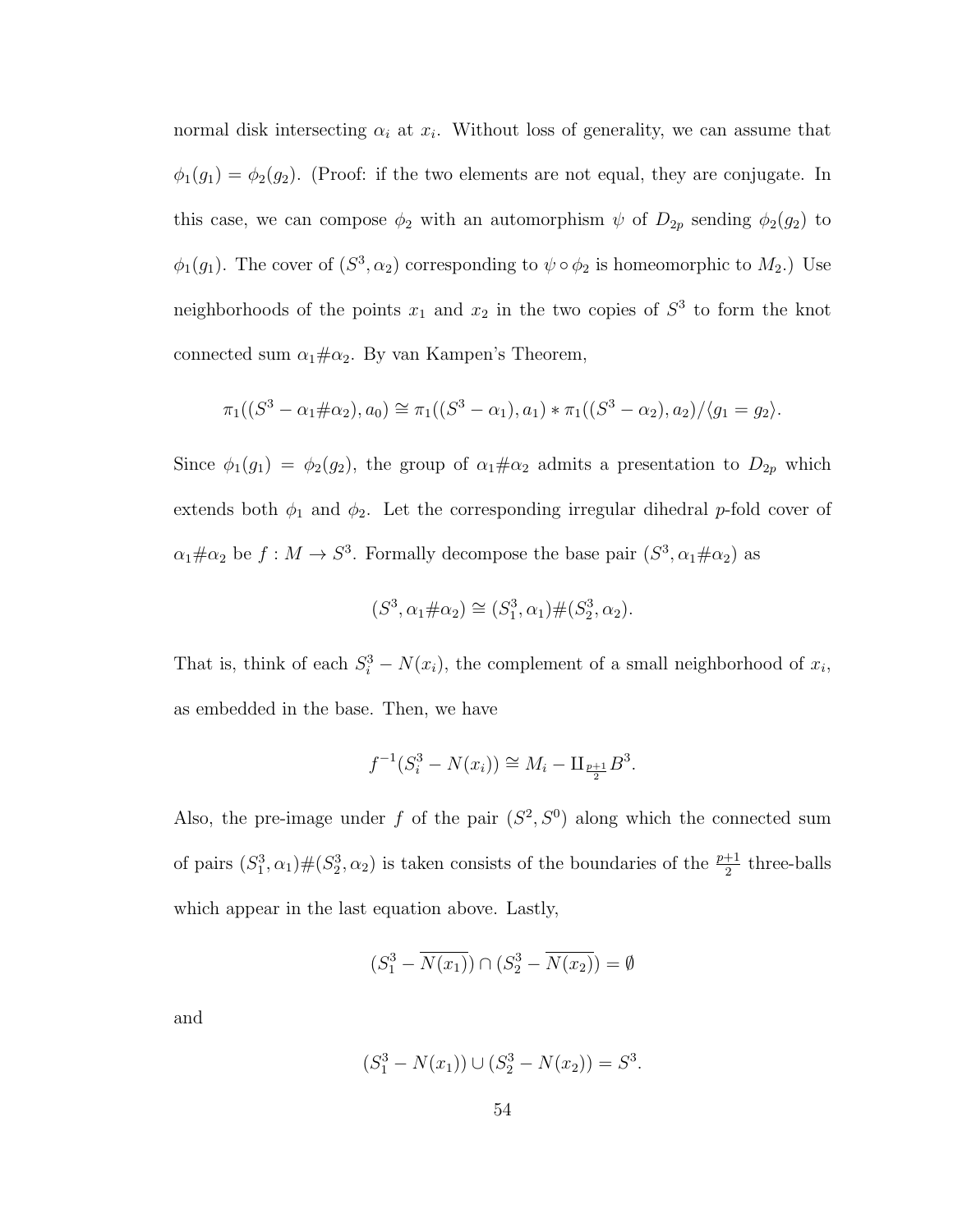We conclude that, as we claimed,

$$
M \cong \left(M_1 - \mathop{\rm II}_{\frac{p+1}{2}} B^3\right) \bigcup_{\mathop{\rm II}_{\frac{p+1}{2}} S^2} \left(M_2 - \mathop{\rm II}_{\frac{p+1}{2}} B^3\right).
$$

*Proof of Theorem 3.3.2.* Let  $f: Y_{p,j} \to X$  be one of the branched covers constructed in Theorem 3.3.1. Denote the branching set of  $f$  by  $V$  and the two singularities of V by  $z_1$  and  $z_2$ . Fix two small neighborhoods  $N_i = N(z_i) \subset X$  and denote the knot  $\partial N_i \cap V \subset \partial N_i$  by  $\alpha_i$ . By construction,  $\alpha_1$  and  $\alpha_2$  are the same knot type, also denoted  $\alpha$ , and moreover the restrictions of f to  $f^{-1}(N_1)$  and  $f^{-1}(N_2)$  arise from the same conjugacy class of presentations of the group of  $\alpha$  to  $D_{2p}$ .

Let  $a_1$  and  $a_2$  be two points in  $\alpha_1$  and  $\alpha_2$ , respectively, and let  $\gamma \subset V$  be a simple path from  $a_1$  to  $a_2$  which does not intersect the interiors of  $N_1$  and  $N_2$ . Denote by  $N_{\gamma}$  a small neighborhood of  $\gamma$  in V. Changing our choice of  $a_2$  if necessary, we can assume without loss of generality that taking the connected sum of  $\alpha_1$  and  $\alpha_2$  along  $\gamma$  is compatible with the two presentations to  $D_{2p}$  (see Lemma 3.3.5). Now let  $N(\gamma)$ be a small neighborhood of  $\gamma$  in X. Then

$$
f|: f^{-1}(N(\gamma)) \to N(\gamma)
$$

is a p-fold irregular branched cover of  $(B^3, I)$ , so it consists of  $\frac{p+1}{2}$  disjoint copies of  $B^3$ , one mapped by homeomorphically f and the rest of branching index two. Denote the four-ball  $N_1 \cup N(\gamma) \cup N_2$  by N. Secondly, by a harmless abuse of notation, denote the connected sum  $\alpha_1 \# \alpha_2$  along  $\gamma$  by  $\alpha_1 \cup \gamma \cup \alpha_2$ . Then, there is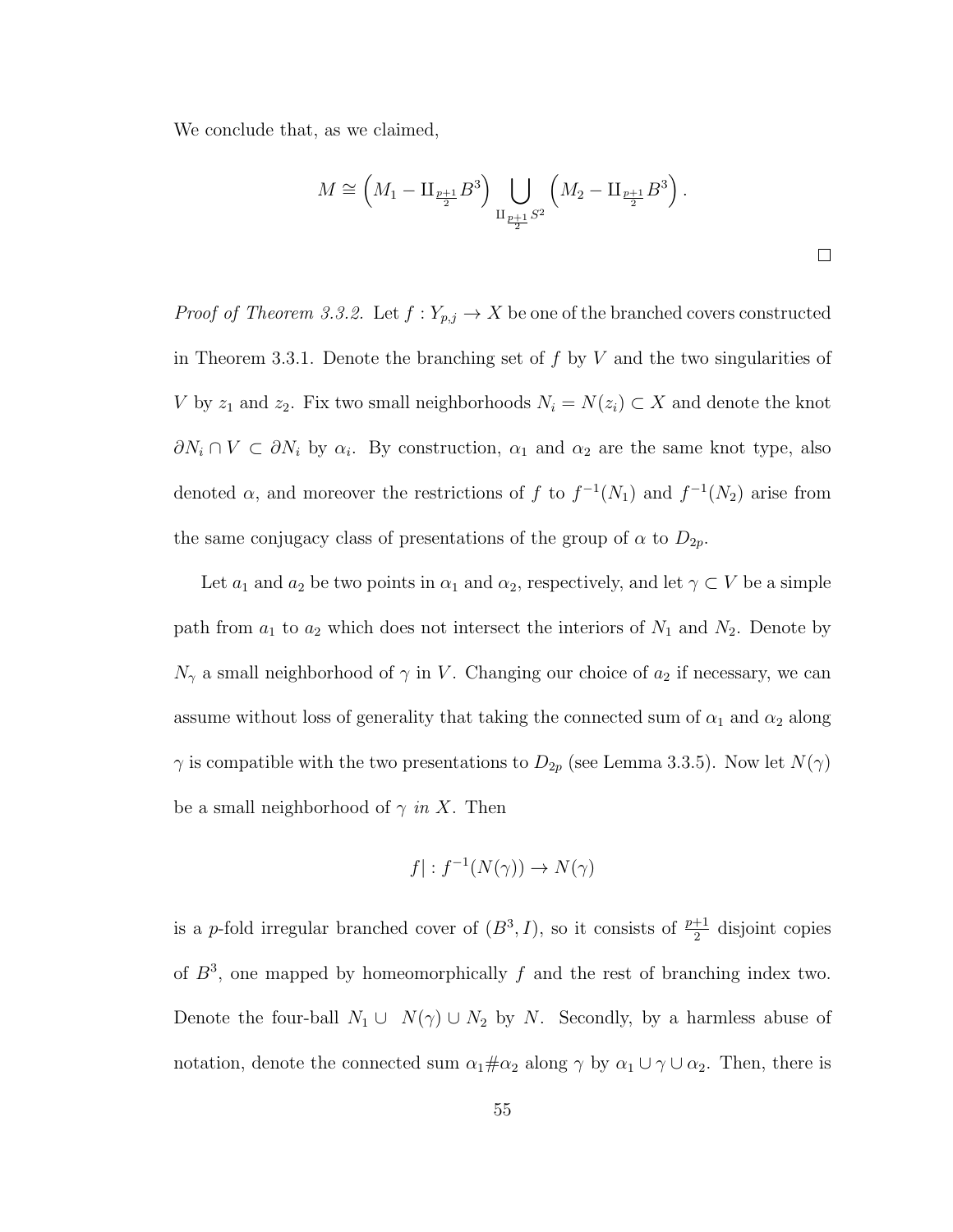a homeomorphism of pairs

$$
(\partial N, \alpha_1 \cup \gamma \cup \alpha_2) \cong (S^3, \alpha \# \alpha)
$$

and  $f^{-1}(\partial N)$  is the p-fold irregular cover of  $\alpha_1 \# \alpha_2$  compatible with the two original covers.

Consider the manifold  $X - N$ . Its boundary is a three sphere which, by construction, intersects the boundary of  $V - N$  in  $\alpha_1 \# \alpha_2$ . Taking the cone on the pair  $(X - N, V - N)$  produces a simply-connected manifold  $\overline{X}$  homeomorphic to the original manifold X. The cone on  $V - N$  is a surface homeomorphic to V embedded in  $\overline{X}$  with a singularity of type  $\alpha_1 \# \alpha_2$ .

We mimic this procedure in the cover. That is, consider  $Y_{p,j} - f^{-1}(N)$ . It is a simply-connected four-manifold with boundary the  $p$ -fold irregular dihedral cover of  $\alpha_1 \# \alpha_2$ . We cone off its boundary to construct  $Z_{p,j}$ , a stratified space with one singular point. Extending  $f: Y_{p,j} - f^{-1}(N) \to X - N$  over the two cones in the obvious way produces the desired p-fold branched cover  $f' : Z_{p,j} \to X$ . Since  $Y_{p,j}$  is simply-connected, so is  $Z_{p,j}$ , as desired.  $\Box$ 

#### 3.4 A family of knot invariants

In this section we study  $\Xi_p(\alpha)$ , the "defect" to the signature of a branched cover which results from the presence of a singularity of type  $\alpha$  on the branching set.

**Proposition 3.4.1.** Let p be an odd square-free integer, and let  $\alpha \subset S^3$  be knot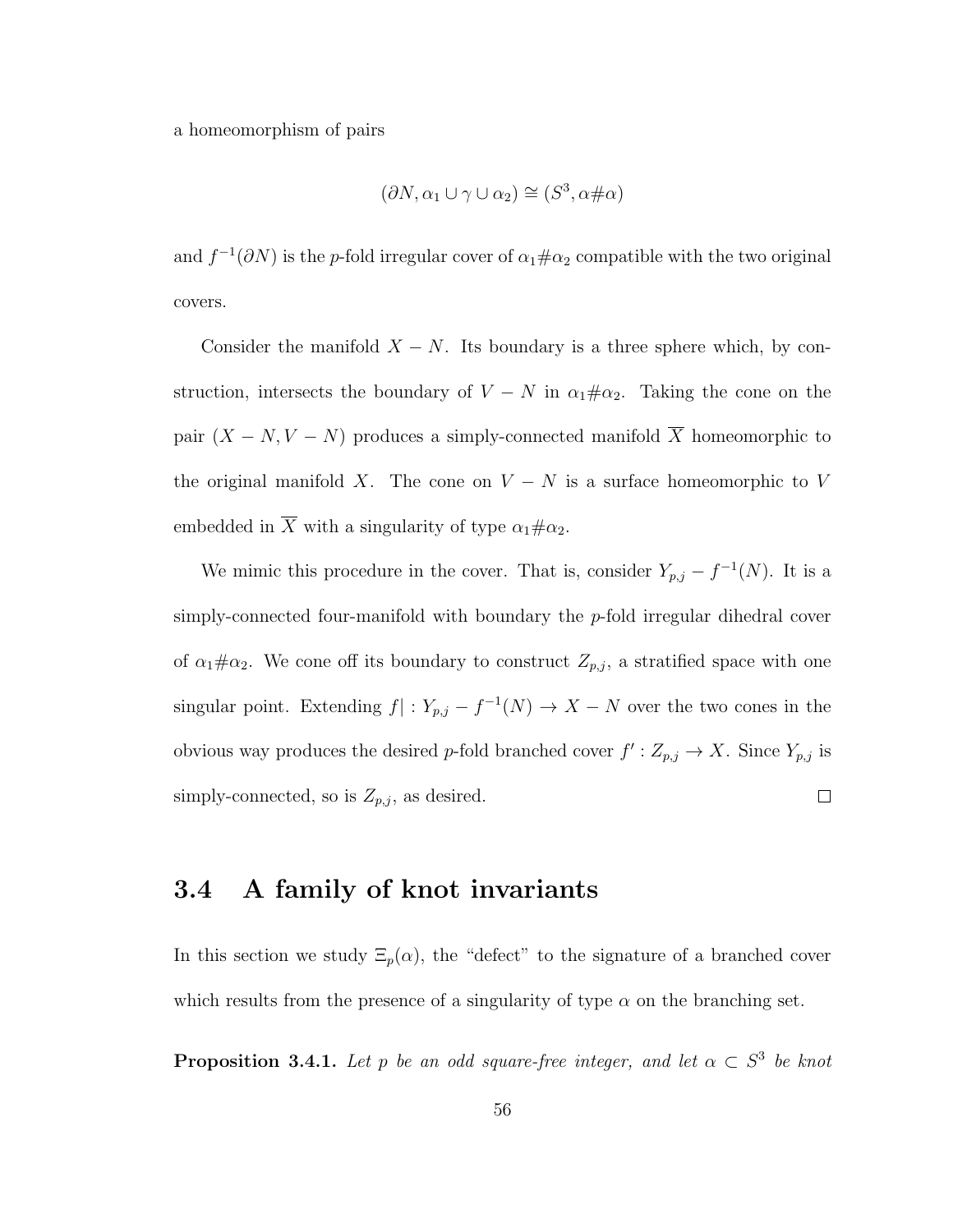which arises as the singularity of an irregular dihedral p-fold cover between fourmanifolds. Assume that  $p^2$  does not<sup>5</sup> divide  $\Delta(-1)$ , where  $\Delta(t)$  is the Alexander polynomial of  $\alpha$ . In the notation of Theorem 3.1.1, the integer

$$
\Xi_p(\alpha) := -\frac{p^2 - 1}{6p} L_V(\beta, \beta) - \sigma(W(\alpha, \beta)) - \sum_{i=1}^{p-1} \sigma_{\zeta^i}(\beta)
$$
(3.4.2)

is an invariant of the knot type  $\alpha$ .

*Proof.* Since  $\alpha$  arises as a singularity of an irregular dihedral p-fold cover, by Theorem 3.1.1,  $\alpha$  itself admits an irregular dihedral p-fold cover. Since  $p^2$  does not divide  $\Delta(-1)$ , this cover is unique (see footnote on p. 166 of [4]).

When both  $\alpha$  and  $\beta$  are fixed, it is clear that each of the terms  $\frac{p^2-1}{6p}$  $\frac{\varepsilon-1}{6p}L_V(\beta,\beta),$  $\sigma(W(\alpha, \beta))$  and  $\sum_{i=1}^{p-1} \sigma_{\zeta_i}(\beta)$  is well-defined. Our goal is to show that their sum is in fact independent of the choice of  $\beta$ .

Let  $f: Y \to X$  be an irregular dihedral p-fold cover, branched over an oriented surface  $B \subset X$ , embedded in X with a unique singularity of type  $\alpha$ . Such a cover exists by assumption. Then

$$
\Xi_p \alpha = p\sigma(X) - \frac{p-1}{2}e(B) - \sigma(Y),
$$

a formula independent of the choice of  $\beta$ .

A priori, however, it might be possible for another branched cover  $f': Y' \to X'$ , whose branching set also has a singularity of type  $\alpha$ , to produce a different value of

<sup>&</sup>lt;sup>5</sup>One could allow  $p^2$  to divide  $\Delta(-1)$ . In this case,  $\Xi_p$  would not necessarily be an invariant of the knot type  $\alpha$  but, rather, of  $\alpha$  together with a specified presentation of  $\pi_1(S^3 - \alpha, x_0) \to D_{2p}$ .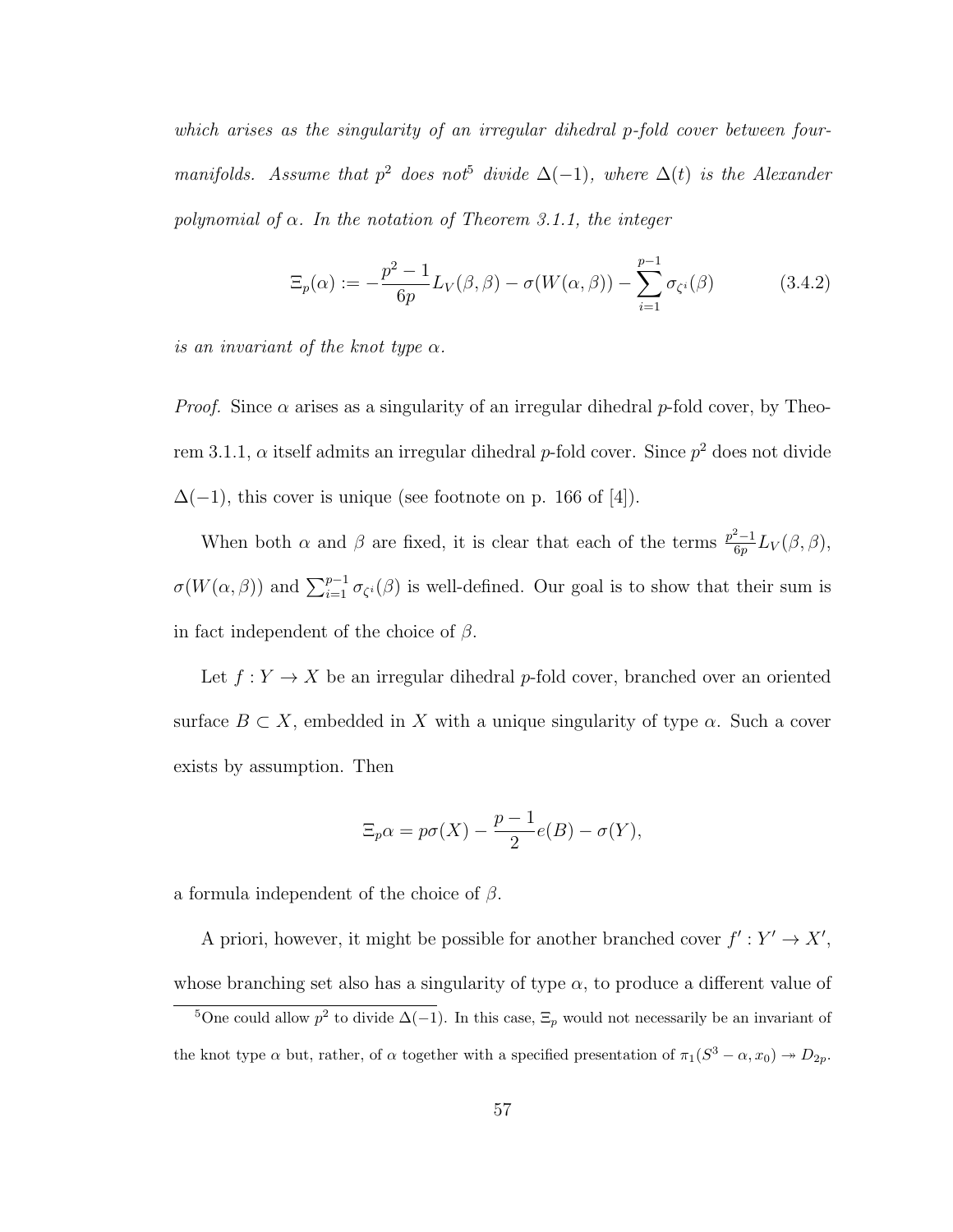$\Xi_p$ . This does not occur. By the proof of Theorem 3.1.1, any choice of characteristic knot  $\beta$  can be used to compute the defect  $\Xi_p(\alpha)$  to the signature of Y. Using the same  $\beta$  and Equation 3.4.2 to compute this signature defect for two different covers, for instance Y and Y', shows that  $\Xi_p(\alpha)$  does not vary with the choice of branched  $\Box$ cover and indeed depends only on  $\alpha$ .

It is evident from Equation 3.1.3 that the possible values of the  $\Xi_p$  invariant play a key part in determining the possible values of the signatures of branched covers over a given base. Therefore, it is of interest to study the properties and possible values of this invariant. The rest of this section is dedicated to proving that  $\Xi_p$  is additive with respect to knot connected sum.

**Proposition 3.4.3.** If  $\alpha_1$  and  $\alpha_2$  are two knots for which  $\Xi_p$  is defined, then

$$
\Xi_p(\alpha_1 \# \alpha_2) = \Xi_p(\alpha_1) + \Xi_p(\alpha_2).
$$

Here, # denotes knot connected sum and

$$
\Xi_p(\alpha) := \frac{p^2 - 1}{6p} L_V(\beta, \beta) + \sigma(W(\alpha, \beta)) + \sum_{i=1}^{p-1} \sigma_{\zeta^i}(\beta),
$$

in the notation of Theorem 3.1.1.

*Proof.* Additivity of  $\Xi_p$  with respect to knot connected sum can be deduced from two simple observations. The first is that a characteristic knot for the connected

<sup>&</sup>lt;sup>6</sup>As in Corollary 3.4.1, it is easiest, if not necessary, to assume in addition that each  $\alpha_i$  admits a unique dihedral cover.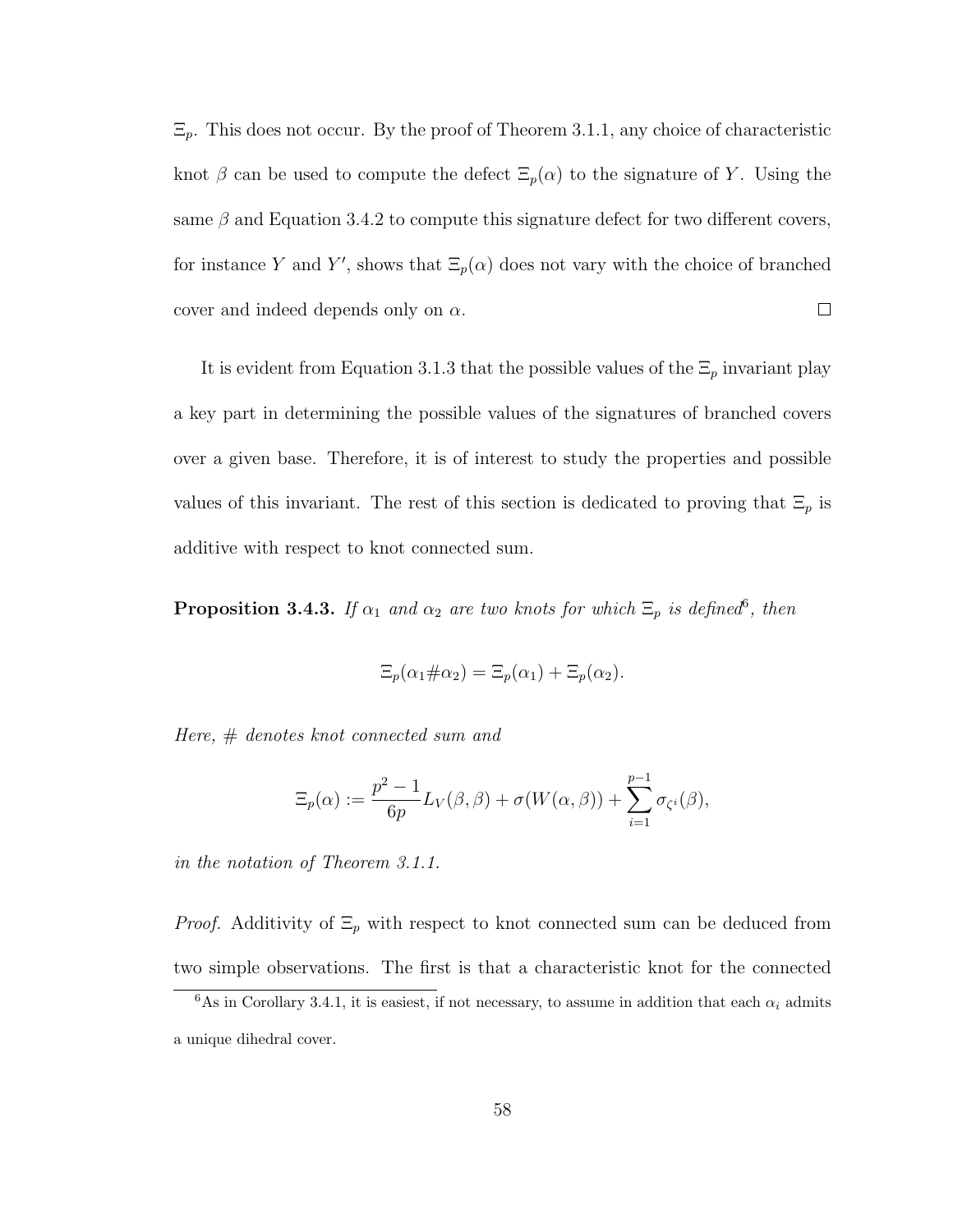sum of two knots can be obtained by taking the connected sum of two individual characteristic knots. We proceed to prove this assertion. Let  $\alpha_1$  and  $\alpha_2$  be two knots, each of which admits a p-fold dihedral cover. Choose a Seifert surface  $V_i$  for  $\alpha_i$ , and let  $L_i$  denote the matrix (with respect to some basis) of the corresponding linking form. Let  $\beta_i \subset V_i$  be a characteristic knot. Then  $V_1 \# V_2$  is a Seifert surface for  $\alpha_1 \# \alpha_2$  and, with respect to the obvious basis, its Seifert matrix is  $\sqrt{ }$  $\begin{matrix} \phantom{-} \end{matrix}$  $L_1 + L_1^T$  0 0  $L_2 + L_2^T$ 1  $\begin{matrix} \phantom{-} \end{matrix}$ . Because  $\beta_1 \subset V_1$  is a mod p characteristic knot, we know that each entry of  $[\beta_1](L_1 + L_1^T)$  is congruent to 0 mod p, where by  $[\beta_1]$  we denote the homology class of  $\beta_1$  with respect to the chosen basis for  $H_1(V_1; \mathbb{Z})$ . The analogous statement holds for  $\left[\beta_2\right]$  and  $L_2 + L_2^T$ . We wish to show that every entry of

$$
[\beta_1 \# \beta_2] \begin{bmatrix} L_1 + L_1^T & 0 \\ 0 & L_2 + L_2^T \end{bmatrix}
$$
 (3.4.4)

.

is also congruent to 0 mod p. Because  $[\beta_1 \# \beta_2] = [\beta_1] + [\beta_2]$ , we have

$$
[\beta_1 \# \beta_2] \begin{bmatrix} L_1 + L_1^T & 0 \\ 0 & L_2 + L_2^T \end{bmatrix} = [\beta_1] \begin{bmatrix} L_1 + L_1^T & 0 \\ 0 & L_2 + L_2^T \end{bmatrix} + [\beta_2] \begin{bmatrix} L_1 + L_1^T & 0 \\ 0 & L_2 + L_2^T \end{bmatrix}
$$

Since  $\beta_1 \subset V_1$ , the coordinates of  $[\beta_1]$  corresponding to the basis elements that generate  $H_1(V_2; \mathbb{Z})$  are all 0. (Put differently,  $\beta_1 \subset V_1^{\circ}$  does not link any curve in  $V_2^{\circ}$  .) Therefore, the components of the vector

$$
\begin{bmatrix} \beta_1 \end{bmatrix} \begin{bmatrix} L_1 + L_1^T & 0 \\ 0 & L_2 + L_2^T \end{bmatrix}
$$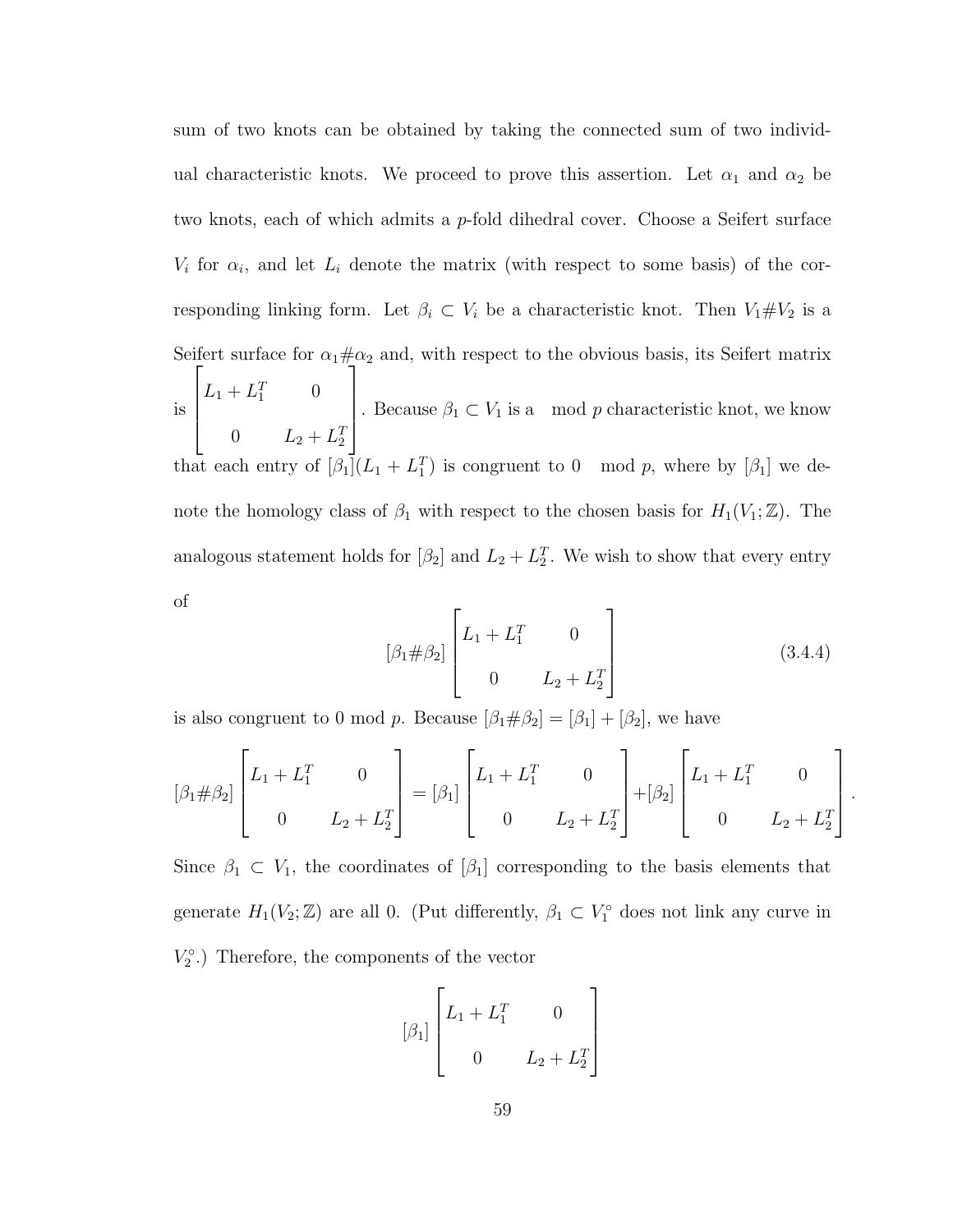are those of  $[\beta_1](L_1 + L_1^T)$ , followed by zeros. The analogous statement holds for

$$
[\beta_2] \begin{bmatrix} L_1 + L_1^T & 0 \\ 0 & L_2 + L_2^T \end{bmatrix}.
$$

This shows that, indeed, every entry of the vector given by Equation 3.4.4 is 0 mod p. Furthermore, since  $\beta_i$  represents a primitive class in  $H_1(V_i; \mathbb{Z})$ ,  $[\beta_1 \# \beta_2] \in$  $H_1(V_1 \# V_2; \mathbb{Z})$  is primitive as well. Therefore,  $\beta_1 \# \beta_2 \subset V_1 \# V_2$  is a characteristic knot for  $\alpha_1 \# \alpha_2$ .

Tristram-Levine signatures are additive with respect to knot connected sum and, by the same reasoning as above,

$$
L_{V_1 \# V_2}(\beta_1 \# \beta_2, \beta_1 \# \beta_2) = L_{V_1 \# V_2}(\beta_1 + \beta_2, \beta_1 + \beta_2) = L_{V_1}(\beta_1, \beta_1) + L_{V_2}(\beta_2, \beta_2).
$$

This proves the additivity of the first and third terms in the definition of  $\Xi_p$ .

The second observation is that the p-fold dihedral cover of  $\alpha_1 \# \alpha_2$  is composed of the two individual dihedral covers by what we might call a "repeat connected sum" taken by removing  $\frac{p+1}{2}$  balls from each manifold, one for each branch curve (see the proof of Lemma 3.3.5). Consequently, if we use the same basis for  $H_1(V_1 \# V_2)$  as above, the intersection matrix for  $W(\alpha_1 \# \alpha_2, \beta_1 \# \beta_2)$  will be block-diagonal, with the intersection matrices of  $W(\alpha_1, \beta_1)$  and  $W(\alpha_2, \beta_2)$  on the diagonal. This proves  $\Box$ additivity of the third term.

**Remark 3.4.5.** At first glance, the additivity of  $\Xi_p$  with respect to knot-connected sum may appear to imply that introducing a singularity of type  $\alpha_1 \# \alpha_2$  results in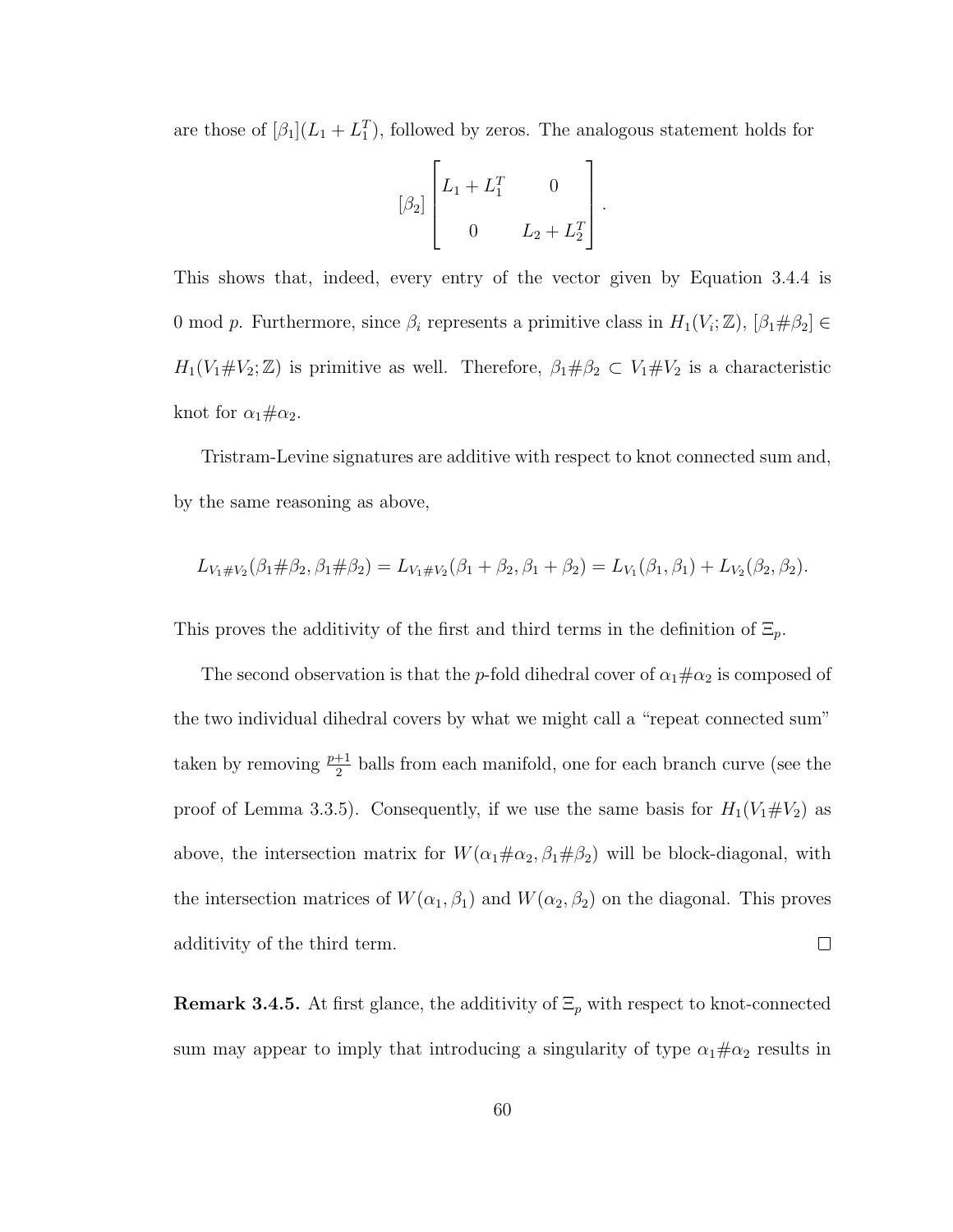a branched cover homeomorophic to the one obtained with two singularities  $\alpha_1$ and  $\alpha_2$ . Indeed, Proposition 3.4.3 implies that the "defect" to the signature of a branched cover arising from a singularity of type  $\alpha_1 \# \alpha_2$  is equal to that arising from the presence of two singularities,  $\alpha_1$  and  $\alpha_2$ . However, introducing two singularities  $\alpha_1$  and  $\alpha_2$  to a pair  $(X^4, B^2)$  results in a covering space which is in fact distinct from the cover obtained by introducing one singularity of type  $\alpha_1 \# \alpha_2$  to the same base. A simple way to see this is to note that the Euler characteristic of the cover does depend on the number of singularities. The formula for the Euler characteristic of a p-fold dihedral cover of  $(X^4, B^2)$  with m singular points is

$$
\chi(Y) = p\chi(X) - \frac{p-1}{2}\chi(B) - \frac{p-1}{2}m.
$$

There is also a more subtle – and more essential – distinction to be made. As seen from the Proof of Lemma 3.3.5, the knot types  $\alpha_1$ ,  $\alpha_2$  and  $\alpha_1 \# \alpha_2$  can not simultaneously be admissible singularity types for a p-fold irregular branched cover between four-manifolds. That is, if the cover with singularity types  $\alpha_1$  and  $\alpha_2$  is a manifold, then the cover with one singularity of type  $\alpha_1 \# \alpha_2$  is not.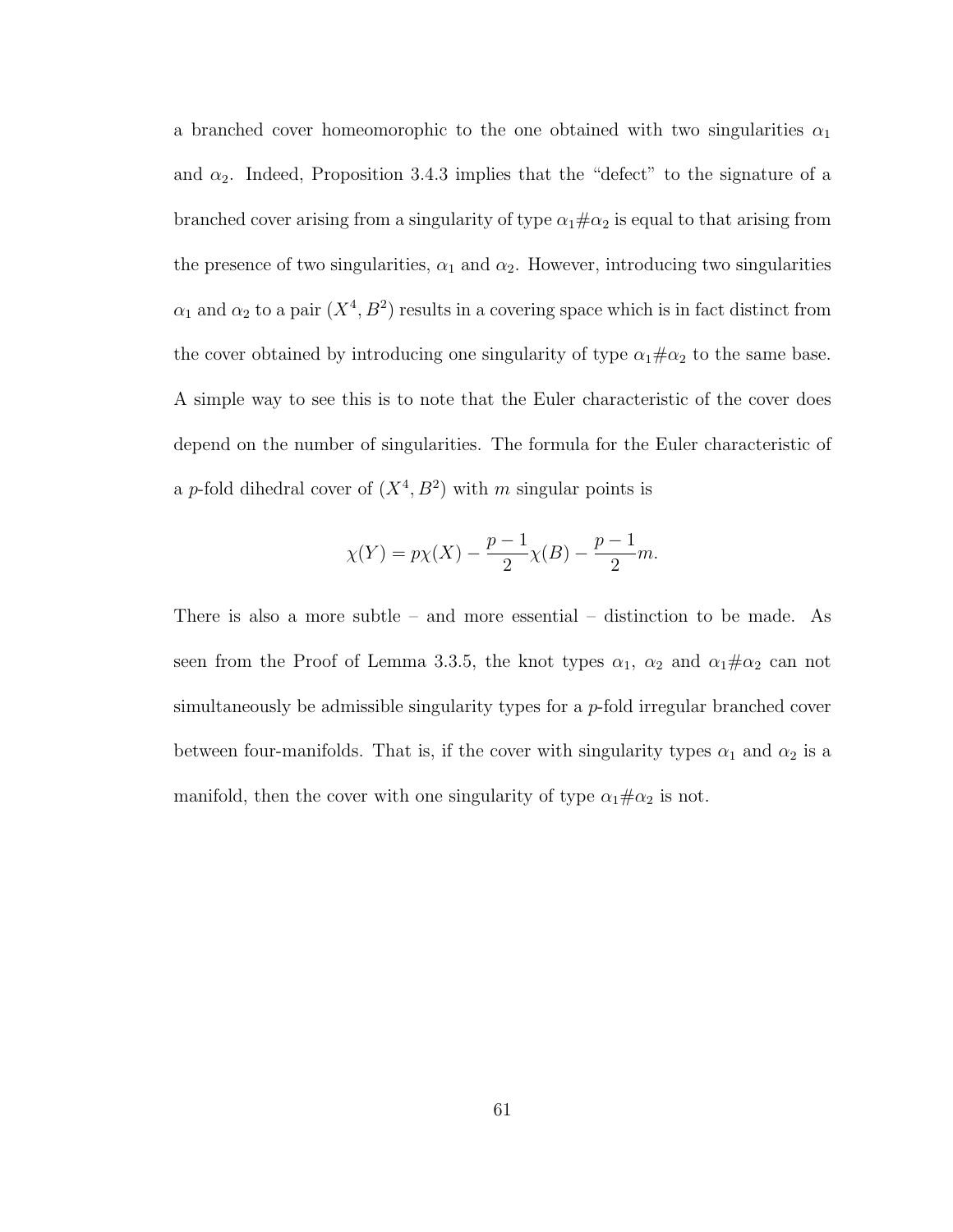### Chapter 4

## Further Questions

We conclude with a short list of research questions that emerge from this study.

- 1. Singularity types. We have provided a method of constructing a branched cover with one slice singularity, as well as a method for constructing a cover with two isolated singularities of "arbitrary" type. This raises the following natural questions. First, can our method be generalized to construct a cover with one singularity of arbitrary type? (This is related to the following question: can a presentation of a knot group to a dihedral group  $D_{2p}$  be extended to a presentation of the fundamental group of the complement in  $D<sup>4</sup>$  of some Seifert surface for the knot?) Second, can every cover between simply-connected four-manifolds be realized by our construction?
- 2. Knot invariants. A question closely related to the above is this: which knots are admissible singularity types for a dihedral cover between four-manifolds?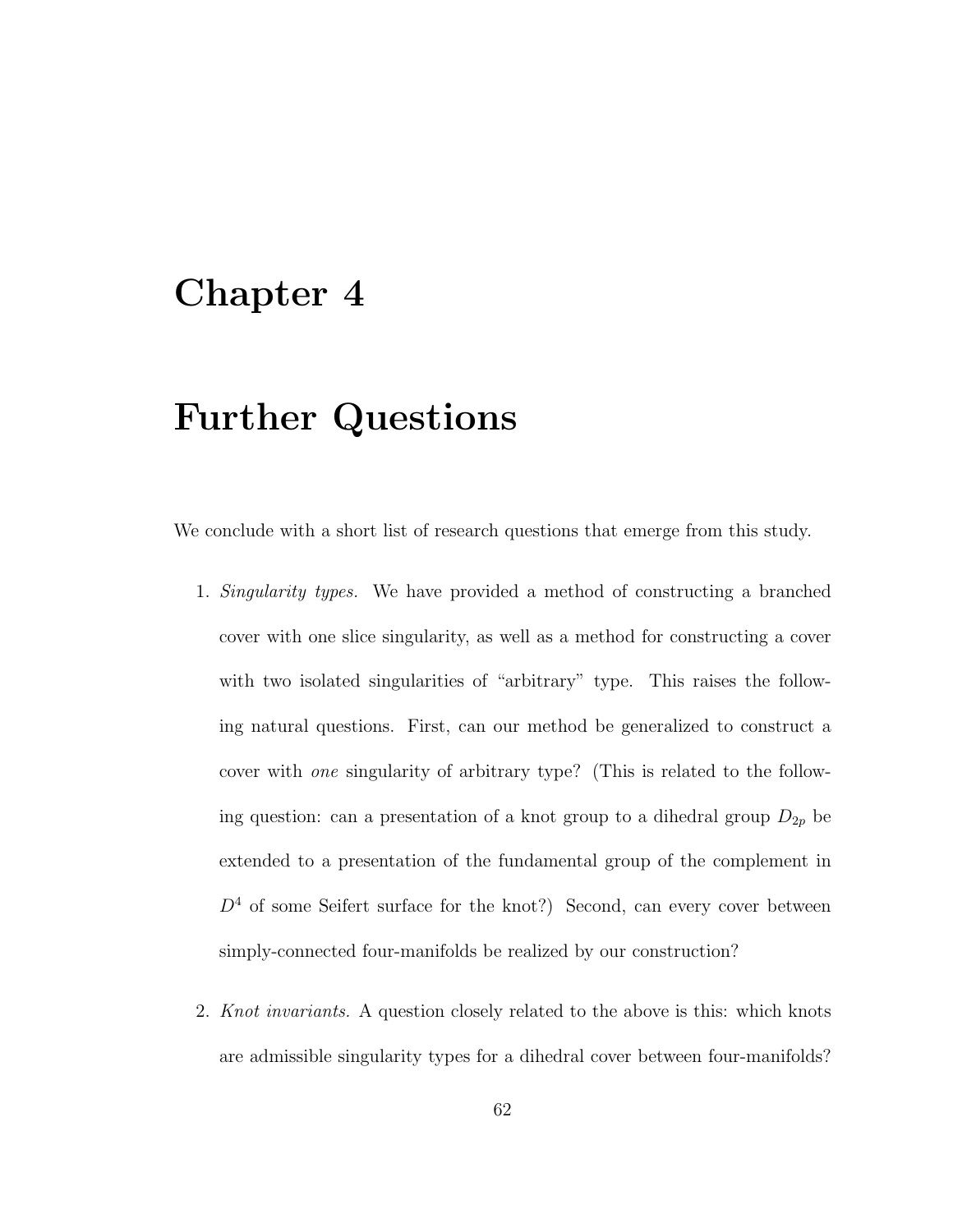We know that two-bridge knots provide an example. However, there is no known necessary and sufficient geometric criterion for determining whether the irregular dihedral p-fold cover of a given knot is  $S<sup>3</sup>$ . Since the class of admissible singularities effectively determines the variety of dihedral covers over a given base, such a criterion would be manifestly useful. On the flip side, it would be of interest to establish if a certain class of knots could account for all irregular dihedral covers between four-manifolds. Can every cover be realized with a two-bridge slice singularity? A study of the invariant  $\Xi_p$  would provide a first clue in this direction.

3. Intersection forms and branched covers. Our strategy in determining whether a given simply-connected topological four-manifold  $Y$  is homeomorophic to an irregular dihedral branched cover of another simply-connected four-manifold X has been to study the intersection forms of possible covers of  $X$ . The fact that an indefinite unimodular integral bilinear form is determined by its rank, signature and parity has allowed us to arrive at the bulk of our conclusions by relying, almost entirely, on studying the behavior of the signature and rank of intersection forms under dihedral branched covers. As a result, apart from an obstruction, in all probability rather coarse, definite four-manifolds have so far evaded our classification. Considerable refinements of our results could be achieved by a study of the behavior of the intersection forms themselves under dihedral covers.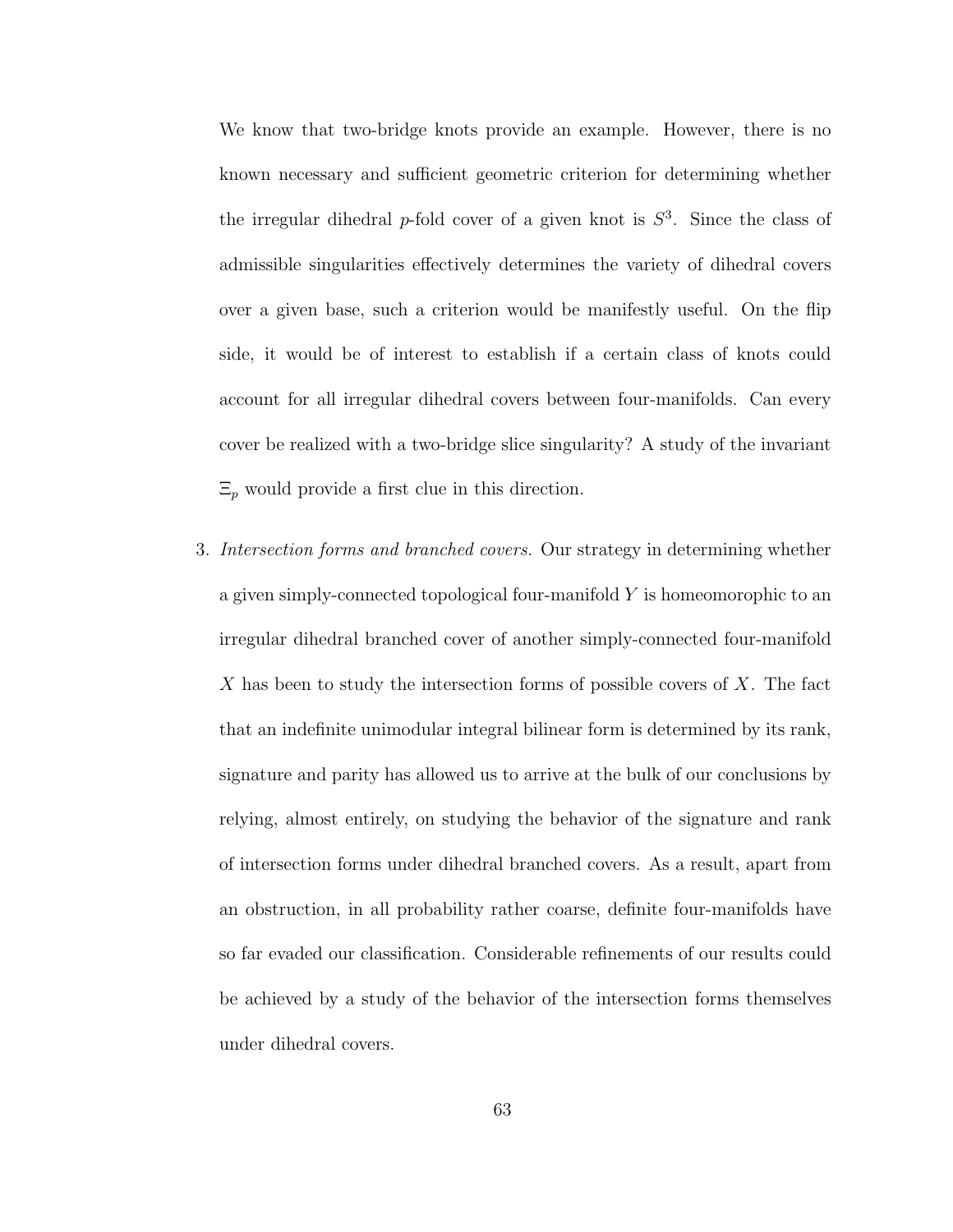### Appendix

Let  $\alpha \subset S^3$  be a knot, and let  $f : M \to S^3$  be a cover branched along  $\alpha$ , arising from a presentation  $\psi : \pi_1(S^3-\alpha, x_0) \to S_n$ . The linking numbers (when defined) between the various components of  $f^{-1}(\alpha)$  are a subtle knot invariant studied extensively by Perko [19], [21]. He used linking numbers to distinguish knots up to 11 crossings [20] and to detect non-amphichiral knots [18], among other applications.

In his undergraduate thesis [18], Perko described a procedure for computing these linking numbers. His method is, to this day, the most efficient algorithm known for computing linking numbers of branch curves. We give a very short summary of Perko's method for computing linking numbers in a branched cover. Our aim is to provide just enough detail to be able to describe a slight modification of his algorithm which allows us to calculate the linking numbers of other curves, as needed for evaluating the component of  $\Xi_p(\alpha)$  which is expressed in terms of linking.

Perko's procedure for computing linking numbers between branch curves in a branched cover  $f : M \to S^3$  with branching set  $\alpha$ :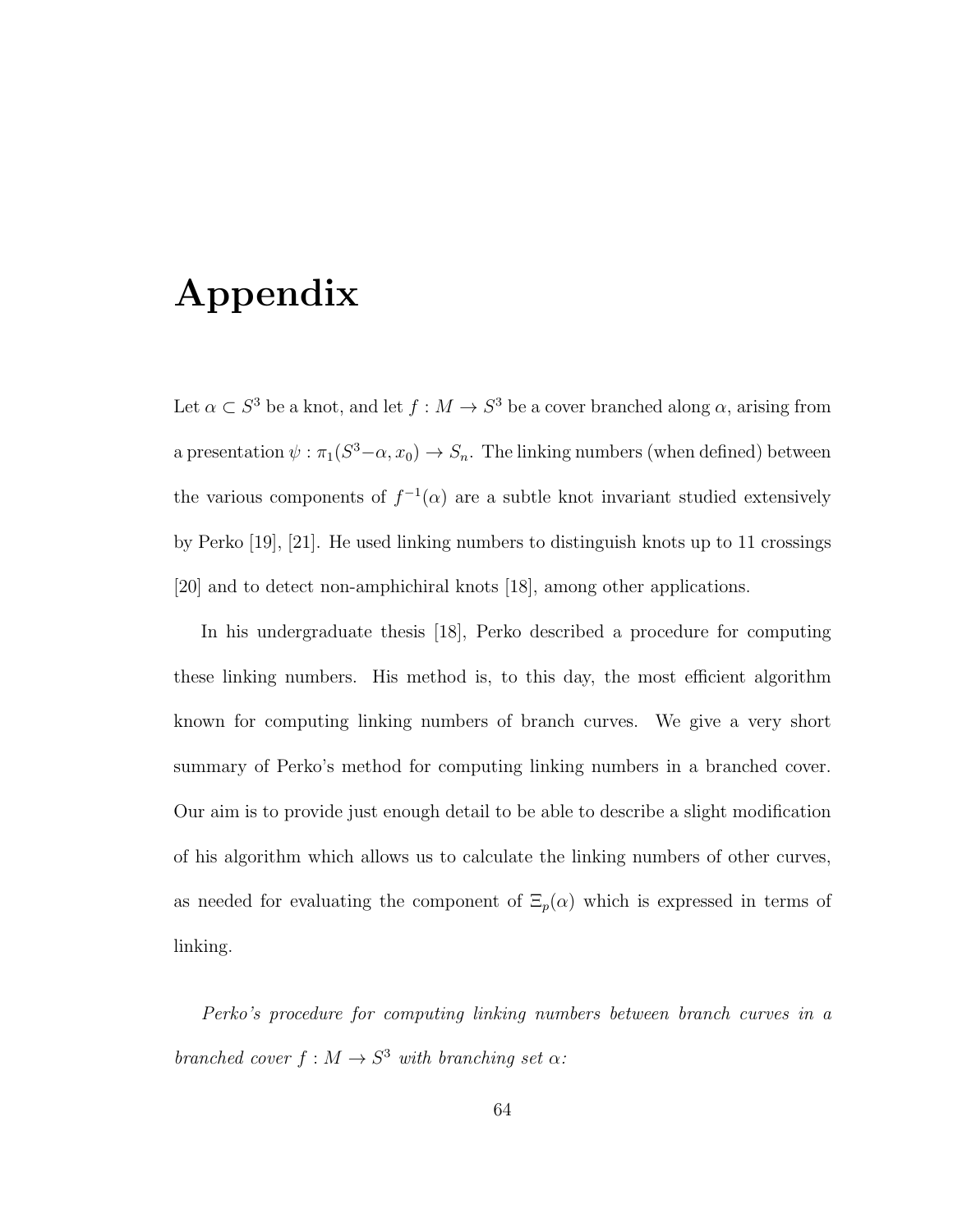- 1. Use a diagram for  $\alpha$  to endow  $S^3$  with a cell structure. The two-skeleton here is the cone on  $\alpha$ , and there is a single three-cell.
- 2. Use lifts  $f^{-1}(e_k^j)$  $\lambda_k^j$  of the various cells in  $S^3$ , together with information about how the meridians of  $\alpha$  permute the interiors of the three-cells in the cover, to obtain a cell structure on M.
- 3. Compute the boundaries of all two-cells of M. This step is non-trivial: "overpassing" two-cells accrue additional boundary components determined by the action of meridians of  $\alpha$  on the three-cells.
- 4. Solve a system of linear equations to determine, for each component  $\alpha_i$  of  $f^{-1}(\alpha)$ , a two-chain with boundary  $\alpha_i$ .
- 5. For each pari  $(\alpha_i, \alpha_j)$ , examine the signed intersection numbers of  $\alpha_i$  with a two-chain with boundary  $\alpha_j$  to evaluate  $lk(\alpha_i, \alpha_j)$ .

In order to compute the linking numbers of other curves in  $M$ , we introduce an appropriate subdivision of the cell structure used by Perko. Consider a curve  $\gamma \subset (S^3 - \alpha)$  whose lifts to M are of interest. We add the cone on  $\gamma$  to the twoskeleton of  $S<sup>3</sup>$ . In order to be able to lift this new cell structure to a cell structure on M, we treat  $\gamma$  as a "pseudo-branch curve" of the map f. That is, we think of the presentation  $\pi_1(S^3 - \alpha) \to S_n$  as a presentation  $\pi_1(S^3 - (\alpha \cup \gamma)) \to S_n$  in which meridians of  $\gamma$  map to the trivial permutation. (Naturally, this can be done for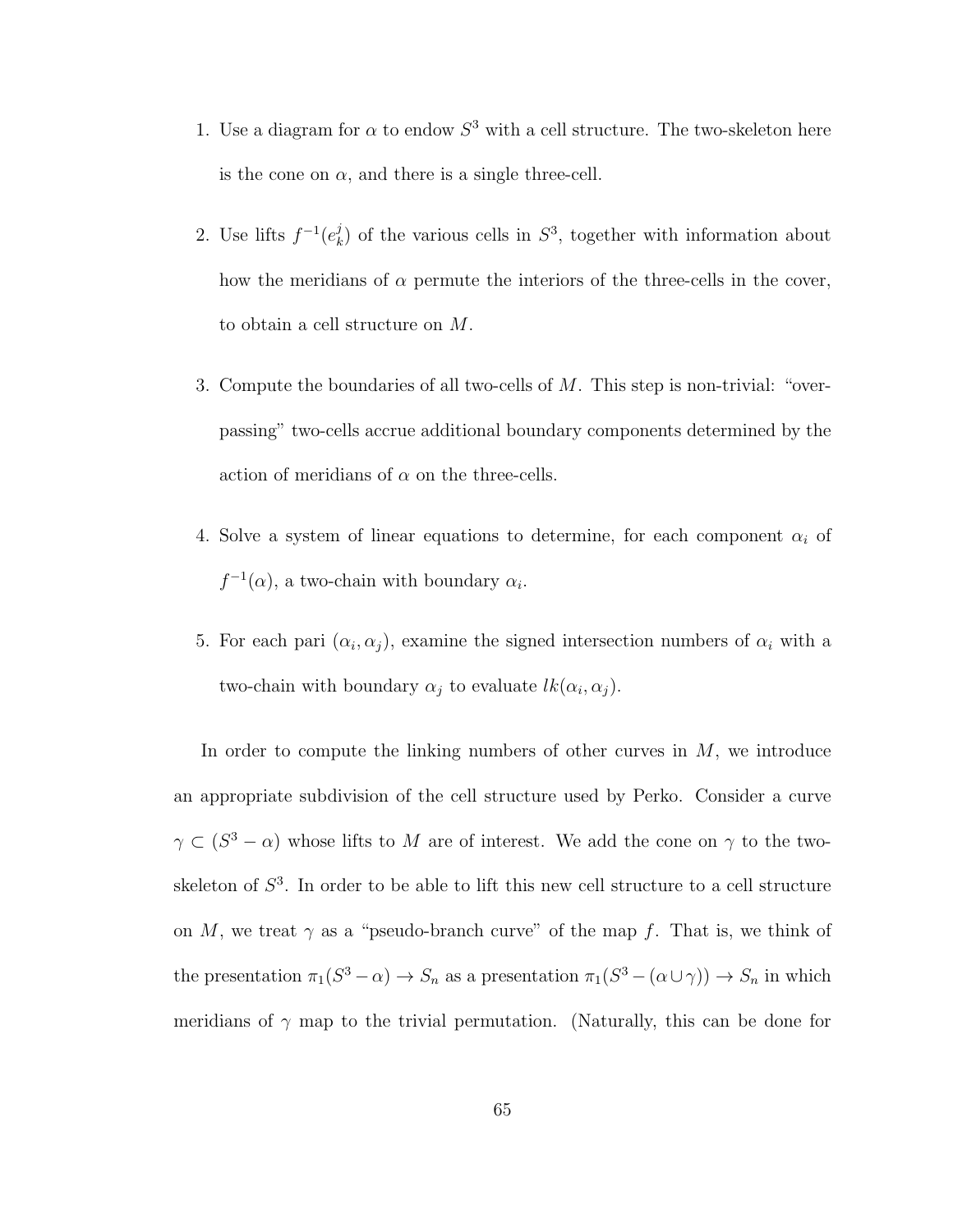multiple curves  $\gamma_i$  simultaneously.) Linking numbers can be computed by following steps 3, 4 and 5 above.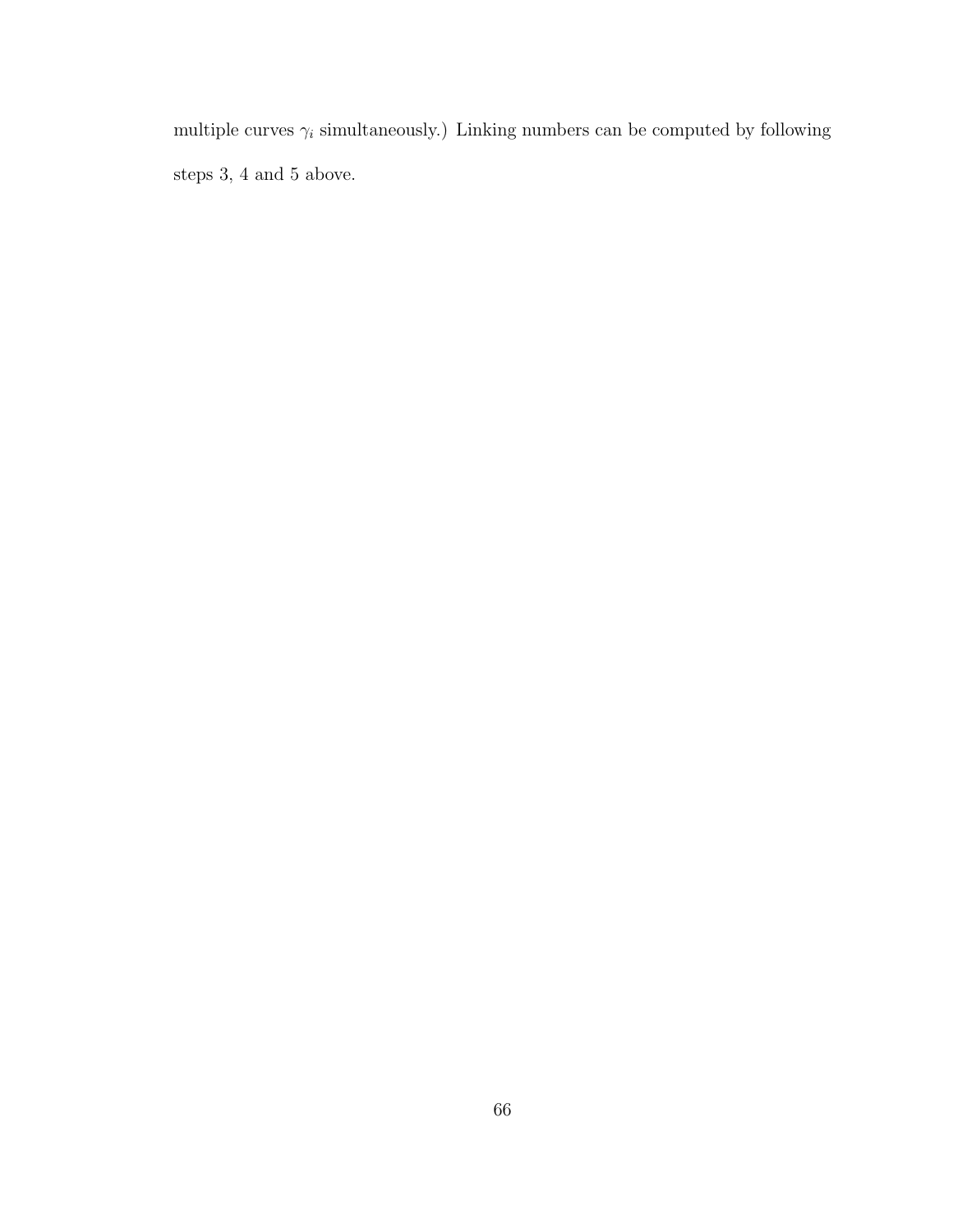## Bibliography

- [1] James Alexander. Note on Riemann spaces. Bulletin of the American Mathematical Society, 26(8):370–372, 1920.
- [2] Israel Berstein and Allan Edmonds. The degree and branch set of a branched covering. Inventiones Mathematicae, 45(3):213–220, 1978.
- [3] Sylvain Cappell and Julius Shaneson. Branched cyclic coverings. Knots, Groups, and 3-Manifolds, pages 165–173, 1975.
- [4] Sylvain Cappell and Julius Shaneson. Linking numbers in branched covers. Contemporary Mathematics, 35, 1984.
- [5] Andrew Casson and Cameron Gordon. Cobordism of classical knots. Progress in Math, 62:181–199, 1986.
- [6] Ralph Fox. A quick trip through knot theory. Topology of 3-manifolds and related topics, 3:120–167, 1962.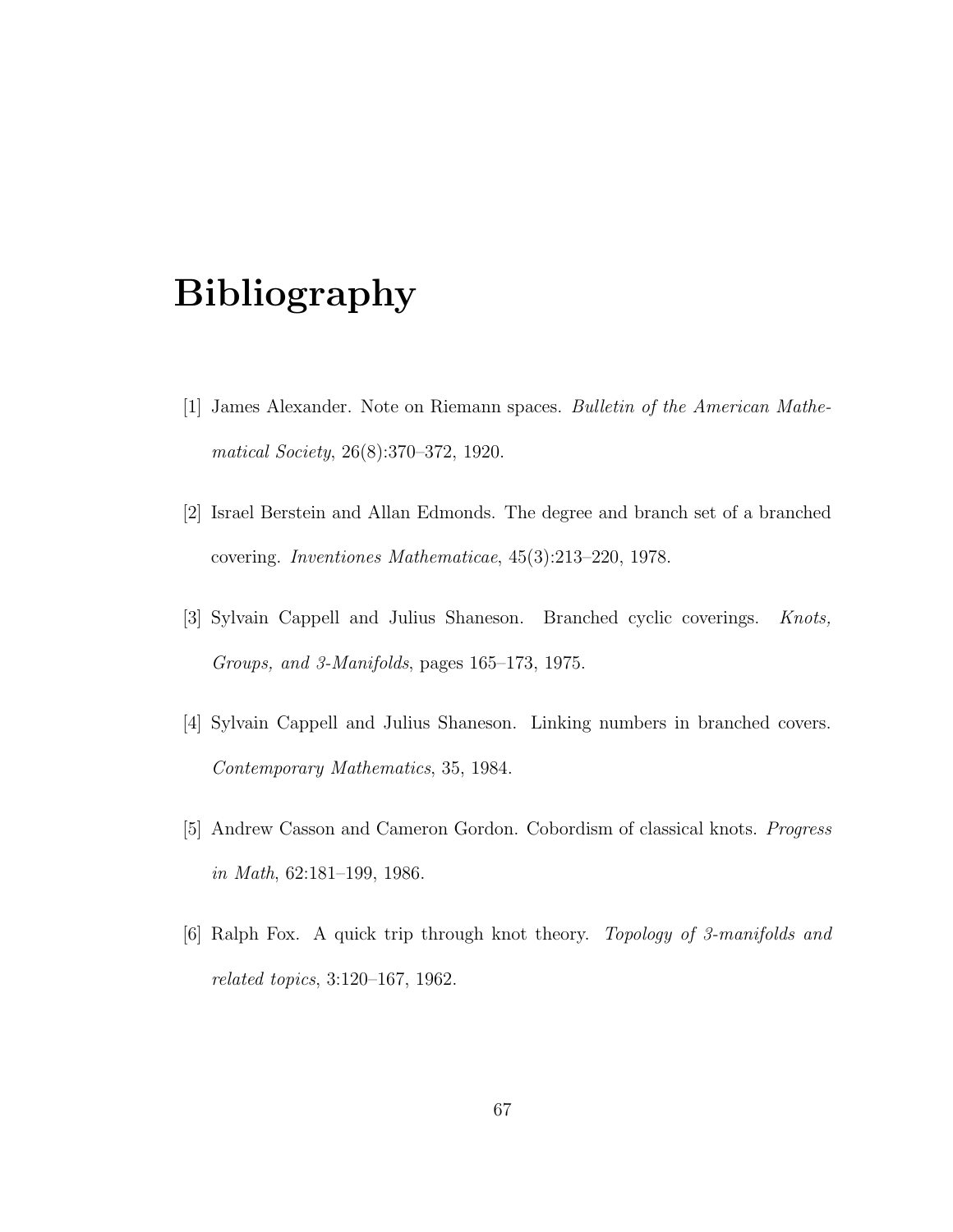- [7] Ralph Fox. Some problems in knot theory. Topology of 3-manifolds and related topics, 3:168–176, 1962.
- [8] Ralph Fox and John Milnor. Singularities of 2-spheres in 4-space and cobordism of knots. Osaka Journal of Mathematics, 3(2):257–267, 1966.
- [9] Michael Freedman. The topology of four-dimensional manifolds. Journal of Differential Geometry, 17(3):357–453, 1982.
- [10] Hugh Hilden. Every closed orientable 3-manifold is a 3-fold branched covering space of  $S^3$ . Bulletin of the American Mathematical Society,  $80(6)$ :1243-1244, 1974.
- [11] Friedrich Hirzebruch. The signature of ramified coverings. Global analysis (papers in honor of K. Kodaira), pages 253–265, 1969.
- [12] Massimiliano Iori and Riccardo Piergallini. 4-manifolds as covers of the 4 sphere branched over non-singular surfaces. Geometry and Topology, 6(1):393– 401, 2002.
- [13] Christoph Lamm. Symmetric unions and ribbon knots. Osaka Journal of Mathematics, 37(3):537–550, 2000.
- [14] Paolo Lisca. Lens spaces, rational balls and the ribbon conjecture. arXiv preprint math/0701610, 2007.